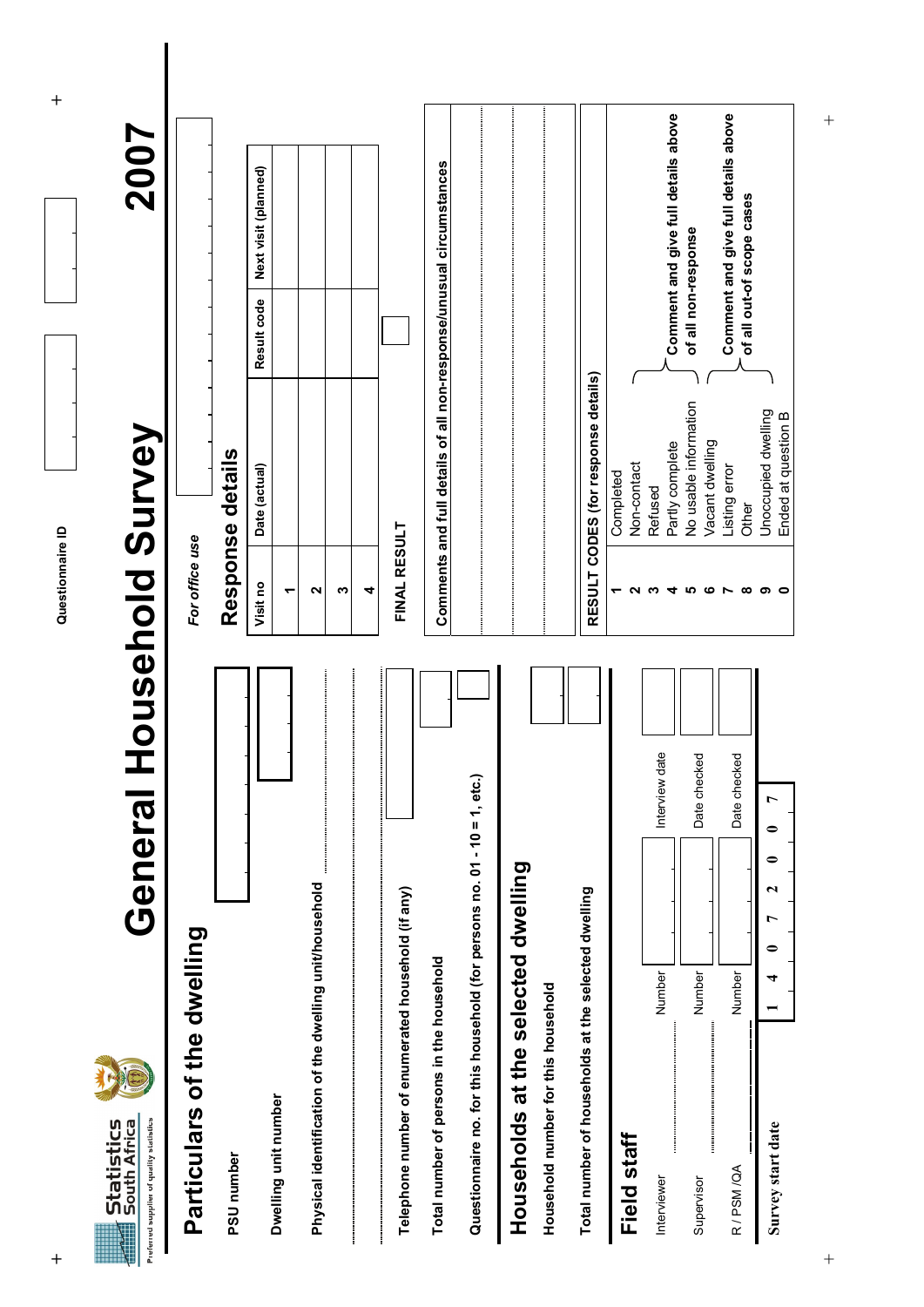

INTERVIEW START TIME: **INTERVIEW START TIME:** 

 $\ddot{}$ 

**+**<br> **+**<br> **+** 

 $\ddot{+}$ 

Grove GR Boulevard BVR

**BVR** 

Lane Lane LN

Grove

Lane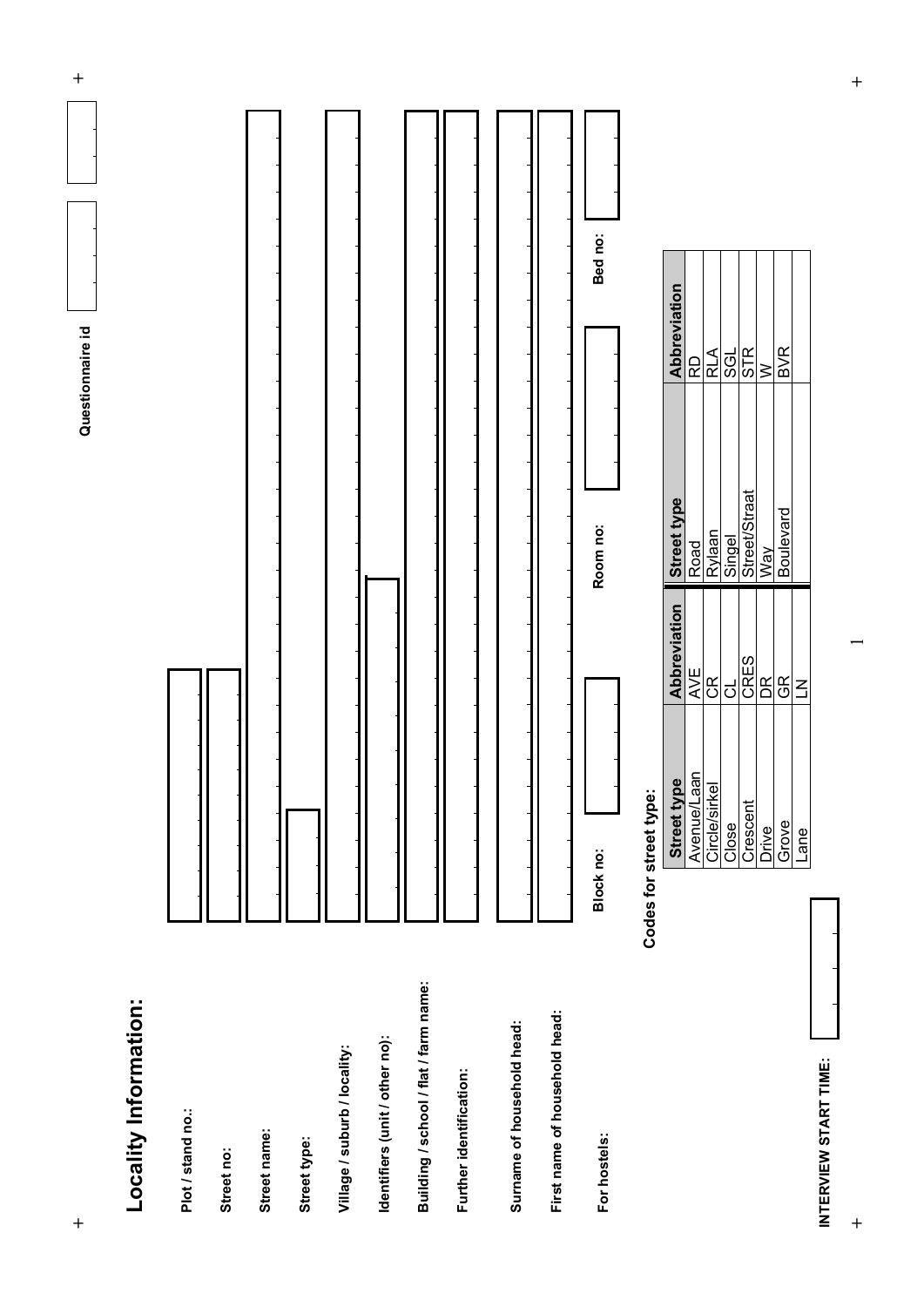| FLAP     | The following information must be obtained for every person who has stayed in this household for at least four nights on average per week during the last four weeks.<br>Do not forget babies. If there are more than 10 persons in the household, use a second questionnaire.<br>This section covers particulars of each person |                                  | in the household                 |                                               |                                               |                                               |                                  |                                  |                                  |                                  |                                               |
|----------|----------------------------------------------------------------------------------------------------------------------------------------------------------------------------------------------------------------------------------------------------------------------------------------------------------------------------------|----------------------------------|----------------------------------|-----------------------------------------------|-----------------------------------------------|-----------------------------------------------|----------------------------------|----------------------------------|----------------------------------|----------------------------------|-----------------------------------------------|
|          |                                                                                                                                                                                                                                                                                                                                  | قم                               | rson (respondent) number         |                                               |                                               |                                               |                                  |                                  |                                  |                                  |                                               |
|          | Ask who the head (or the acting head) of the household is<br>and record that person in column 01.                                                                                                                                                                                                                                | $\sum$                           | 8                                | ၛ                                             | S,                                            | မိ                                            | S                                | 5                                | g                                | ဥ                                | $\tilde{a}$                                   |
| ⋖        | First name:<br>Write down first name and surname of each<br>member of the household, starting with the<br>First name and surname<br>head or acting head.                                                                                                                                                                         |                                  |                                  |                                               |                                               |                                               |                                  |                                  |                                  |                                  |                                               |
|          | Surname:<br>If more than one head or acting head,<br>Write sideways if necessary<br>take the oldest                                                                                                                                                                                                                              |                                  |                                  |                                               |                                               |                                               |                                  |                                  |                                  |                                  |                                               |
| m        | Has  stayed here (in this household) for at least four<br>nights on average per week during the last four weeks?<br>→ End of questions for this person<br>$1 = YES$<br>$2 = No$                                                                                                                                                  | $\mathbf{\Omega}$                | $\mathbf{\Omega}$                | $\mathbf{\Omega}$<br>᠇                        | $\mathbf{\Omega}$<br>$\overline{\phantom{0}}$ | $\mathbf{\Omega}$<br>$\overline{\phantom{0}}$ | $\mathbf{\Omega}$<br>᠇           | $\mathbf{\Omega}$                | $\mathbf{\Omega}$<br>᠇           | N<br>᠇                           | $\mathbf{\Omega}$<br>$\overline{\phantom{0}}$ |
| ပ        | Is  a male or a female?<br>$2 =$ FEMALE<br>$1 = \mathsf{MALE}$                                                                                                                                                                                                                                                                   | $\mathbf{\Omega}$                | $\mathbf{\Omega}$                | $\mathbf{\Omega}$<br>᠆                        | $\mathbf{\Omega}$<br>$\overline{\phantom{0}}$ | $\mathbf{\Omega}$<br>$\overline{\phantom{0}}$ | $\mathbf{\Omega}$                | $\mathbf{\Omega}$                | $\mathbf{\Omega}$<br>᠇           | $\mathbf{\Omega}$<br>᠇           | $\sim$<br>$\overline{\phantom{0}}$            |
| $\Omega$ | How old is ? (In completed years - In whole numbers)<br>Less than 1 year = 00                                                                                                                                                                                                                                                    |                                  |                                  |                                               |                                               |                                               |                                  |                                  |                                  |                                  |                                               |
| ш        | What population group does  belong to?<br>= OTHER, specify in the box at the bottom<br>$1 = AFRICANBLACK$<br>$3 = INDIAN/ASIAN$<br>$2 = CoLOURED$<br>$4 = W$ HITE<br>Ю                                                                                                                                                           | $\mathbf{\Omega}$<br>က<br>4<br>Ю | S<br>ပ<br>$\mathbf{\Omega}$<br>4 | $\mathbf{\Omega}$<br>ო<br>ယ<br>4              | $\mathbf{\Omega}$<br>ო<br>4<br>Ю              | $\mathbf{\Omega}$<br>ო<br>ယ<br>4<br>᠇         | က<br>Ю<br>$\mathbf{\Omega}$<br>4 | ယ<br>$\mathbf{\Omega}$<br>ო<br>4 | $\mathbf{\Omega}$<br>က<br>S<br>4 | $\mathbf{\Omega}$<br>ო<br>Ю<br>4 | N<br>ო<br>4<br>Ю<br>᠇                         |
|          |                                                                                                                                                                                                                                                                                                                                  |                                  |                                  |                                               |                                               |                                               |                                  |                                  |                                  |                                  |                                               |
| щ        | other than those already mentioned, who is not presently<br>Is there any other person residing in this household,<br>Ihere?                                                                                                                                                                                                      | YES<br>$\frac{1}{2}$             |                                  | $\rightarrow$ If " $\gamma$ Es", Go back to A |                                               |                                               |                                  |                                  |                                  |                                  |                                               |

**+ +** 

 $\ddot{}$ 

**+ +**  $\overline{\mathcal{C}}$ 

 $\ddot{}$ 

 $\ddot{}$ 

 $\overline{+}$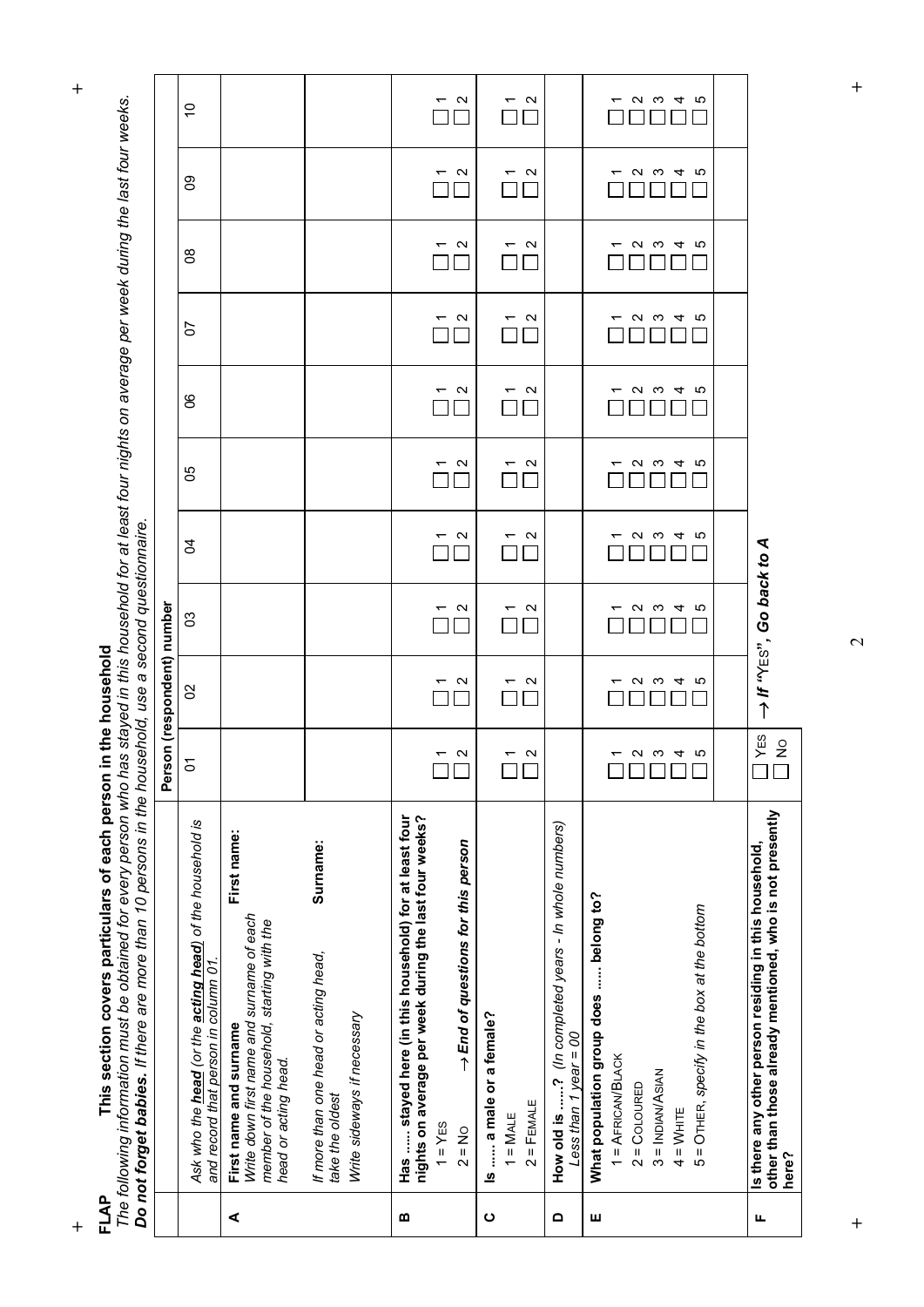**a** and the constitution of  $\alpha$  is a constant of  $\alpha$  is a constant of  $\alpha$  is a constant of  $\alpha$  is a constant of  $\alpha$  is a constant of  $\alpha$  is a constant of  $\alpha$  is a constant of  $\alpha$  is a constant of  $\alpha$  is a constant Questionnaire id

 $\ddot{}$ 

**+ +**  $\tilde{\mathcal{E}}$ 

 $\ddot{}$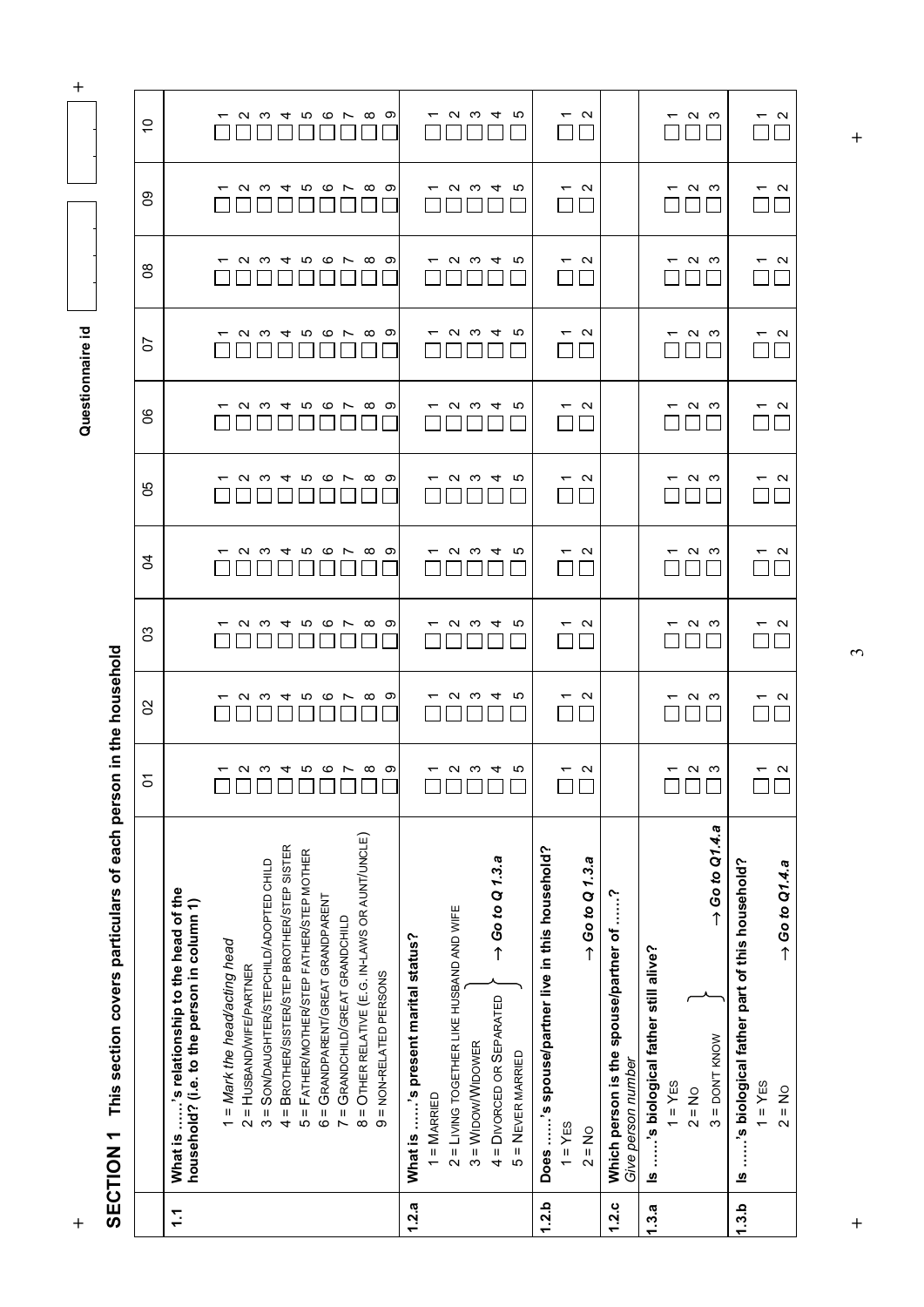| hour fetching wood/dung for home use (not for sale)<br>from a source outside the property in the last seven<br>Is 's biological mother part of this household?<br>How many hours did  spend on fetching water<br>In the last seven days, did  spend at least one<br>In the last seven days, did  spend at least one<br>$\rightarrow$ Go to Q 1.6.a<br>$\rightarrow$ Go to Q1.5.a<br>$\rightarrow$ Go to Q1.5.a<br>Which person is 's biological mother?<br>Is 's biological mother still alive?<br>source outside the property?<br>$3 =$ DON'T KNOW<br>Give person number<br>$1 = YES$<br>$1 = YES$<br>$2 = No$<br>$2 = NO$<br>$1 = YES$<br>$2 = No$<br>days? | $\rightarrow$ Go to Q 1.7<br>from a source outside the property?<br>$1 = YES$<br>$2 = No$ | 1.3.c | Which person is 's biological father? | δ | 8 | ဥ                                                                                                          | र्ठ            | မိ                                                                                                         | ၆                         | 5                                         | g                                         |
|---------------------------------------------------------------------------------------------------------------------------------------------------------------------------------------------------------------------------------------------------------------------------------------------------------------------------------------------------------------------------------------------------------------------------------------------------------------------------------------------------------------------------------------------------------------------------------------------------------------------------------------------------------------|-------------------------------------------------------------------------------------------|-------|---------------------------------------|---|---|------------------------------------------------------------------------------------------------------------|----------------|------------------------------------------------------------------------------------------------------------|---------------------------|-------------------------------------------|-------------------------------------------|
| $-$ a $\omega$<br>$\overline{\Pi}^{\alpha}$<br>$\sim$<br>$\overline{ }$<br>П<br>П<br>പ ധ<br>$\sim$<br>$\mathbf{\Omega}$<br>hour fetching water for home use (not for sale) from a                                                                                                                                                                                                                                                                                                                                                                                                                                                                             | $\overline{\Pi}$ $\overline{\Pi}$<br>$\mathbf{\Omega}$                                    | 1.4.a | Give person number                    |   |   |                                                                                                            |                |                                                                                                            |                           |                                           |                                           |
| $ \sim$ $\sim$<br>$\frac{1}{\sqrt{2}}$<br>$\begin{array}{c}\n\stackrel{\mathsf{r}}{\square} & \stackrel{\mathsf{u}}{\square} \\ \hline\n\end{array}$                                                                                                                                                                                                                                                                                                                                                                                                                                                                                                          | $\sim$ $\sim$<br>$\Box$                                                                   |       |                                       |   |   |                                                                                                            |                |                                                                                                            |                           |                                           |                                           |
|                                                                                                                                                                                                                                                                                                                                                                                                                                                                                                                                                                                                                                                               |                                                                                           |       |                                       |   |   |                                                                                                            | $ \sim$ $\sim$ | $ \sim$ $\infty$                                                                                           | $ \sim$ $\sim$            | $-$ a $\omega$                            | $ \sim$ $\sim$                            |
|                                                                                                                                                                                                                                                                                                                                                                                                                                                                                                                                                                                                                                                               |                                                                                           |       |                                       |   |   |                                                                                                            |                |                                                                                                            |                           |                                           |                                           |
|                                                                                                                                                                                                                                                                                                                                                                                                                                                                                                                                                                                                                                                               |                                                                                           |       |                                       |   |   |                                                                                                            |                |                                                                                                            |                           |                                           |                                           |
|                                                                                                                                                                                                                                                                                                                                                                                                                                                                                                                                                                                                                                                               |                                                                                           |       |                                       |   |   | ПE                                                                                                         | $\sim$ $\sim$  | $\overline{C}$ $\alpha$<br>$\Box \Box$                                                                     | $\sim$ $\sim$             | $\bigcap_{n=1}^{\infty}$                  | $\overline{\bigcap}$ $\overline{\bigcap}$ |
| $\begin{array}{c}\n\stackrel{\mathsf{r}}{\square} & \stackrel{\mathsf{u}}{\square} \\ \hline\n\end{array}$                                                                                                                                                                                                                                                                                                                                                                                                                                                                                                                                                    |                                                                                           |       |                                       |   |   |                                                                                                            |                |                                                                                                            |                           |                                           |                                           |
|                                                                                                                                                                                                                                                                                                                                                                                                                                                                                                                                                                                                                                                               |                                                                                           |       |                                       |   |   |                                                                                                            |                |                                                                                                            |                           |                                           |                                           |
|                                                                                                                                                                                                                                                                                                                                                                                                                                                                                                                                                                                                                                                               |                                                                                           |       |                                       |   |   |                                                                                                            |                |                                                                                                            |                           |                                           |                                           |
|                                                                                                                                                                                                                                                                                                                                                                                                                                                                                                                                                                                                                                                               |                                                                                           |       |                                       |   |   |                                                                                                            |                |                                                                                                            |                           |                                           |                                           |
|                                                                                                                                                                                                                                                                                                                                                                                                                                                                                                                                                                                                                                                               |                                                                                           |       |                                       |   |   |                                                                                                            |                |                                                                                                            |                           |                                           |                                           |
|                                                                                                                                                                                                                                                                                                                                                                                                                                                                                                                                                                                                                                                               |                                                                                           |       |                                       |   |   |                                                                                                            |                | $\begin{array}{c}\n\stackrel{\mathsf{r}}{\square} & \stackrel{\mathsf{u}}{\square} \\ \hline\n\end{array}$ | $\sim$ a<br>$\Box$ $\Box$ | $\sim$ $\sim$<br>$\Box$ $\Box$            | $\overline{\bigcap}$ $\overline{\bigcap}$ |
|                                                                                                                                                                                                                                                                                                                                                                                                                                                                                                                                                                                                                                                               |                                                                                           |       |                                       |   |   |                                                                                                            |                |                                                                                                            |                           |                                           |                                           |
|                                                                                                                                                                                                                                                                                                                                                                                                                                                                                                                                                                                                                                                               |                                                                                           |       |                                       |   |   |                                                                                                            |                |                                                                                                            |                           |                                           |                                           |
|                                                                                                                                                                                                                                                                                                                                                                                                                                                                                                                                                                                                                                                               |                                                                                           |       |                                       |   |   | $\begin{array}{c}\n\stackrel{\mathsf{r}}{\square} & \stackrel{\mathsf{u}}{\square} \\ \hline\n\end{array}$ |                | $\begin{array}{c}\n\stackrel{\mathsf{r}}{\square} & \stackrel{\mathsf{u}}{\square} \\ \hline\n\end{array}$ | $\sim$ $\sim$<br>ПП       | $\overline{\square}$ $\overline{\square}$ | $\overline{\overline{C}}$ $\overline{C}$  |

**+ +**   $\boldsymbol{+}$ 

 $+$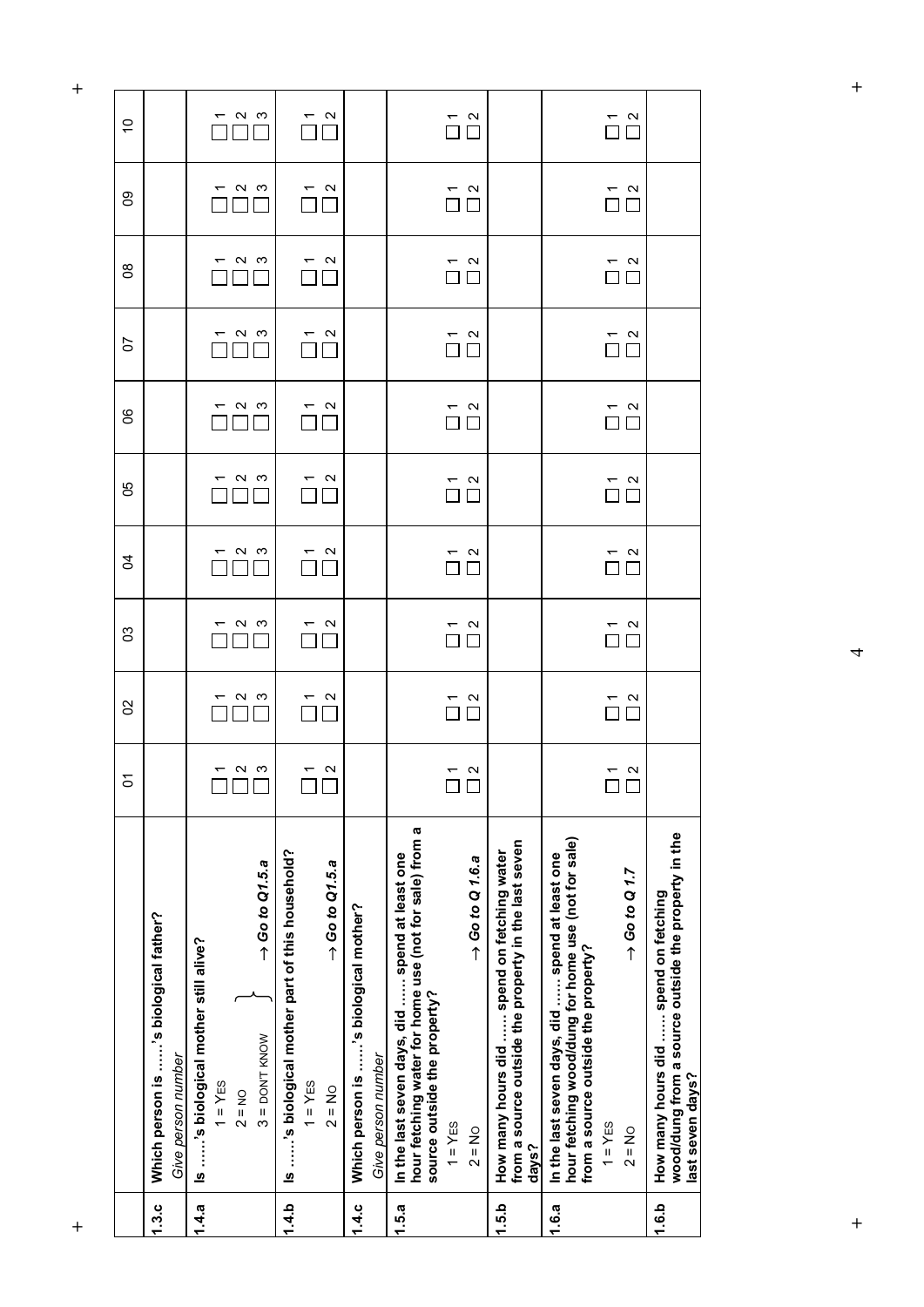$\overline{+}$ 



 $^{+}$ 

### Ask for everyone in the household *Ask for everyone in the household*

# Read out: Now I am going to ask you questions related to education for each member of the household *Read out***: Now I am going to ask you questions related to education for each member of the household**

|                                                                   | δ                                                   | 8                                             | CS                                                                                                      | R                                                                             | 80                                                                                                                                                                                                                                        | 8                                                                                       | 50                                                    | $\frac{8}{1}$                                                                           | 80                                                                            | ă                                                       |  |
|-------------------------------------------------------------------|-----------------------------------------------------|-----------------------------------------------|---------------------------------------------------------------------------------------------------------|-------------------------------------------------------------------------------|-------------------------------------------------------------------------------------------------------------------------------------------------------------------------------------------------------------------------------------------|-----------------------------------------------------------------------------------------|-------------------------------------------------------|-----------------------------------------------------------------------------------------|-------------------------------------------------------------------------------|---------------------------------------------------------|--|
| 1.7 Can read in at least one language?<br>$1 = YES$<br>$2 = NO$   | т<br>П П<br>$\Box$<br>ſ                             | $\overset{\tau}{\Box} \overset{\alpha}{\Box}$ | $\begin{array}{c}\n\stackrel{\rightharpoonup}{\Omega} \\ \stackrel{\rightharpoonup}{\Box}\n\end{array}$ | $\begin{array}{c}\n\hline\n\hline\n\end{array}$                               | $\begin{array}{c}\n\stackrel{\rightharpoonup}{\hspace{2.5pt}} \n\stackrel{\rightharpoonup}{\hspace{2.5pt}} \n\stackrel{\rightharpoonup}{\hspace{2.5pt}} \n\stackrel{\rightharpoonup}{\hspace{2.5pt}} \n\hfill & \n\hfill & \n\end{array}$ | $\begin{array}{c}\n\stackrel{\leftarrow}{\square} \stackrel{\sim}{\square} \end{array}$ | $\overline{\overset{\sim}{\Box}}\overset{\sim}{\Box}$ | $\begin{array}{c}\n\stackrel{\leftarrow}{\square} \stackrel{\sim}{\square} \end{array}$ | $\begin{array}{c}\n\stackrel{\pi}{\Box} \stackrel{\alpha}{\Box}\n\end{array}$ | $\overline{\Omega}$ $\overline{\Omega}$                 |  |
| 1.8 Can  write in at least one language?<br>$1 = YES$<br>$2 = No$ | $\overline{\square}$ $\overline{\square}$<br>$\Box$ | $\overline{\square}^{\, \alpha}_{\, \Box}$    | $\overline{\square}^{\, \alpha}_{\, \Box}$                                                              | $\begin{array}{c}\n\stackrel{\pi}{\Box} \stackrel{\alpha}{\Box}\n\end{array}$ | $\overline{\overline{D}}\,\overline{\overline{D}}$                                                                                                                                                                                        | $\overline{\overline{D}}$ $\overline{D}$                                                | $\overline{\square}^{\,n}$                            | $\overline{\overline{D}}\,\overline{\overline{D}}$                                      | $\overline{\square}^{\,n}_{\, \square}$                                       | $\overline{\overline{\square}}\stackrel{\sim}{\square}$ |  |
|                                                                   |                                                     |                                               |                                                                                                         |                                                                               |                                                                                                                                                                                                                                           |                                                                                         |                                                       |                                                                                         |                                                                               |                                                         |  |

 $\bm{\varsigma}$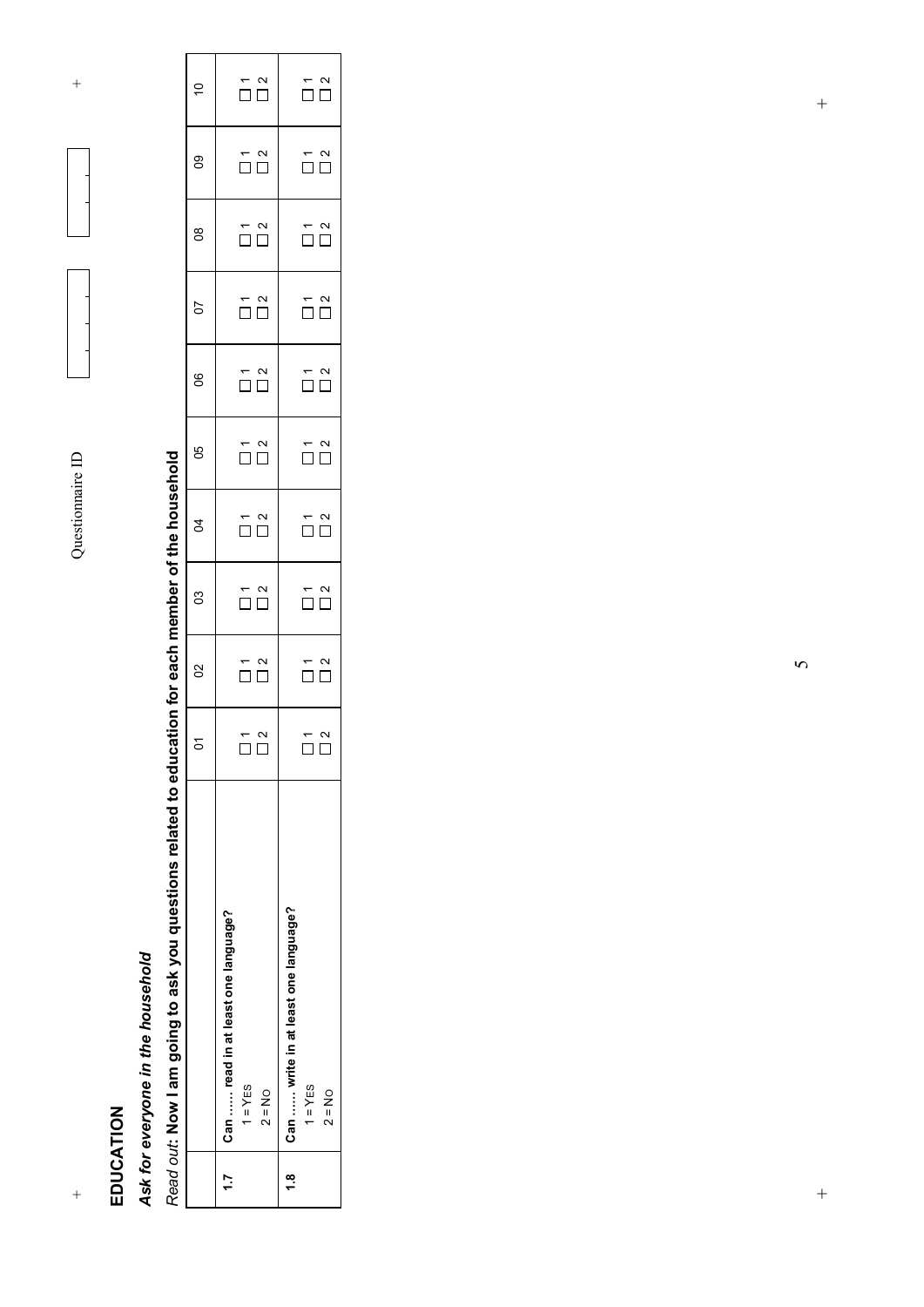| $^+$          |                                                                                                       |                                            |                                                    |                                                 | Questionnaire ID             |                                                                        |                                       |                                                            |                                                            |                                             | $^{+}$                     |
|---------------|-------------------------------------------------------------------------------------------------------|--------------------------------------------|----------------------------------------------------|-------------------------------------------------|------------------------------|------------------------------------------------------------------------|---------------------------------------|------------------------------------------------------------|------------------------------------------------------------|---------------------------------------------|----------------------------|
|               |                                                                                                       | $\overline{c}$                             | SO                                                 | SO                                              | Ŕ                            | 50                                                                     | 80                                    | 50                                                         | $8^{\circ}$                                                | SO                                          | ő                          |
| $\ddot{ }$ .9 | What is the highest level of education that  has<br>successfully completed?                           |                                            |                                                    |                                                 |                              |                                                                        |                                       |                                                            |                                                            |                                             |                            |
|               | $00 = No$ SCHOOLING                                                                                   | 858838858<br>00000000000000000000000000000 | 85883888588911222222222323333<br>00000000000000000 | 85883888588911222222222323<br>00000000000000000 | 8588388                      | 8 5 8 8 3 8 8 8 8 8 9 2 2 3 4 5 6 7 8 9 8 7 8 7 8 7<br>000000000000000 | 858838868892122222<br>——————————————— | 858888888892122222222323<br>000000000000000000000000000000 | 858888888892122222222323<br>000000000000000000000000000000 | 85883885889<br>0000000000000000000000000000 | 85883888588212222222223233 |
|               | $01 =$ GRADE R/0                                                                                      |                                            |                                                    |                                                 | 888888                       |                                                                        |                                       |                                                            |                                                            |                                             |                            |
|               | $02 =$ GRADE 1/SUBA                                                                                   |                                            |                                                    |                                                 |                              |                                                                        |                                       |                                                            |                                                            |                                             |                            |
|               | $03 =$ GRADE $2/$ SUB B                                                                               |                                            |                                                    |                                                 |                              |                                                                        |                                       |                                                            |                                                            |                                             |                            |
|               | 04 = GRADE 3/STANDARD 1                                                                               |                                            |                                                    |                                                 |                              |                                                                        |                                       |                                                            |                                                            |                                             |                            |
|               | $05 =$ Grade 4/ STANDARD 2                                                                            |                                            |                                                    |                                                 |                              |                                                                        |                                       |                                                            |                                                            |                                             |                            |
|               | $06 =$ GRADE 5/ STANDARD 3                                                                            |                                            |                                                    |                                                 | $\Box$                       |                                                                        |                                       |                                                            |                                                            |                                             |                            |
|               | $07 =$ GRADE 6/STANDARD 4                                                                             |                                            |                                                    |                                                 | <b>58892122166</b><br>$\Box$ |                                                                        |                                       |                                                            |                                                            |                                             |                            |
|               | 08 = GRADE 7/STANDARD 5                                                                               |                                            |                                                    |                                                 | $\Box$                       |                                                                        |                                       |                                                            |                                                            |                                             |                            |
|               | 09 = GRADE 8/STANDARD 6/FORM 1                                                                        |                                            |                                                    |                                                 | $\Box$                       |                                                                        |                                       |                                                            |                                                            |                                             |                            |
|               | 10 = GRADE 9/STANDARD 7/FORM 2                                                                        |                                            |                                                    |                                                 |                              |                                                                        |                                       |                                                            |                                                            |                                             |                            |
|               | 11 = GRADE 10/ STANDARD 8/ FORM 3                                                                     |                                            |                                                    |                                                 | $\Box$                       |                                                                        |                                       |                                                            |                                                            |                                             |                            |
|               | 12 = GRADE 11/ STANDARD 9/ FORM 4                                                                     |                                            |                                                    |                                                 | $\Box$                       |                                                                        |                                       |                                                            |                                                            |                                             |                            |
|               | 13 = GRADE 12/STANDARD 10/FORM 5/MATRIC                                                               |                                            |                                                    |                                                 | П                            |                                                                        |                                       |                                                            |                                                            |                                             |                            |
|               | $14 = NTC$                                                                                            |                                            |                                                    |                                                 |                              |                                                                        |                                       |                                                            |                                                            |                                             |                            |
|               | $15 = NTC$ I                                                                                          |                                            |                                                    |                                                 |                              |                                                                        |                                       |                                                            |                                                            |                                             |                            |
|               | $16 = NTC \nparallel$                                                                                 |                                            |                                                    |                                                 | П                            | $\Box$                                                                 | $\Box$                                |                                                            |                                                            |                                             |                            |
|               | 17 = CERTIFICATE WITH LESS THAN GRADE 12/STD 10                                                       | 9 1 1 2 3 4 5 5 6 6 6 6 6 7 8 9 70 70 70   |                                                    |                                                 | $\overline{z}$               | LI                                                                     |                                       |                                                            |                                                            | 7 2 2 3 4 5 6 7 8 9 9 7 8 9 9 9 9 9         | $\Box$                     |
|               | 18 = DIPLOMA WITH LESS THAN GRADE 12/STD 10                                                           |                                            |                                                    | П                                               | $\frac{8}{10}$               | П                                                                      | $\frac{8}{10}$                        |                                                            |                                                            |                                             | $\mathbf{L}$               |
|               | 19 = CERTIFICATE WITH GRADE 12/STD 10                                                                 |                                            | n n n                                              | $\Box$                                          | ္င                           | $\Box$                                                                 |                                       |                                                            |                                                            |                                             | ПO                         |
|               | 20 = DIPLOMA WITH GRADE 12/STD 10                                                                     |                                            |                                                    | $\Box$                                          |                              | $\Box$                                                                 |                                       |                                                            |                                                            |                                             |                            |
|               | $21 = BACHELORS$ DEGREE                                                                               |                                            | $\Box$ $\Box$                                      | $\Box$ $\Box$                                   |                              | $\Box$                                                                 | □□                                    |                                                            |                                                            |                                             | □□                         |
|               | 22 = BACHELORS DEGREE AND DIPLOMA                                                                     |                                            |                                                    |                                                 |                              | $\Box$                                                                 |                                       |                                                            |                                                            |                                             |                            |
|               | 23 = HONOURS DEGREE                                                                                   |                                            |                                                    | П                                               |                              | $\Box$                                                                 |                                       |                                                            |                                                            |                                             |                            |
|               | 24 = HIGHER DEGREE (MASTERS, DOCTORATE)                                                               |                                            |                                                    |                                                 |                              |                                                                        |                                       |                                                            |                                                            |                                             |                            |
|               | 25 = OTHER, specify in the box at the bottom                                                          |                                            |                                                    |                                                 | <b>ឧត្តន្ទនេ</b>             |                                                                        |                                       |                                                            |                                                            |                                             | OOOO                       |
|               | $26 =$ DON'T KNOW                                                                                     |                                            |                                                    |                                                 |                              |                                                                        |                                       |                                                            |                                                            |                                             |                            |
|               | Diplomas or certificates should be of at least six months<br>study duration full-time (or equivalent) |                                            |                                                    |                                                 |                              |                                                                        |                                       |                                                            |                                                            |                                             |                            |

 $\bullet$ 

 $\ddot{}$ 

 $+$  +  $+$  $\overline{+}$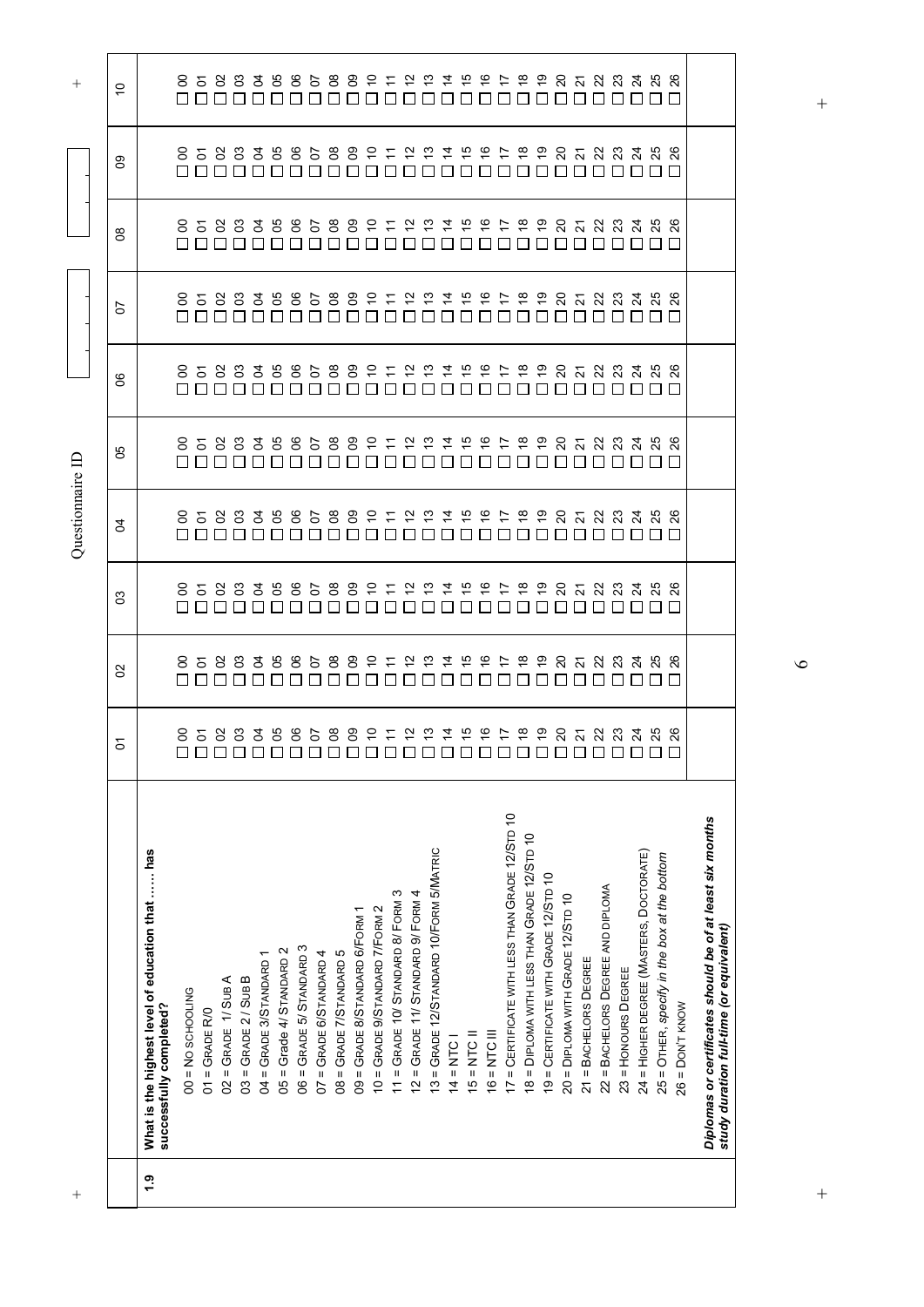| $\,+\,$          |                | 1.10                                                                                                                           | 1.11                                                                                                                                                                                             |                                                                                                                                                                                             | 1.12                                                                                                            | 1.13                                                                                                                                                                                                        |
|------------------|----------------|--------------------------------------------------------------------------------------------------------------------------------|--------------------------------------------------------------------------------------------------------------------------------------------------------------------------------------------------|---------------------------------------------------------------------------------------------------------------------------------------------------------------------------------------------|-----------------------------------------------------------------------------------------------------------------|-------------------------------------------------------------------------------------------------------------------------------------------------------------------------------------------------------------|
|                  |                | $\rightarrow$ Go to Q 1.17<br>Is  currently attending school or any other<br>educational institution?<br>$1 = YES$<br>$2 = No$ | Which of the following educational institutions does<br>1 = Pre-school (including day care, crèche, pre-<br>Include distance and correspondence education<br>$2 =$ School<br>attend?<br>primary) | 6 = Adult basic education and training/literacy classes<br>$7 =$ Other adult educational classes<br>8 = Other than any of the above<br>$4 = Technikon$<br>$3 =$ University<br>$5 =$ College | Is it a correspondence/distance educational institution?<br>$\rightarrow$ Go to Q 1.14<br>$1 = YES$<br>$2 = No$ | How long does it take  to get to the school/educational<br>institution where he/she attends?<br>$3 = M$ ORE THAN 30 MINUTES<br>$1 = LESS$ THAN $15$ MINUTES<br>$2 = 15 - 30$ MINUTES<br>$=$ DON'T KNOW<br>4 |
|                  | 5              | $\sim$ $\sim$<br>$\square$                                                                                                     | ↽<br>$\Box$                                                                                                                                                                                      | <b>Q W 4 T Q F W</b><br>0000000                                                                                                                                                             | $\sim$ $\sim$<br>$\Box$                                                                                         | $ \sim$ $\sim$ $4$<br>0000                                                                                                                                                                                  |
|                  | S              | $ \sim$<br>$\Box$ $\Box$                                                                                                       | П                                                                                                                                                                                                | 2 3 4 5 6 7 8<br>$\Box$                                                                                                                                                                     | $\sim$<br>$\overline{\phantom{0}}$<br>$\perp$                                                                   | $ \omega$ $\omega$ 4<br>பப<br>$\mathsf{L}$                                                                                                                                                                  |
|                  | 3              | $\sim$ $\sim$<br>$\Box$ $\Box$                                                                                                 |                                                                                                                                                                                                  | <i>2345678</i>                                                                                                                                                                              | $\sim$<br>П                                                                                                     | <b>1234</b><br>$\Box$                                                                                                                                                                                       |
| Questionnaire ID | g              | $ \sim$<br>$\Box$ $\Box$                                                                                                       | П                                                                                                                                                                                                | <i>2345678</i>                                                                                                                                                                              | $\sim$<br>$\overline{\phantom{0}}$<br>$\Box$<br>$\Box$                                                          | $ \sim$ $\sim$ $-$                                                                                                                                                                                          |
|                  | 80             | $ \sim$<br>$\Box$ $\Box$                                                                                                       | П                                                                                                                                                                                                | <i>2345678</i><br>$\mathbf{I}$<br>$\mathsf{L}$                                                                                                                                              | $\sim$<br>$\overline{\phantom{0}}$<br>□<br>$\Box$                                                               | ဂ က <del>ျ</del><br>П<br>$\perp$                                                                                                                                                                            |
|                  | 8              | $ \sim$<br>□□                                                                                                                  | ᠇<br>$\Box$                                                                                                                                                                                      | <b>Q &amp; 4 &amp; 6 L &amp;</b><br>000000                                                                                                                                                  | $\sim$<br>↽<br>$\Box$ $\Box$                                                                                    | $ \omega$ $\omega$ $4$<br>$\Box\ \Box\ \Box$<br>$\Box$                                                                                                                                                      |
|                  | 5              | $ \sim$<br>$\Box$                                                                                                              | $\Box$                                                                                                                                                                                           | 2 3 4 5 6 7 8<br>88888                                                                                                                                                                      | $\sim$<br>$\overline{\phantom{0}}$<br>$\Box$<br>$\Box$                                                          | $ \omega$ $\omega$ 4<br>$\Box$ $\Box$ $\Box$<br>$\Box$                                                                                                                                                      |
|                  | 80             | $\sim$ $\sim$<br>$\square$ $\square$                                                                                           | П                                                                                                                                                                                                | <i>2345678</i><br>88888                                                                                                                                                                     | $\sim$<br>п<br>$\Box$                                                                                           | <b>12 72 4</b><br>88 88 8<br>$\Box$                                                                                                                                                                         |
|                  | 8O             | $\overline{\overline{\square}}\stackrel{\sim}{\square}$                                                                        | $\overline{\phantom{0}}$<br>$\Box$<br>П                                                                                                                                                          | <i>2345678</i><br>888888                                                                                                                                                                    | $\begin{array}{c}\n\hline\n\hline\n\end{array}$                                                                 | $ \omega$ $\omega$ 4<br>0000                                                                                                                                                                                |
| $^+$             | $\overline{C}$ | $ \sim$<br>$\Box$ $\Box$                                                                                                       | П                                                                                                                                                                                                | <i>2345678</i><br><u> Die Britische Britische Britische Britische Britische Britische Britische Britische Britische Britische Britis</u><br>$\perp$                                         | $\sim$ $\sim$<br>ПП                                                                                             | $ \sim$ $\sim$ $-$<br>OOOO                                                                                                                                                                                  |

 $\overline{ }$ 

 $\frac{1}{2}$ 

 $+$  +  $+$  $\qquad \qquad +$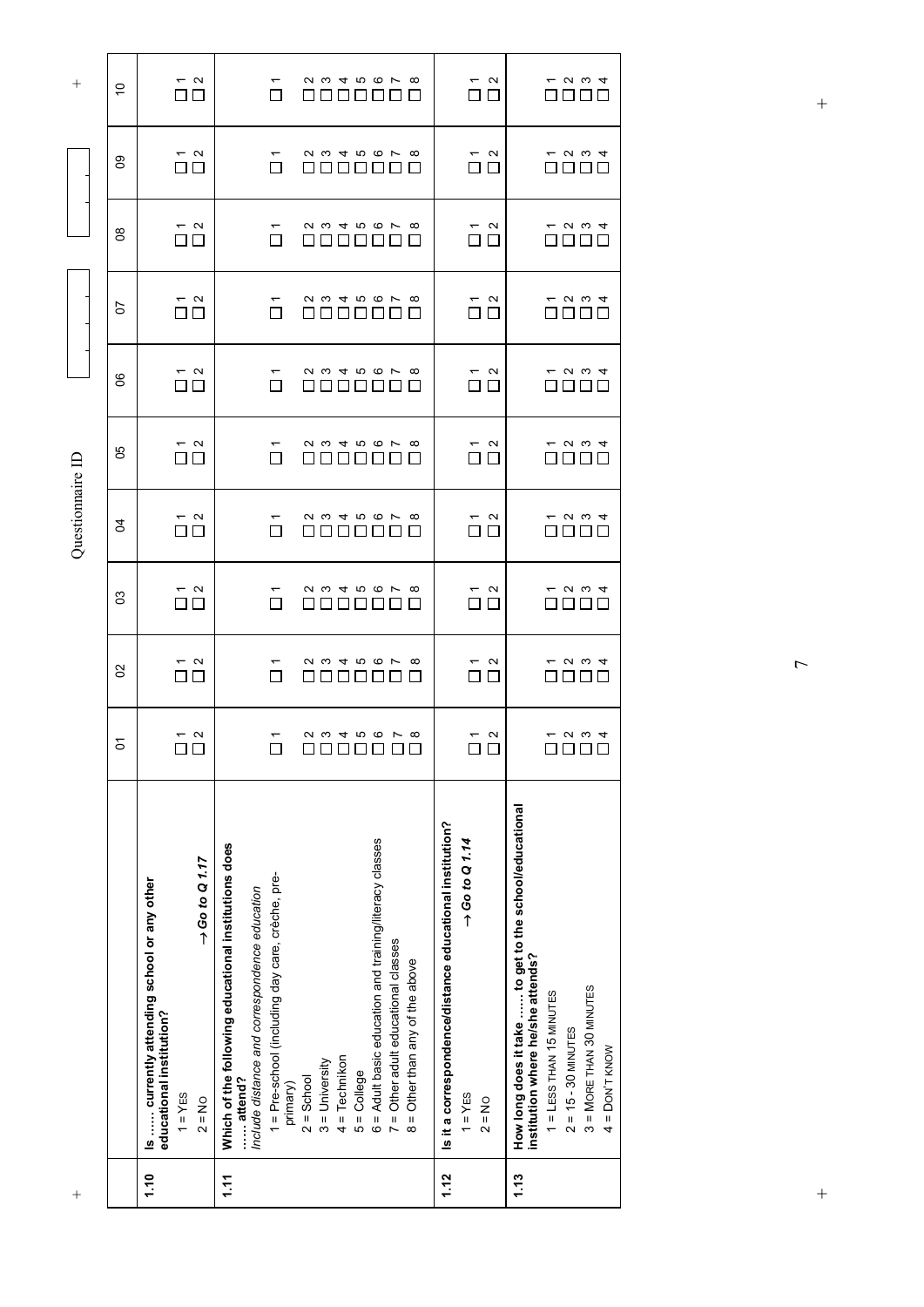$\infty$ 

 $\ddot{}$ 

 $+$  +  $+$  $\ddot{+}$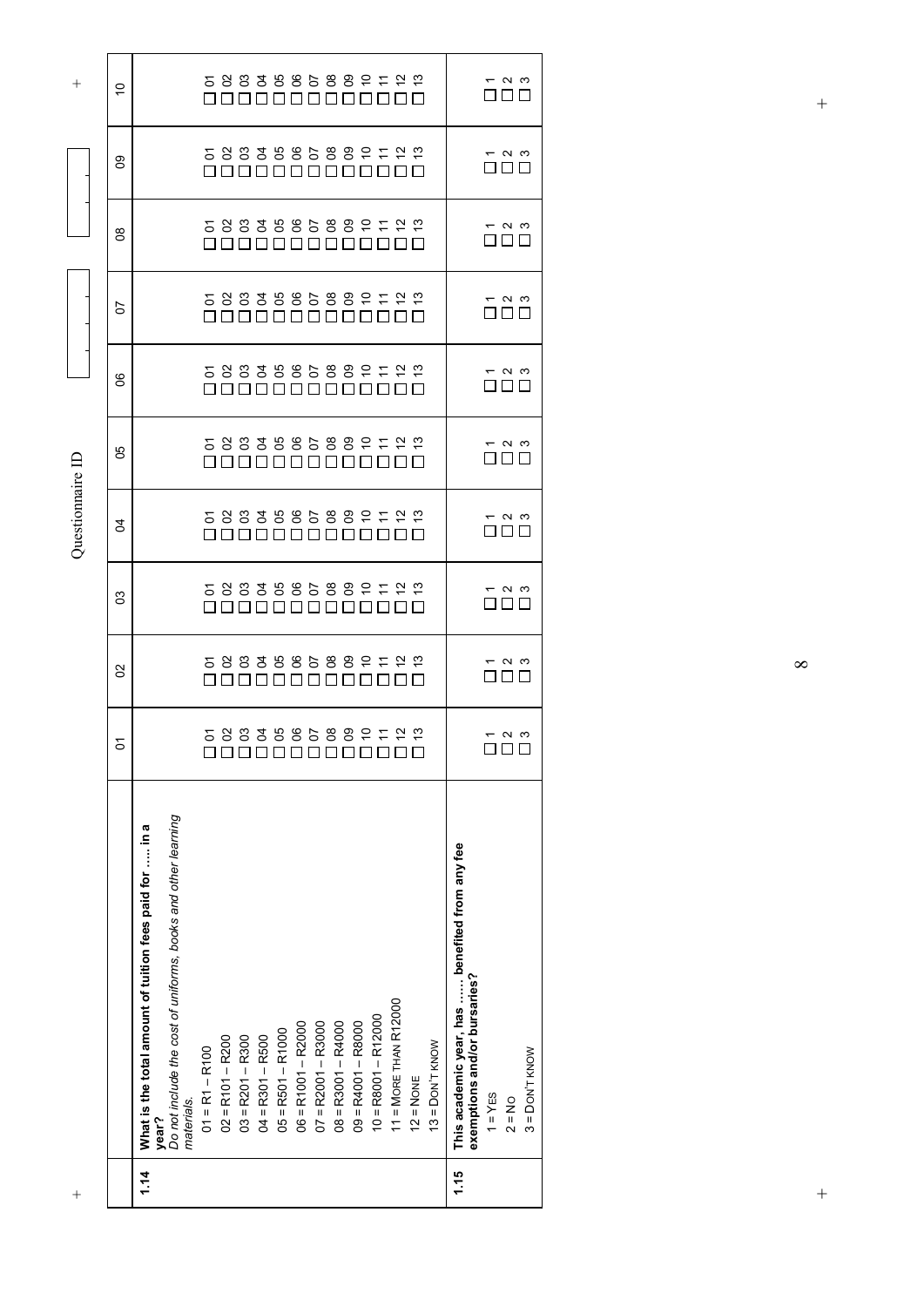| $^+$ |                                                                                                                                                                                                                                                                                                                                                                                  |                                                                                                                           |                                                                                                                                                                           |                                     | Questionnaire ID                                                                                                                      |                                        |                                   |                                |                                              |                                                                                                                                                         | $\, + \,$            |
|------|----------------------------------------------------------------------------------------------------------------------------------------------------------------------------------------------------------------------------------------------------------------------------------------------------------------------------------------------------------------------------------|---------------------------------------------------------------------------------------------------------------------------|---------------------------------------------------------------------------------------------------------------------------------------------------------------------------|-------------------------------------|---------------------------------------------------------------------------------------------------------------------------------------|----------------------------------------|-----------------------------------|--------------------------------|----------------------------------------------|---------------------------------------------------------------------------------------------------------------------------------------------------------|----------------------|
|      |                                                                                                                                                                                                                                                                                                                                                                                  |                                                                                                                           | 8                                                                                                                                                                         | 3                                   | 2                                                                                                                                     | မ္မ                                    | g                                 | 50                             | 8                                            | 80                                                                                                                                                      |                      |
| 1.16 | During the past 12 months, what problems, if any, did<br>experience at the school (or other educational<br>7 = Other, specify in the box at the bottom<br>6 = Classes too large/too many learners<br>4 = Facilities in bad condition<br>3 = Lack of teachers<br>$2 =$ Poor teaching<br>$5 =$ Fees too high<br>$1 =$ Lack of books<br>$\rightarrow$ Go to Q 1.18<br>institution)? | $\begin{array}{c} \n 0 & 0 & 0 & 0 \\  0 & 0 & 0 & 0 \\  0 & 0 & 0 & 0 \\  \end{array}$<br>$\mathbf{\Omega}$<br>ءِ<br>YES | $\begin{array}{c} \n  \alpha \alpha \alpha \alpha \\ \n  \square \square \square \square \end{array}$<br>$\sim$ $\sim$<br>$\sim$<br>$\frac{1}{2}$<br>-----<br>0000<br>YES | $200000$<br>$\sim$ $\sim$<br>$\sim$ | $\begin{array}{c} 0 & 0 & 0 & 0 \\ \hline 0 & 0 & 0 & 0 \\ \hline \end{array}$<br>$rac{1}{2}$ $rac{1}{2}$<br><del>׆ ה ה ה ה ה ב</del> | $200000000$<br>$\overline{\mathbf{C}}$ | $\mathbf{\Omega}$<br>׆֑׆׆׆׆׆׆֞֜֝֝ | $20000000$<br><b>A UUUUUUU</b> | $2000000$<br>$\sim$<br><del>׆֠׆׆׆׆׆</del> ׆׆ | $\begin{array}{c}\n 2 \quad \alpha \quad \alpha \quad \alpha \\  \hline\n 2 \quad \Box \quad \Box \quad \Box \quad \Box\n \end{array}$<br>$\sim$ $\sim$ | <del>׆֠׆׆׆׆׆׆׆</del> |

### *Ask if "no" in Q1.10*

|      | Ask if "no" in Q1.10                                                                                  |  |                                       |                                         |  |                                        |  |                                                                                         |
|------|-------------------------------------------------------------------------------------------------------|--|---------------------------------------|-----------------------------------------|--|----------------------------------------|--|-----------------------------------------------------------------------------------------|
| 1.17 | What is the main reason why  is currently not attending<br>school or any other education institution? |  |                                       |                                         |  |                                        |  |                                                                                         |
|      | $01 = 100$ OLD/YOUNG                                                                                  |  |                                       | 5 8 8 3 8 8 5 8 8 9 5 4<br>ПОПОПОПОПОПО |  | S 8 8 3 8 8 5 8 8 9 5 4<br>ПОПОПОПОПОП |  | $\begin{array}{c} 5 8 3 3 5 8 8 5 8 8 2 5 2 \\ \hline 10 0 0 0 0 0 0 0 0 0 \end{array}$ |
|      | 02 = HAS COMPLETED SCHOOL/EDUCATION                                                                   |  |                                       |                                         |  |                                        |  |                                                                                         |
|      | 03 = SCHOOL/EDUCATION INSTITUTION IS TOO FAR AWAY                                                     |  |                                       |                                         |  |                                        |  |                                                                                         |
|      | $04 = NO$ MONEY FOR FEES                                                                              |  |                                       |                                         |  |                                        |  |                                                                                         |
|      | 05 = HE/SHE IS WORKING (AT HOME OR JOB)                                                               |  |                                       |                                         |  |                                        |  |                                                                                         |
|      | 06 = EDUCATION IS USELESS OR UNINTERESTING                                                            |  |                                       |                                         |  |                                        |  |                                                                                         |
|      | $07 = 1$ LLNESS                                                                                       |  | 5 8 8 3 8 8 5 8 8 9 5 5<br>ПООООООООО |                                         |  |                                        |  |                                                                                         |
|      | $08 = P$ REGNANCY                                                                                     |  |                                       |                                         |  |                                        |  |                                                                                         |
|      | 09 = FAILED EXAMS                                                                                     |  |                                       |                                         |  |                                        |  |                                                                                         |
|      | $10 = GOT$ MARRIED                                                                                    |  |                                       |                                         |  |                                        |  |                                                                                         |
|      | 11 = FAMILY COMMITMENT (CHILD MINDING, ETC.)                                                          |  |                                       |                                         |  |                                        |  |                                                                                         |
|      | 12 = OTHER, specify in the box at the bottom                                                          |  |                                       |                                         |  |                                        |  |                                                                                         |

 $\circ$ 

 $\frac{1}{2}$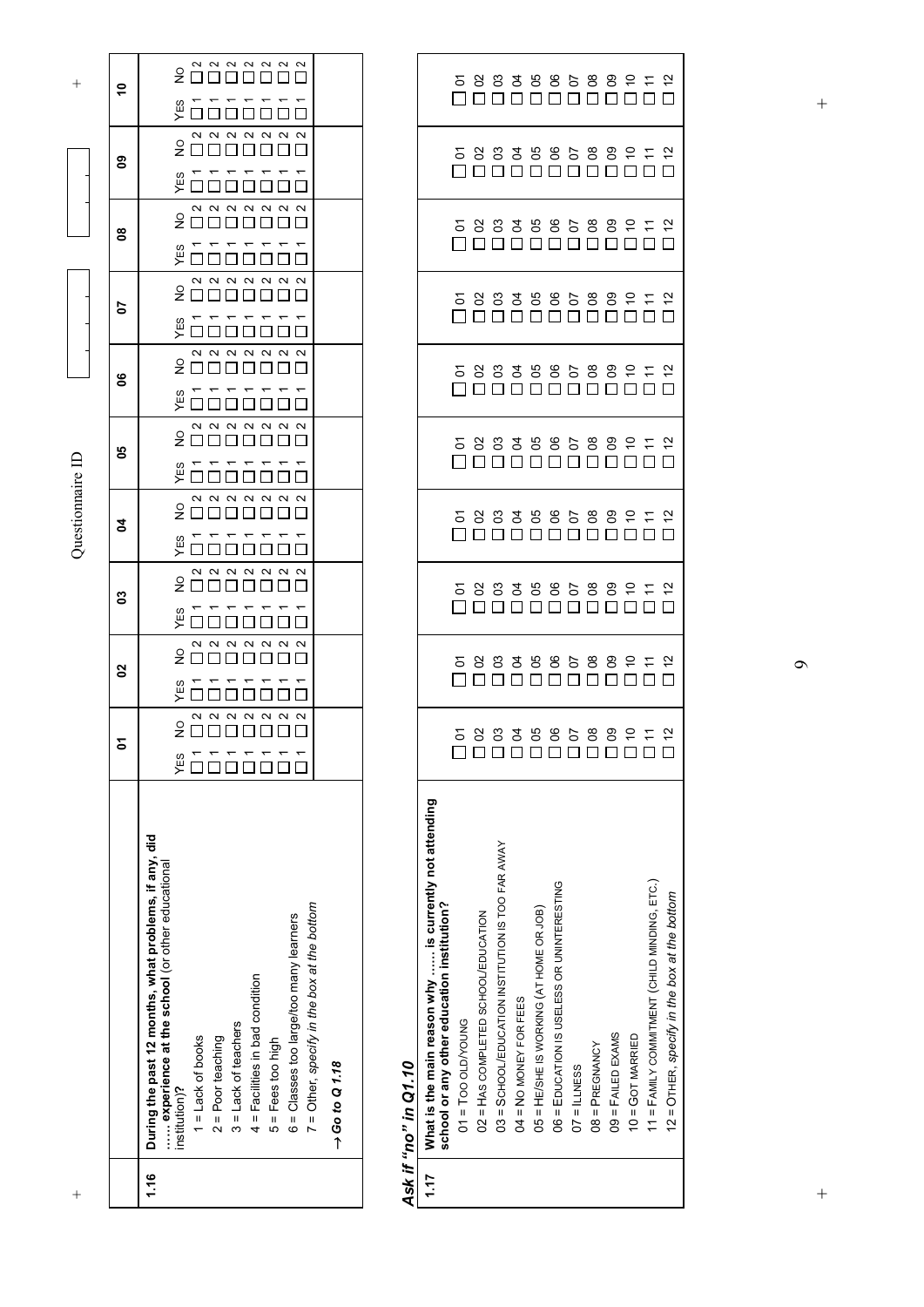+ Questionnaire ID + Questionnaire ID

 $\overline{+}$ 

**HEALTH**

 $^{+}$ 

### Ask for everyone in the household *Ask for everyone in the household*

Read out: Now I am going to ask you health-related questions for each member of the household *Read out***: Now I am going to ask you health-related questions for each member of the household** 

| 2222222<br>222<br>$\epsilon$<br>П<br>$ \sim$ $\sim$<br>$\sim$ $\sim$<br>$\overline{\phantom{0}}$<br>ó<br>$\square$ $\square$<br>O O O<br>□□<br>YES<br>222<br>$\sim$ $\sim$<br>$\sim$<br>$\sim$<br>$\sim$<br>$\sim$<br>$\sim$<br>$\sim$<br>$\stackrel{\circ}{\simeq}$<br>88 8 8<br>$\sim$ $\sim$<br>$\overline{\overset{\sim}{\Box}}\overset{\sim}{\Box}$<br>$ \sim$ $\sim$<br>ဥ<br>ПП<br>ПD<br>ES<br>$\begin{array}{c} 2 & 0 \\ 0 & 0 \end{array}$<br>$\sim$<br>$\sim$<br>$\sim$<br>$\sim$<br>$\sim$<br>$\sim$<br>$\sim$<br>$\sim$<br>$\frac{1}{2}$<br>OOO<br>$ \sim$ $\infty$<br>$ \sim$<br>$\overline{\square} \stackrel{\sim}{\square}$<br>$8^{\circ}$<br>$\Box$ $\Box$<br>88 88<br>YES<br>П<br>222<br>$\sim$<br>$\sim$<br>2<br>$\sim$<br>$\sim$<br>$\sim$<br>$\sim$<br>$\sim$<br>$\overline{2}$<br>H<br>$ \sim$ $\infty$<br>$ \sim$<br>$\begin{array}{c}\n\hline\n\hline\n\end{array}$<br>5<br>$\Box$ $\Box$<br>$\square$<br>YES<br>$\begin{array}{ccccc}\n\alpha & \alpha & \alpha\n\end{array}$<br>$\sim$<br>$\sim$<br>222<br>$\sim$<br>$\sim$<br>$\sim$<br>$\overline{2}$<br>$\Box$ $\Box$<br>$\Box$<br>$ \sim$ $\infty$<br>$\sim$ $\sim$<br>$\begin{array}{c}\n\stackrel{\leftarrow}{\square} \stackrel{\sim}{\square} \end{array}$<br>8<br>$\Box$ $\Box$<br>$\square \square \square$<br>YES<br>П<br>222<br>$\sim$<br>$\frac{1}{2}$<br>$\Box$ $\Box$ $\Box$<br>П<br>$ \sim$ $\infty$<br>$\sim$ $\sim$<br>$\sim$ $\sim$<br>99<br>$\Box$ $\Box$<br>ooo<br>ПП<br>YES<br>222<br>$\stackrel{\circ}{\simeq}$<br>$\Box$<br>$\Box$<br>$\Box$<br>$\sim$<br>— ი ო<br>$ \sim$<br>R<br>$\Box$ $\Box$<br>П<br>YES<br>222<br>$\sim$<br>$\sim$<br>$\sim$<br>22222<br>$\epsilon$<br>88 8 8<br>$ \sim$ $\infty$<br>$\sim$ $\alpha$<br>$ \sim$<br>SO<br>$\Box$<br>ПП<br>YES<br>$\Box$<br>222<br>$\sim$<br>$\sim$<br>$\sim$<br>$\sim$<br>$\sim$<br>$\sim$<br>$\sim$<br>$\sim$<br>$\stackrel{\circ}{\simeq}$<br>П<br>$-$ ი ო<br>$\sim$<br>$\sim$<br>S<br>$\Box$ $\Box$<br>ПП<br>$\Box$<br>YES<br>$\Box$<br>$\sim$<br>$\sim$<br>$\sim$<br>$\sim$<br>2<br>$\sim$<br>$\sim$<br>$\sim$<br>$\sim$<br>$\frac{1}{2}$<br>— ი ო<br>$\sim$<br>$\overline{\phantom{0}}$ $\alpha$<br>δ<br>$\Box$<br>YES<br>During the past month, did  consult a health worker such<br>as a nurse, doctor or traditional healer as a result of illness<br>03 = Severe trauma (e.g. due to violence, motor vehicle<br>What sort of illnesses or injuries did  suffer from?<br>Is  covered by a medical aid or medical benefit<br>During the past month, did  suffer from any<br>$\rightarrow$ Go to Q 1.28<br>$\rightarrow$ Go to Q 1.27<br>scheme or other private health insurance?<br>01 = Flu or acute respiratory tract infection<br>10 = Other sexually transmitted disease<br>accident, gunshot, assault, beating)<br>04 = TB or severe cough with blood<br>06 = Depression or mental illness<br>$08$ = High or low blood pressure<br>05 = Abuse of alcohol or drugs<br>$11 =$ Other illness or injury<br>Did  suffer from<br>illnesses or injuries?<br>$3 =$ DON'T KNOW<br>$02 =$ Diarrhoea<br>$09 = HIN/ALSS$<br>$07 = Diabetes$<br>$1 = YES$<br>$1 = YES$<br>$1 = YES$<br>or injury?<br>$2 = No$<br>$2 = No$<br>$2 = No$ |
|--------------------------------------------------------------------------------------------------------------------------------------------------------------------------------------------------------------------------------------------------------------------------------------------------------------------------------------------------------------------------------------------------------------------------------------------------------------------------------------------------------------------------------------------------------------------------------------------------------------------------------------------------------------------------------------------------------------------------------------------------------------------------------------------------------------------------------------------------------------------------------------------------------------------------------------------------------------------------------------------------------------------------------------------------------------------------------------------------------------------------------------------------------------------------------------------------------------------------------------------------------------------------------------------------------------------------------------------------------------------------------------------------------------------------------------------------------------------------------------------------------------------------------------------------------------------------------------------------------------------------------------------------------------------------------------------------------------------------------------------------------------------------------------------------------------------------------------------------------------------------------------------------------------------------------------------------------------------------------------------------------------------------------------------------------------------------------------------------------------------------------------------------------------------------------------------------------------------------------------------------------------------------------------------------------------------------------------------------------------------------------------------------------------------------------------------------------------------------------------------------------------------------------------------------------------------------------------------------------------------------------------------------------------------------------------------------------------------------------------------------------------------------------------------------------------------------------------------------------------------------------------------------------------------------------------------------------------------------------------------------------------------------------------------------------------------------------------------------------------------------------------------------------------------------------------------|
|                                                                                                                                                                                                                                                                                                                                                                                                                                                                                                                                                                                                                                                                                                                                                                                                                                                                                                                                                                                                                                                                                                                                                                                                                                                                                                                                                                                                                                                                                                                                                                                                                                                                                                                                                                                                                                                                                                                                                                                                                                                                                                                                                                                                                                                                                                                                                                                                                                                                                                                                                                                                                                                                                                                                                                                                                                                                                                                                                                                                                                                                                                                                                                                            |
|                                                                                                                                                                                                                                                                                                                                                                                                                                                                                                                                                                                                                                                                                                                                                                                                                                                                                                                                                                                                                                                                                                                                                                                                                                                                                                                                                                                                                                                                                                                                                                                                                                                                                                                                                                                                                                                                                                                                                                                                                                                                                                                                                                                                                                                                                                                                                                                                                                                                                                                                                                                                                                                                                                                                                                                                                                                                                                                                                                                                                                                                                                                                                                                            |
|                                                                                                                                                                                                                                                                                                                                                                                                                                                                                                                                                                                                                                                                                                                                                                                                                                                                                                                                                                                                                                                                                                                                                                                                                                                                                                                                                                                                                                                                                                                                                                                                                                                                                                                                                                                                                                                                                                                                                                                                                                                                                                                                                                                                                                                                                                                                                                                                                                                                                                                                                                                                                                                                                                                                                                                                                                                                                                                                                                                                                                                                                                                                                                                            |
|                                                                                                                                                                                                                                                                                                                                                                                                                                                                                                                                                                                                                                                                                                                                                                                                                                                                                                                                                                                                                                                                                                                                                                                                                                                                                                                                                                                                                                                                                                                                                                                                                                                                                                                                                                                                                                                                                                                                                                                                                                                                                                                                                                                                                                                                                                                                                                                                                                                                                                                                                                                                                                                                                                                                                                                                                                                                                                                                                                                                                                                                                                                                                                                            |
|                                                                                                                                                                                                                                                                                                                                                                                                                                                                                                                                                                                                                                                                                                                                                                                                                                                                                                                                                                                                                                                                                                                                                                                                                                                                                                                                                                                                                                                                                                                                                                                                                                                                                                                                                                                                                                                                                                                                                                                                                                                                                                                                                                                                                                                                                                                                                                                                                                                                                                                                                                                                                                                                                                                                                                                                                                                                                                                                                                                                                                                                                                                                                                                            |
|                                                                                                                                                                                                                                                                                                                                                                                                                                                                                                                                                                                                                                                                                                                                                                                                                                                                                                                                                                                                                                                                                                                                                                                                                                                                                                                                                                                                                                                                                                                                                                                                                                                                                                                                                                                                                                                                                                                                                                                                                                                                                                                                                                                                                                                                                                                                                                                                                                                                                                                                                                                                                                                                                                                                                                                                                                                                                                                                                                                                                                                                                                                                                                                            |
|                                                                                                                                                                                                                                                                                                                                                                                                                                                                                                                                                                                                                                                                                                                                                                                                                                                                                                                                                                                                                                                                                                                                                                                                                                                                                                                                                                                                                                                                                                                                                                                                                                                                                                                                                                                                                                                                                                                                                                                                                                                                                                                                                                                                                                                                                                                                                                                                                                                                                                                                                                                                                                                                                                                                                                                                                                                                                                                                                                                                                                                                                                                                                                                            |
|                                                                                                                                                                                                                                                                                                                                                                                                                                                                                                                                                                                                                                                                                                                                                                                                                                                                                                                                                                                                                                                                                                                                                                                                                                                                                                                                                                                                                                                                                                                                                                                                                                                                                                                                                                                                                                                                                                                                                                                                                                                                                                                                                                                                                                                                                                                                                                                                                                                                                                                                                                                                                                                                                                                                                                                                                                                                                                                                                                                                                                                                                                                                                                                            |
|                                                                                                                                                                                                                                                                                                                                                                                                                                                                                                                                                                                                                                                                                                                                                                                                                                                                                                                                                                                                                                                                                                                                                                                                                                                                                                                                                                                                                                                                                                                                                                                                                                                                                                                                                                                                                                                                                                                                                                                                                                                                                                                                                                                                                                                                                                                                                                                                                                                                                                                                                                                                                                                                                                                                                                                                                                                                                                                                                                                                                                                                                                                                                                                            |
|                                                                                                                                                                                                                                                                                                                                                                                                                                                                                                                                                                                                                                                                                                                                                                                                                                                                                                                                                                                                                                                                                                                                                                                                                                                                                                                                                                                                                                                                                                                                                                                                                                                                                                                                                                                                                                                                                                                                                                                                                                                                                                                                                                                                                                                                                                                                                                                                                                                                                                                                                                                                                                                                                                                                                                                                                                                                                                                                                                                                                                                                                                                                                                                            |
|                                                                                                                                                                                                                                                                                                                                                                                                                                                                                                                                                                                                                                                                                                                                                                                                                                                                                                                                                                                                                                                                                                                                                                                                                                                                                                                                                                                                                                                                                                                                                                                                                                                                                                                                                                                                                                                                                                                                                                                                                                                                                                                                                                                                                                                                                                                                                                                                                                                                                                                                                                                                                                                                                                                                                                                                                                                                                                                                                                                                                                                                                                                                                                                            |

 $+$  +  $+$ 

 $\ddot{}$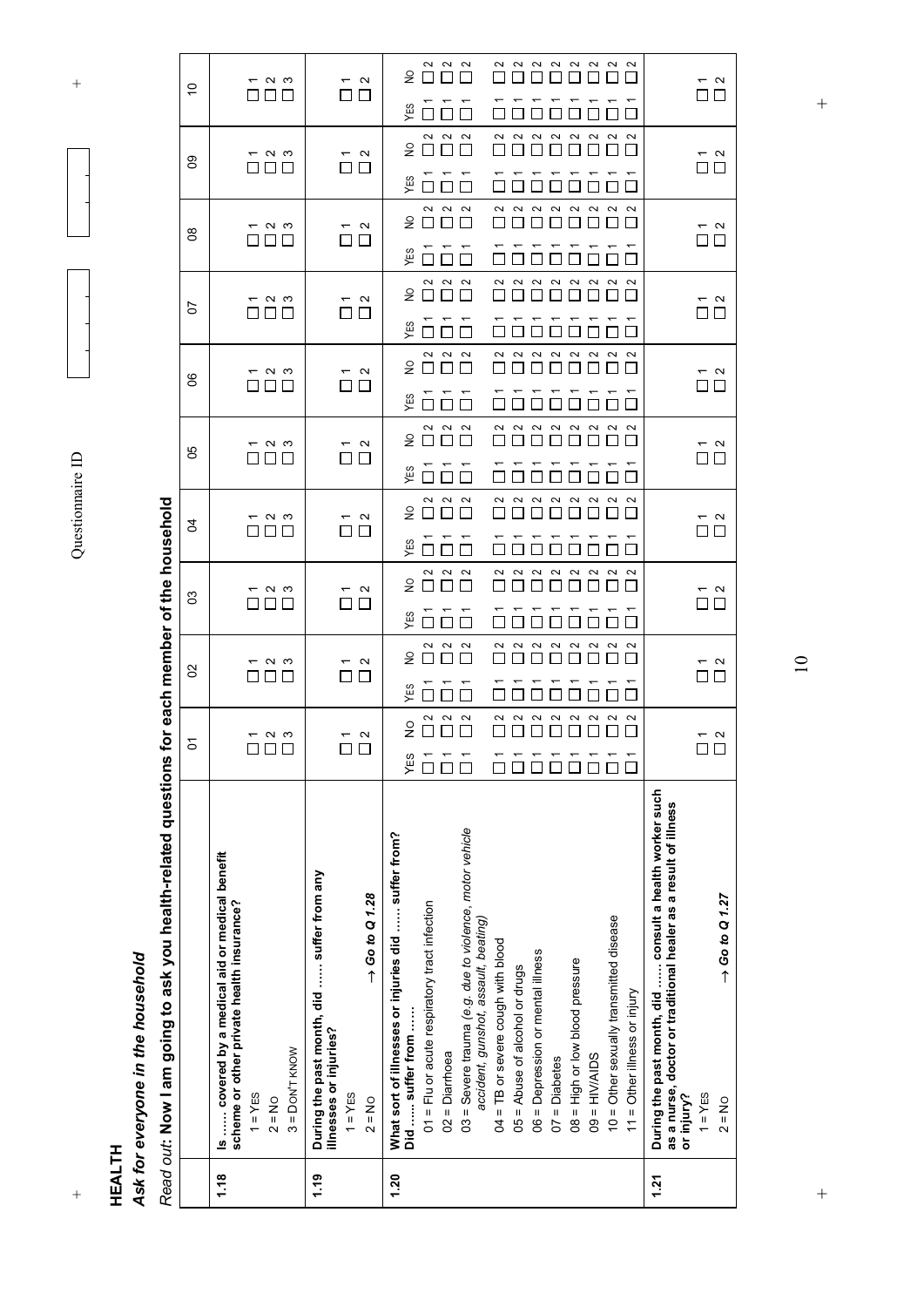| $^{+}$ |                                                                                                                        |                        |                                                   |                                                   | Questionnaire ID                                                                                                                                                           |                                                                |                                                              |                         |                                 |                                                   | $^{+}$                                                                          |
|--------|------------------------------------------------------------------------------------------------------------------------|------------------------|---------------------------------------------------|---------------------------------------------------|----------------------------------------------------------------------------------------------------------------------------------------------------------------------------|----------------------------------------------------------------|--------------------------------------------------------------|-------------------------|---------------------------------|---------------------------------------------------|---------------------------------------------------------------------------------|
|        |                                                                                                                        | o                      | S                                                 | SS                                                | 8                                                                                                                                                                          | 99                                                             | ၆                                                            | 5                       | $\infty$                        | 80                                                | ó                                                                               |
| 1.22   | For 's most recent consultation, what kind of health<br>worker did he/she consult?                                     |                        |                                                   |                                                   |                                                                                                                                                                            |                                                                |                                                              |                         |                                 |                                                   |                                                                                 |
|        | $1 = NURSE$                                                                                                            | ⊔⊔                     | 8888                                              | $ \alpha$ $\omega$ $+$ $\alpha$ $\alpha$ $\alpha$ |                                                                                                                                                                            | $ \alpha$ $\omega$ $+$ $\alpha$ $\alpha$ $\alpha$<br>n din din | $ \alpha$ $\omega$ $+$ $\alpha$ $\alpha$ $\alpha$<br>8888888 | 8888888                 | <b>1234567</b><br>8 8 8 8 8 8 8 | $ \alpha$ $\omega$ $+$ $\alpha$ $\alpha$ $\alpha$ | $ \alpha$ $\omega$ $+$ $\alpha$ $\alpha$ $\alpha$<br><u> - - - - - - - - - </u> |
|        | $2 =$ Doctor                                                                                                           | <i>–</i> и ω 4 r ω ω r | $ \alpha$ $\omega$ $+$ $\alpha$ $\varpi$ $\varpi$ | $\Box$                                            | $ \alpha$ $\omega$ $+$ $\alpha$ $\alpha$ $\alpha$<br><u> DI BIBLIO I DI BIBLIO I DI BIBLIO I DI BIBLIO I DI BIBLIO I DI BIBLIO I DI BIBLIO I DI BIBLIO I DI BIBLIO I D</u> |                                                                |                                                              | <b>1004567</b>          |                                 | ________                                          |                                                                                 |
|        | 3 = MEDICAL SPECIALIST                                                                                                 |                        |                                                   | $\Box$                                            |                                                                                                                                                                            |                                                                |                                                              |                         |                                 |                                                   |                                                                                 |
|        | 4 = PHARMACIST/CHEMIST                                                                                                 |                        | $\Box$                                            | ப<br>ப                                            |                                                                                                                                                                            |                                                                |                                                              |                         |                                 |                                                   |                                                                                 |
|        | $5 =$ $DENTIST$                                                                                                        | 000000                 |                                                   |                                                   | ப                                                                                                                                                                          | $\mathsf{L}$                                                   |                                                              |                         |                                 |                                                   |                                                                                 |
|        | 6 = SPIRITUAL HEALER (CHURCH RELATED)                                                                                  |                        | பப                                                |                                                   |                                                                                                                                                                            |                                                                |                                                              |                         |                                 |                                                   |                                                                                 |
|        | 7 = TRADITIONAL HEALER                                                                                                 |                        |                                                   |                                                   |                                                                                                                                                                            |                                                                |                                                              |                         |                                 |                                                   |                                                                                 |
|        | Including psychologist, physiotherapist, chiropractor,<br>8 = ANY OTHER HEALTH CARE PROVIDER<br>homeopath, optometrist | $\infty$               | $\infty$<br>$\Box$                                | $^\infty$<br>⊔                                    | $\infty$<br>$\Box$                                                                                                                                                         | $\infty$<br>П                                                  | $\infty$<br>П                                                | $\infty$<br>□           | $\infty$<br>ΙI                  | $\infty$<br>$\mathsf{L}$                          | $\infty$<br>П                                                                   |
|        | $9 =$ DON'T KNOW                                                                                                       | ၜ<br>$\Box$            | တ<br>□                                            | ၜ<br>⊔                                            | ၜ<br>□                                                                                                                                                                     | တ<br>П                                                         | ၜ<br>$\Box$                                                  | ၜ<br>$\Box$             | ၜ<br>$\Box$                     | ၜ<br>□                                            | ၜ<br>□                                                                          |
| 1.23   | If more than one consultation, ask about the most recent one.<br>Where did the consultation take place?                |                        |                                                   |                                                   |                                                                                                                                                                            |                                                                |                                                              |                         |                                 |                                                   |                                                                                 |
|        | Public sector (i.e. government, provincial or community<br>institution)                                                |                        |                                                   |                                                   |                                                                                                                                                                            |                                                                |                                                              |                         |                                 |                                                   |                                                                                 |
|        | $01$ = $H$ OSPITAL                                                                                                     |                        |                                                   |                                                   |                                                                                                                                                                            |                                                                |                                                              |                         |                                 |                                                   |                                                                                 |
|        | $02 =$ CLINIC                                                                                                          |                        |                                                   | П                                                 |                                                                                                                                                                            |                                                                |                                                              |                         |                                 |                                                   |                                                                                 |
|        | 03 = OTHER IN PUBLIC SECTOR, specify                                                                                   | 583                    | 583<br>$\square$                                  | 583<br>П<br>П                                     | 583<br>OOO                                                                                                                                                                 | 583<br>$\Box \Box \Box$                                        | 583<br>$\Box$ Box                                            | 583<br>$\Box \Box \Box$ | 583<br>$\Box \Box \Box$         | 583<br>$\Box\ \Box\ \Box$                         | 583<br>$\Box \Box \Box$                                                         |
|        | Private sector (including private clinics, surgery, private hospitals<br>and sangomas)                                 |                        |                                                   |                                                   |                                                                                                                                                                            |                                                                |                                                              |                         |                                 |                                                   |                                                                                 |
|        | $04 = HOSPITAL$                                                                                                        |                        |                                                   |                                                   |                                                                                                                                                                            |                                                                |                                                              |                         |                                 |                                                   |                                                                                 |
|        | $05 = CLNIC$                                                                                                           |                        |                                                   |                                                   |                                                                                                                                                                            |                                                                |                                                              |                         |                                 |                                                   |                                                                                 |
|        | 06 = PRIVATE DOCTOR/SPECIALIST                                                                                         |                        |                                                   |                                                   |                                                                                                                                                                            |                                                                |                                                              |                         |                                 |                                                   |                                                                                 |
|        | $07 = TRADITIONAL HERALER$                                                                                             |                        |                                                   |                                                   |                                                                                                                                                                            |                                                                |                                                              |                         |                                 |                                                   |                                                                                 |
|        | 08 = PHARMACY/CHEMIST                                                                                                  |                        | N N N N N N                                       | 358588                                            |                                                                                                                                                                            |                                                                |                                                              |                         |                                 |                                                   |                                                                                 |
|        | 09 = HEALTH FACILITY PROVIDED BY EMPLOYER                                                                              |                        |                                                   |                                                   |                                                                                                                                                                            |                                                                |                                                              |                         |                                 |                                                   |                                                                                 |
|        | 10 = ALTERNATIVE MEDICINE, E.G. HOMEOPATHIST                                                                           | 3985889572             | 3985889572                                        | 5.55                                              | 3985889572                                                                                                                                                                 | 3885889572<br>an ananana                                       | 358588212<br>000000000                                       | 398588977<br>000000000  | 388588952<br>8888888888         | 3585889572<br>888888888                           | 3985889572<br>800000000                                                         |
|        | 11 = OTHER IN PRIVATE SECTOR, specify                                                                                  |                        |                                                   |                                                   |                                                                                                                                                                            |                                                                |                                                              |                         |                                 |                                                   |                                                                                 |
|        | $12 =$ DON'T KNOW                                                                                                      |                        |                                                   |                                                   |                                                                                                                                                                            |                                                                |                                                              |                         |                                 |                                                   |                                                                                 |

 $+$  +  $+$  $\overline{1}$ 

 $\qquad \qquad +$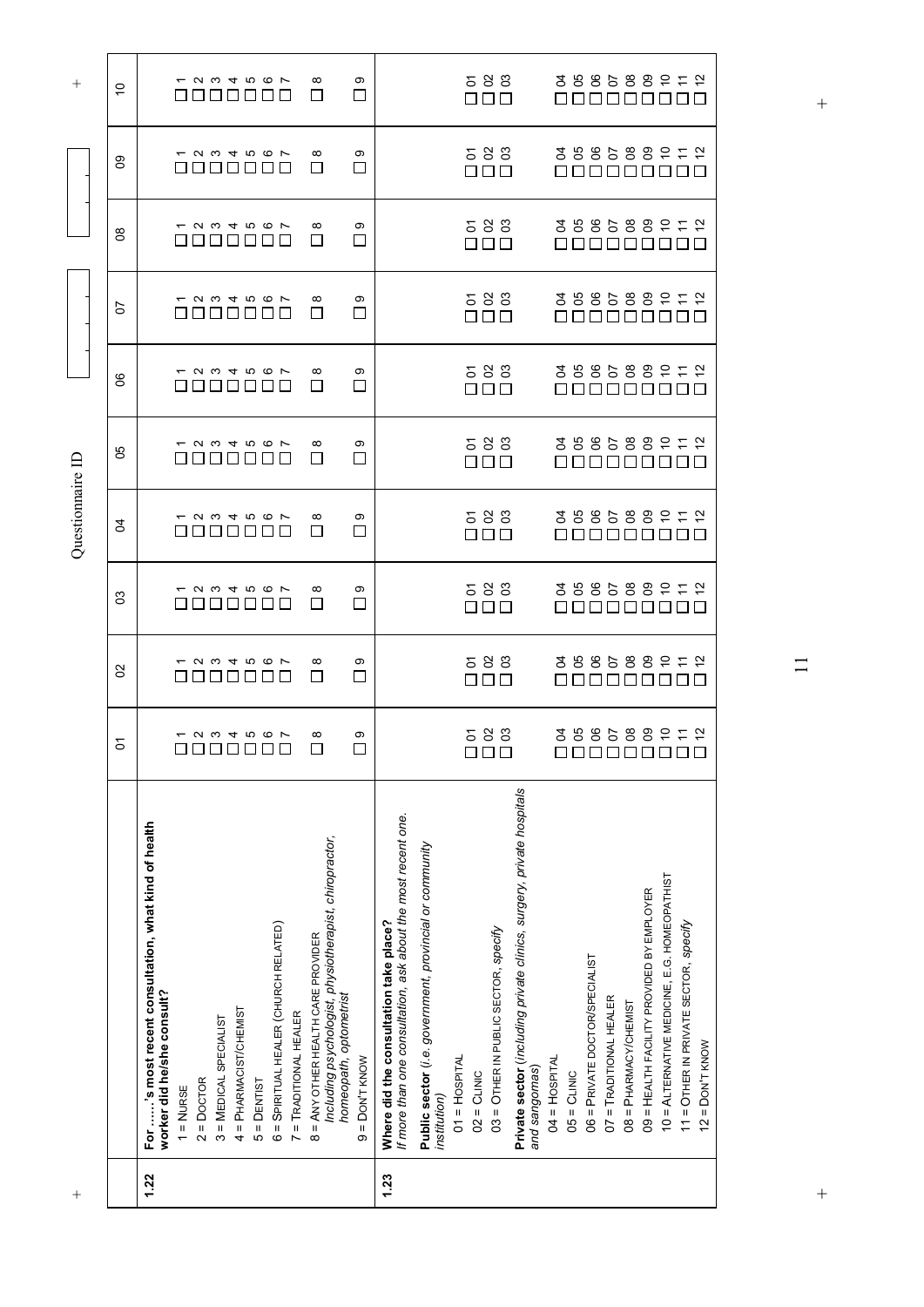| $^{+}$           |                | 1.24                                                                                                                                                                                                                                                                                                                                                                                                               | 1.25                                                                                                                                                                                                                            | 1.26                                                                                                          |
|------------------|----------------|--------------------------------------------------------------------------------------------------------------------------------------------------------------------------------------------------------------------------------------------------------------------------------------------------------------------------------------------------------------------------------------------------------------------|---------------------------------------------------------------------------------------------------------------------------------------------------------------------------------------------------------------------------------|---------------------------------------------------------------------------------------------------------------|
|                  |                | Did  experience any of the following during this<br>6 = Staff rude or uncaring or turned patient away<br>5 = Drugs that were needed, not available<br>8 = Other, specify in the box at the bottom<br>particular visit to the health worker?<br>3 = Opening times not convenient<br>= Incorrect diagnosis<br>$1 = Factor$ Facilities not clean<br>$2 = Long$ waiting time<br>$4 = 7$ oo expensive<br>$\overline{a}$ | How satisfied was  with the service he/she received?<br>3 = NEITHER SATISFIED NOR DISSATISFIED<br>4 = SOMEWHAT DISSATISFIED<br>$2 =$ SOMEWHAT SATISFIED<br>$5 = VERY DISSATISFIED$<br>$1 = VERY SATISTFIED$<br>$6 =$ DON'T KNOW | Did  have to pay for this service?<br>$3 =$ DON'T KNOW<br>$\rightarrow$ Go to Q 1.28<br>$1 = YES$<br>$2 = No$ |
|                  | δ              | <b>222222424</b><br>% 00000000<br>YES                                                                                                                                                                                                                                                                                                                                                                              | <b>- 00466</b><br>00000                                                                                                                                                                                                         | $ \sim$ $\sim$                                                                                                |
|                  | $\mathcal{S}$  | <b>222222424</b><br>20001<br>ξS                                                                                                                                                                                                                                                                                                                                                                                    | <b>- 0 0 4 10 6</b>                                                                                                                                                                                                             | $-$ ი ო<br><b>TELESCOPE</b>                                                                                   |
|                  | 3              | <b>222222424</b><br>$\frac{1}{2}$<br>88888888<br>7 7 7 7 7 7<br>YES                                                                                                                                                                                                                                                                                                                                                | <b>- 0 w 4 m @</b>                                                                                                                                                                                                              | — ი ო<br>8   8   8   8                                                                                        |
| Questionnaire ID | R,             | <b>222222424</b><br>$\stackrel{\circ}{\mathsf{z}}$<br>00000000<br>$\frac{8}{10}$                                                                                                                                                                                                                                                                                                                                   | <b>- 0 w 4 m @</b><br>000000                                                                                                                                                                                                    | $ \sim$ $\sim$<br>000                                                                                         |
|                  | 80             | <b>222222424</b><br>$\stackrel{\circ}{\mathsf{z}}$<br>Ξg                                                                                                                                                                                                                                                                                                                                                           | <b>- 0 0 4 10 6</b><br>000000                                                                                                                                                                                                   | $ \sim$ $\sim$<br>a ni n                                                                                      |
|                  | 8              | <b>QQQQQQQ</b><br>2000<br><b>۳ ۳ ۳ ۳</b><br>$\tau$<br>ם חם חם ש                                                                                                                                                                                                                                                                                                                                                    | <b>- 00406</b><br>000000                                                                                                                                                                                                        | $ \sim$ $\sim$<br>88 88 8                                                                                     |
|                  | 5              | <b>QQQQQQQ</b><br>200000000<br>$\tau$ $\tau$<br>$\overline{ }$<br>Œ                                                                                                                                                                                                                                                                                                                                                | $ \alpha$ $\omega$ $+$ $\alpha$ $\infty$<br>000000                                                                                                                                                                              | $ \sim$ $\sim$<br>00 O                                                                                        |
|                  | $8^{\circ}$    | <b>222222424</b><br><u>و</u><br><u> nnnnnnn</u><br>$\tau$ $\tau$ $\tau$<br>ĞΞ                                                                                                                                                                                                                                                                                                                                      | <b>- 0 0 4 10 6</b><br>000000                                                                                                                                                                                                   | $ \sim$ $\sim$<br>000                                                                                         |
|                  | 80             | <b>222222424</b><br>$\frac{1}{2}$<br>00000000<br>ΞS                                                                                                                                                                                                                                                                                                                                                                | $ \alpha$ $\omega$ $+$ $\alpha$ $\infty$<br>888888                                                                                                                                                                              | $ \sim$ $\sim$<br>000                                                                                         |
| $\, + \,$        | $\overline{C}$ | <b>222222424</b><br>ء<br>ح<br>$- - -$<br>ΈS                                                                                                                                                                                                                                                                                                                                                                        | <i>–</i> и ω 4 r ω<br>000000                                                                                                                                                                                                    | $ \sim$ $\sim$<br>OOO                                                                                         |
|                  |                |                                                                                                                                                                                                                                                                                                                                                                                                                    |                                                                                                                                                                                                                                 |                                                                                                               |

12

 $\ddot{}$ 

 $+$  +  $+$  $\ddot{}$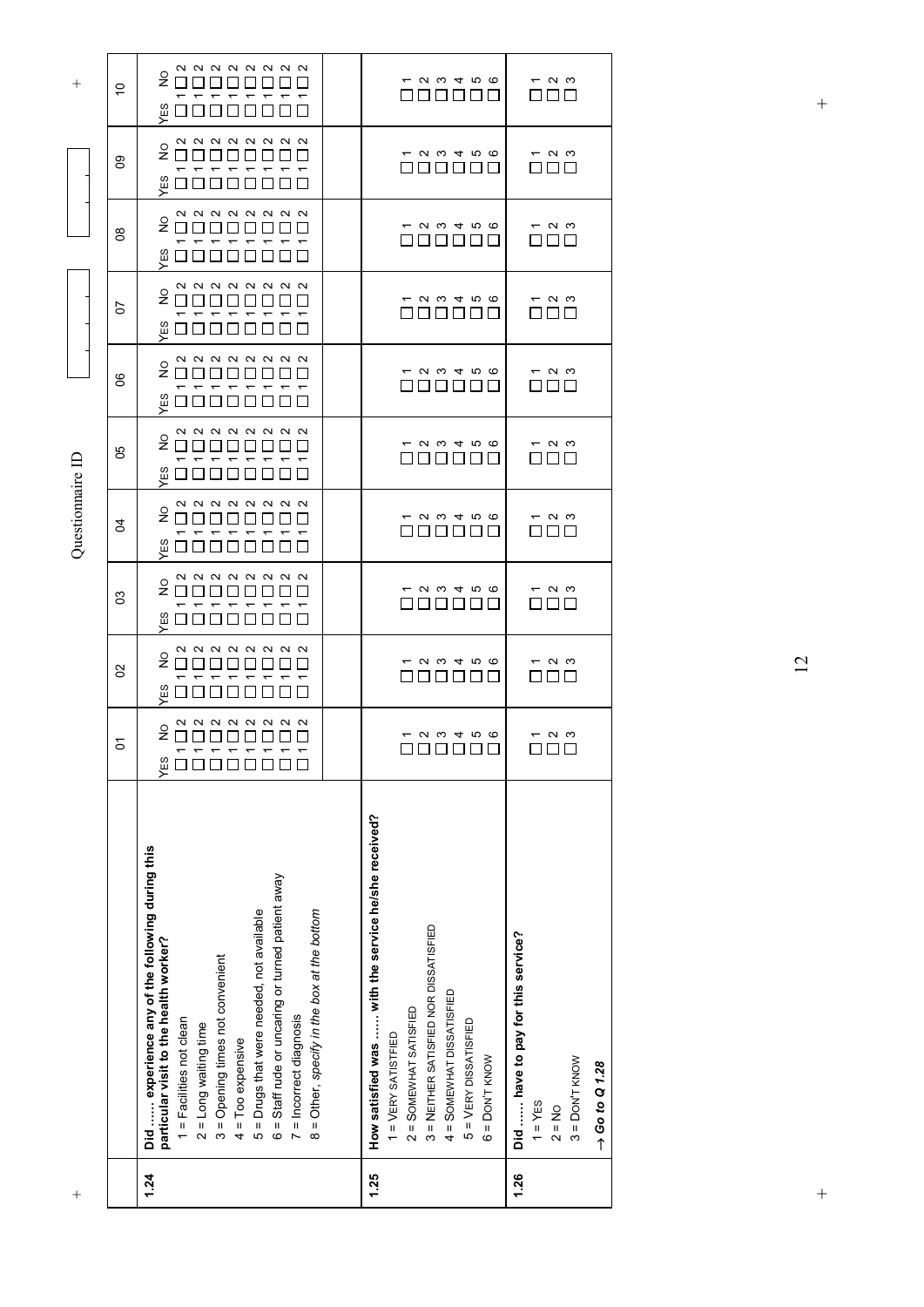#### *Ask only if "* **N O***" to Q 1.21*

 $\ddot{}$ 

|      |                                                                  |           | 8                                                                                                | පි                                                                          | R                                                                                                      | 80                                                                                                                                            | 8 | 50                                                                                         | $\frac{8}{2}$                                                                                                   | 80                                                                                               | Ś                                                                           |
|------|------------------------------------------------------------------|-----------|--------------------------------------------------------------------------------------------------|-----------------------------------------------------------------------------|--------------------------------------------------------------------------------------------------------|-----------------------------------------------------------------------------------------------------------------------------------------------|---|--------------------------------------------------------------------------------------------|-----------------------------------------------------------------------------------------------------------------|--------------------------------------------------------------------------------------------------|-----------------------------------------------------------------------------|
| 1.27 | Why did  not consult any health worker during the<br>past month? |           |                                                                                                  |                                                                             |                                                                                                        |                                                                                                                                               |   |                                                                                            |                                                                                                                 |                                                                                                  |                                                                             |
|      | $1 = 100$ EXPENSIVE                                              | ]         |                                                                                                  |                                                                             |                                                                                                        |                                                                                                                                               |   |                                                                                            |                                                                                                                 |                                                                                                  |                                                                             |
|      | $2 = TOO FAR$                                                    |           |                                                                                                  |                                                                             |                                                                                                        |                                                                                                                                               |   |                                                                                            |                                                                                                                 |                                                                                                  |                                                                             |
|      | $3 = Not necessary$                                              |           |                                                                                                  |                                                                             |                                                                                                        |                                                                                                                                               |   |                                                                                            |                                                                                                                 |                                                                                                  |                                                                             |
|      | $4 = Don't know$                                                 | 7 2 3 4 7 | $\begin{array}{c} - & 0 & 0 & 4 & 0 \\ - & 0 & 0 & 4 & 0 \\ \hline 0 & 0 & 0 & 0 \\ \end{array}$ | $\begin{array}{c} - & 0 & 0 & 4 & 0 \\ \hline 0 & 0 & 0 & 0 \\ \end{array}$ | $\begin{array}{c} - & 0 & 0 & 4 & 10 \\ - & 0 & 0 & 0 & 10 \\ \hline 0 & 0 & 0 & 0 & 0 \\ \end{array}$ | $\begin{array}{cccc}\n & \circ & \circ & \circ & \circ \\  & \circ & \circ & \circ & \circ \\  & \circ & \circ & \circ & \circ\n \end{array}$ |   | $\begin{array}{c} - & 0 & 0 & 4 & 0 \\ - & 0 & 0 & 1 & 0 \\ 0 & 0 & 0 & 0 & 0 \end{array}$ | $\begin{array}{cccc}\n- & 0 & 0 & 4 & 0 \\ \hline\n- & 0 & 0 & 1 & 0 \\ \hline\n- & 0 & 0 & 0 & 0\n\end{array}$ | $\begin{array}{c} - & 0 & 0 & 4 & 0 \\ - & 0 & 0 & 4 & 0 \\ \hline 0 & 0 & 0 & 0 \\ \end{array}$ | $\begin{array}{c} - & 0 & 0 & 4 & 0 \\ \hline 0 & 0 & 0 & 0 \\ \end{array}$ |
|      | 5 = Other, specify in the box at the bottom                      | П         |                                                                                                  |                                                                             |                                                                                                        |                                                                                                                                               |   |                                                                                            |                                                                                                                 |                                                                                                  |                                                                             |
|      |                                                                  |           |                                                                                                  |                                                                             |                                                                                                        |                                                                                                                                               |   |                                                                                            |                                                                                                                 |                                                                                                  |                                                                             |

 $+$  +  $+$ 

 $\frac{1}{2}$ 

 $\frac{1}{2}$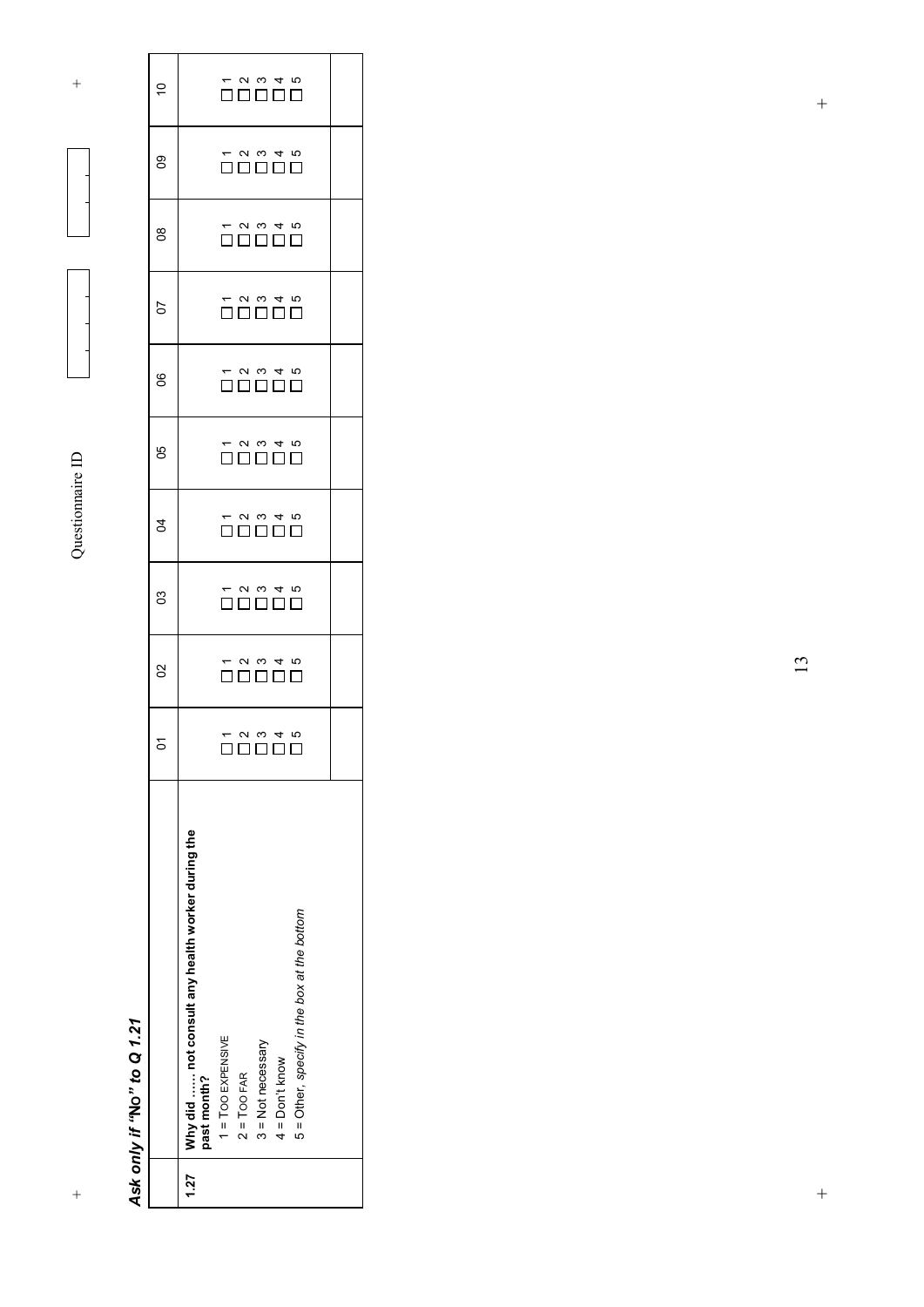

 $\overline{+}$ 

#### **DISABILITY DISABILITY**

 $\ddot{\phantom{1}}$ 

### Ask for everyone in the household *Ask for everyone in the household*

Read out: I am now going to ask about disabilities experienced by any persons within the household. *Read out:* **I am now going to ask about disabilities experienced by any persons within the household.**

| $1 = YES$<br>$2 = No$<br>more?<br>1.28                                                                     | retardation)<br>1.29                                                                                                                                                                                                                                                                                                                                                                                                                                              |
|------------------------------------------------------------------------------------------------------------|-------------------------------------------------------------------------------------------------------------------------------------------------------------------------------------------------------------------------------------------------------------------------------------------------------------------------------------------------------------------------------------------------------------------------------------------------------------------|
| $\rightarrow$ Go to Q1.30                                                                                  | What difficulty or difficulties does  have? Is it<br>5 = Intellectual (serious difficulties in learning, mental<br>6 = Emotional (behavioural, psychological problems)<br>4 = Physical (e.g. needs wheel chair, crutches or<br>prosthesis; limb or hand usage limitation)<br>2 = Hearing (deaf, profoundly hard of hearing)<br>7 = Other, specify in the box at the bottom<br>3 = Communicating (speech impairment)<br>1 = Sight (blind/severe visual limitation) |
| $\sim$ $\sim$                                                                                              | $\sim$<br>$\sim$ $\sim$<br>$\begin{matrix} 2 & 3 \\ 3 & 4 \end{matrix}$<br>$\sim$<br>$\frac{1}{2}$<br>$\Box$<br>88 8 8<br>$\Box$<br>$\Box$ $\Box$<br>$\frac{1}{\Box}$<br>YES                                                                                                                                                                                                                                                                                      |
| $\overline{\overline{\Pi}}$                                                                                | $\tilde{\Box}$<br>$\sim$ $\sim$<br>$\begin{array}{c} \n 0 & 0 & 0 \\ \n 0 & 0 & 0 \\ \n 0 & 0 & 0 \end{array}$<br>$\overline{\square}$<br>$\frac{1}{2}$<br>$\Box$<br>$\overline{\square}$<br>$\overline{\mathbf{D}}$<br>YES                                                                                                                                                                                                                                       |
| $\begin{array}{c}\n\stackrel{\mathsf{r}}{\square} & \stackrel{\mathsf{u}}{\square} \\ \hline\n\end{array}$ | $\tilde{\Box}$<br>$\begin{array}{c}\n 2 \\  \hline\n 1 \\  \hline\n 0\n \end{array}$<br>a a a<br>□□□<br>$\overline{\square}$<br>$\frac{1}{2}$<br>$\overline{\overline{}}$<br>$\overline{\overline{\square}}$<br>$ -$<br>YES                                                                                                                                                                                                                                       |
| $\overline{\overline{a}}$                                                                                  | $\overline{\square}$ 1 $\overline{\square}$ 2<br>$\frac{2}{\Box}$<br>$\begin{array}{c}\n2 \\ 1 \\ 1\n\end{array}$<br>$\begin{array}{c}\n 2 & 0 & 0 \\  0 & 0 & 0 \\  \hline\n 0 & 0 & 0\n \end{array}$<br>$\frac{1}{2}$<br>$\frac{1}{10}$<br>$\overline{\Pi}$<br>$\frac{1}{\Box} \frac{1}{\Box}$<br>YES                                                                                                                                                           |
| $\overline{\Omega}$ $\overline{\Omega}$                                                                    | $\begin{array}{c} \n 0 & 0 & 0 \\ \n 0 & 0 & 0 \\ \n \end{array}$<br>$\tilde{\Box}$<br>$\sim$ $\sim$<br>$\frac{2}{\Box}$<br>$\frac{1}{2}$<br>$\overline{\Gamma}$<br>$\frac{1}{\Box}$<br>$\overline{\overline{\square}}\,\overline{\overline{\square}}$<br>$\overline{\Pi}$<br>YES                                                                                                                                                                                 |
| — а<br>ПП                                                                                                  | $\overline{\square}$ 1 $\overline{\square}$ 2<br>$\begin{array}{c}\n 2 & 0 \\  0 & 0 \\  \hline\n 0 & 0\n \end{array}$<br>$\overline{\mathbf{C}}$<br>$\sim$ $\sim$<br>$\frac{1}{2}$<br>$\Box$ $\Box$<br>$\overline{ }$<br>$\bar{L}$<br>$\overline{\overline{D}}$<br>$\overline{\phantom{0}}$<br>YES                                                                                                                                                               |
| — ∾<br>□ □                                                                                                 | $\overline{\square}$ 1 $\overline{\square}$ 2<br>$\frac{2}{\Box}$<br>$\frac{N}{2}$<br>$\begin{array}{c}\n 2 & 0 & 0 \\  0 & 0 & 0 \\  \hline\n 0 & 0 & 0\n \end{array}$<br>$\frac{1}{2}$<br>$\Box$ $\Box$<br>$\overline{\overline{\square}}$<br>$\overline{a}$<br>$\overline{a}$<br>YES<br>$\Box$                                                                                                                                                                 |
| $\overline{\overline{\square}}\stackrel{\sim}{\square}$                                                    | $\overline{\square}$ 1 $\overline{\square}$ 2<br>$\sim$ $\sim$<br>$\frac{2}{\Box}$<br>$\begin{array}{c} \n 0 & 0 & 0 \\ \n 0 & 0 & 0 \\ \n 0 & 0 & 0 \end{array}$<br>$\frac{1}{2}$<br>ПП<br>$\overline{\overline{D}}$<br>YES                                                                                                                                                                                                                                      |
| $\overline{\overline{D}}$ $\overline{D}$                                                                   | $\overline{\square}$ 1 $\overline{\square}$ 2<br>$\overline{\square}$ 1 $\overline{\square}$ 2<br>$\sim$ $\sim$<br>$\frac{1}{2}$<br>$\Box$<br>= =<br>0 0<br>YES                                                                                                                                                                                                                                                                                                   |
| $\overline{\Omega}$ $\overline{\Omega}$                                                                    | $\sim$<br>2<br>2<br>$\begin{array}{c}\n 2 & 0 & 0 \\  0 & 0 & 0 \\  \hline\n 0 & 0 & 0\n \end{array}$<br>$\frac{2}{\Box}$<br>$\frac{1}{2}$<br>$\frac{\square}{\square}$<br>$\Box$ $\Box$<br>$\overline{\overline{}}$<br>$\overline{\Pi}$<br>YES                                                                                                                                                                                                                   |
|                                                                                                            | intellectual, or psychological condition, lasting six months or<br>at school, because of a long-term physical, sensory, hearing,<br>Is  limited in his/her daily activities, at home, at work or                                                                                                                                                                                                                                                                  |

 $+$  +  $+$ 

 $\ddot{+}$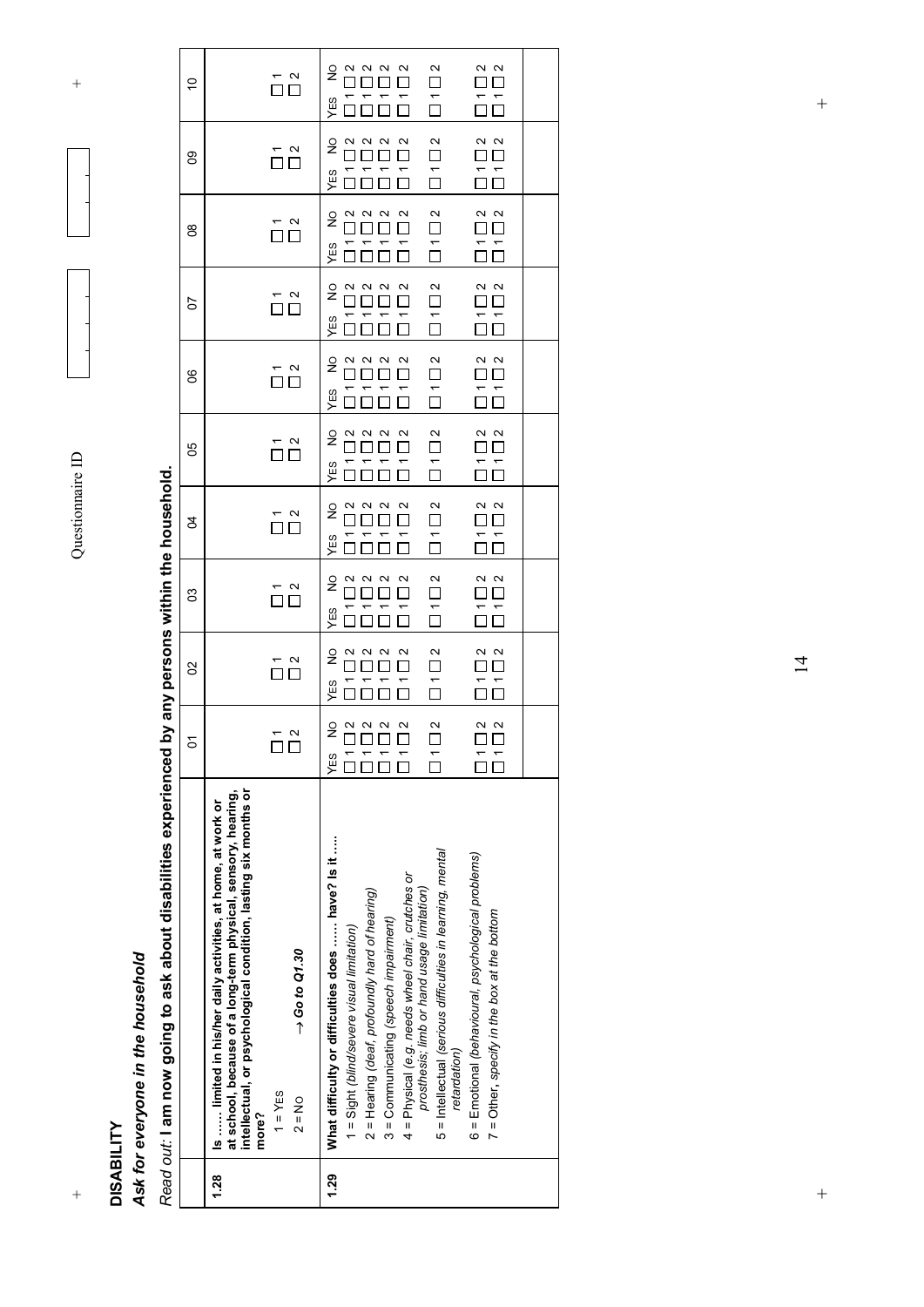+ Questionnaire ID + Questionnaire ID

 $\overline{+}$ 

#### **WELFARE WELFARE**

 $\frac{1}{2}$ 

### Ask for everyone in the household *Ask for everyone in the household*

Read out: I am now going to ask about the use of a welfare office or services. *Read out:* **I am now going to ask about the use of a welfare office or services.**

|             | 1.30                                                                                                                                                   | 1.31                                                                                            |                                    |                                          |                  |                                |                                             | 1.32                                                                                                                                    |                                                    |                                        |                             |                                             |
|-------------|--------------------------------------------------------------------------------------------------------------------------------------------------------|-------------------------------------------------------------------------------------------------|------------------------------------|------------------------------------------|------------------|--------------------------------|---------------------------------------------|-----------------------------------------------------------------------------------------------------------------------------------------|----------------------------------------------------|----------------------------------------|-----------------------------|---------------------------------------------|
| ה<br>ה      | During the past 12 months, did  make use of a<br>welfare office or services?<br>$\rightarrow$ Go to Q1.33<br>$3 =$ DON'T KNOW<br>$1 = YES$<br>$2 = No$ | Which of the following services/assistance did  make use<br>a. Social worker<br>$1 = YES$<br>δf | $3 =$ DON'T KNOW<br>$2 = No$       | b. Social grant<br>$1 = YES$<br>$2 = No$ | $3 =$ DON'T KNOW | c. Poverty relief<br>$1 = YES$ | $3 =$ DON'T KNOW<br>$2 = No$                | How satisfied was  with the service/assistance<br>Ask only if there is a "YES" in any part of Q 1.31<br>rendered at the welfare office? | $2 =$ Somewhat satisfied<br>$1 = V$ ery satisfied  | 3 = Neither satisfied nor dissatisfied | $4 =$ Somewhat dissatisfied | $5 = Very$ dissatisfied<br>$6 =$ DON'T KNOW |
| 5           | — ი ო<br>88 88                                                                                                                                         |                                                                                                 | — ი ო<br>000                       | $ \sim$ $\sim$<br>000                    |                  |                                | $ \sim$ $\sim$<br>000                       |                                                                                                                                         | 00000                                              | <b>- 00466</b>                         |                             |                                             |
| S           | $ \sim$ $\sim$<br>000                                                                                                                                  |                                                                                                 | $ \sim$ $\sim$<br>ППП              | $ \sim$ $\sim$<br>88 88                  |                  |                                | $ \sim$ $\sim$<br>888                       |                                                                                                                                         | <b>- 99466</b><br>000000                           |                                        |                             |                                             |
| ဠ           | $ \sim$ $\sim$<br>$\square \square \square$                                                                                                            |                                                                                                 | $ \sim$ $\sim$<br>nnn              | $ \sim$ $\sim$<br>88 88                  |                  |                                | $ \sim$ $\sim$<br>e d d                     |                                                                                                                                         | $ \alpha$ $\omega$ $+$ $\alpha$ $\infty$<br>000000 |                                        |                             |                                             |
| 3           | $ \sim$ $\sim$<br>000                                                                                                                                  |                                                                                                 | $ \sim$ $\sim$<br>$\Box \Box \Box$ | $ \sim$ $\sim$<br>a di B                 |                  | $\perp$                        | $ \sim$ $\sim$<br>பப                        |                                                                                                                                         | <b>- 99466</b><br>000000                           |                                        |                             |                                             |
| 99          | $ \sim$ $\sim$<br>88 88 8                                                                                                                              |                                                                                                 | $ \sim$ $\sim$<br>ППП              | $ \sim$ $\sim$<br>רונו                   | П                | $\mathsf{L}$                   | $ \sim$ $\sim$<br>חרו                       |                                                                                                                                         |                                                    | <b>- 00466</b><br>$\Box$ $\Box$        | 1111                        |                                             |
| ၆           | $ \sim$ $\sim$<br>8888                                                                                                                                 |                                                                                                 | $ \sim$ $\sim$<br>88 B B           | $ \sim$ $\sim$<br>nnn                    |                  |                                | $ \sim$ $\sim$<br>$\Box$ $\Box$ $\Box$      |                                                                                                                                         | $ \alpha$ $\omega$ $+$ $\alpha$ $\varpi$<br>000000 |                                        |                             |                                             |
| 5           | $ \sim$ $\sim$<br>88 88                                                                                                                                |                                                                                                 | $ \sim$ $\sim$<br>ППП              | $ \sim$ $\sim$<br>nnn                    |                  |                                | $ \sim$ $\sim$<br>e de                      |                                                                                                                                         | <b>- 99466</b><br>000000                           |                                        |                             |                                             |
| $8^{\circ}$ | $ \sim$ $\sim$<br>$\Box\ \Box\ \Box$                                                                                                                   |                                                                                                 | $ \sim$ $\sim$<br>nnn              | $ \sim$ $\sim$<br>88 88 8                |                  |                                | $ \sim$ $\sim$<br>$\square \square \square$ |                                                                                                                                         | <b>- 0 0 4 7 6</b><br>000000                       |                                        |                             |                                             |
| 8           | $ \sim$ $\sim$<br>$\square \square \square$                                                                                                            |                                                                                                 | $ \sim$ $\sim$<br>8888             | $ \sim$ $\sim$<br>888                    |                  |                                | $ \sim$ $\sim$<br>8888                      |                                                                                                                                         | $ \alpha$ $\omega$ $+$ $\alpha$ $\varpi$<br>000000 |                                        |                             |                                             |
| $\tilde{c}$ | $ \sim$ $\sim$<br>000                                                                                                                                  |                                                                                                 | $ \sim$ $\sim$<br>88 88            | $ \sim$ $\sim$<br>88 88                  |                  |                                | $ \sim$ $\sim$<br>$\Box$ $\Box$ $\Box$      |                                                                                                                                         | <b>- 0 0 4 10 6</b><br>000000                      |                                        |                             |                                             |

 $\frac{1}{2}$  $+$  +  $+$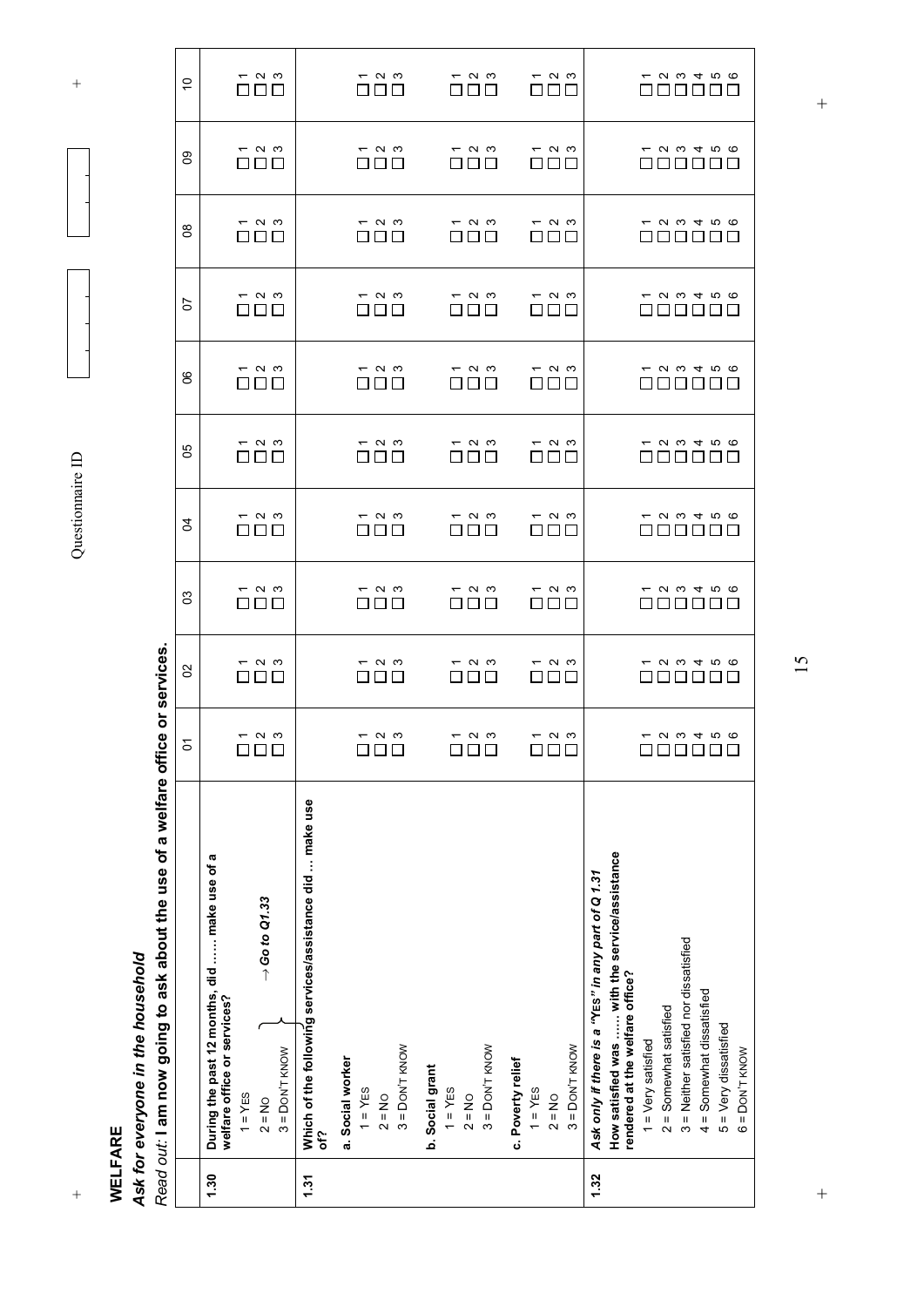| $\Box$<br>П<br>П<br>□<br>$\Box$<br>П<br>Е<br>$\mathbf{L}$<br>□<br>$ \sim$ $\sim$<br>$ \sim$ $\sim$<br>$ \sim$ $\sim$<br>$ \sim$ $\sim$<br>$ \sim$ $\sim$<br>– റ ന<br>പ യ<br>$\overline{\phantom{0}}$<br>П<br>П<br>$\Box$<br>П<br>П<br>ГΙ<br>Г<br>П<br>П<br>П<br>$\mathsf{L}$<br>$ \sim$ $\sim$<br>$ \sim$ $\sim$<br>പ ധ<br>$ \sim$ $\sim$<br>$ \sim$ $\sim$<br>പ ധ<br>$\overline{\phantom{0}}$<br>പ ധ<br>$\overline{\phantom{0}}$<br>$\overline{\phantom{0}}$<br>$\Box$<br>П<br>П<br>П<br>П<br>□<br>$\perp$<br>$\Box$<br>$\perp$<br>$\perp$<br>$\mathsf{L}$<br>$\mathsf{L}$<br>$\mathbf{I}$<br>$\mathbf{I}$<br>$\Box$<br>$\Box$<br>ப<br>$ \sim$ $\sim$<br>പ ധ<br>$ \sim$ $\sim$<br>പ യ<br>പ ധ<br>പ ധ<br>പ ധ<br>$\overline{\phantom{0}}$<br>$\overline{\phantom{0}}$<br>$\overline{\phantom{0}}$<br>$\overline{\phantom{0}}$<br>᠇<br>$\Box$<br>П<br>□<br>П<br>$\Box$<br>П<br>□<br>П<br>П<br>ГΙ<br>Π<br>П<br>$\Box$<br>□<br>□<br>$\mathbf{1}$<br>$\perp$<br>ΙI<br>$\mathbf{L}$<br>$\Box$<br>$ \sim$ $\sim$<br>$ \sim$ $\sim$<br>$ \sim$ $\sim$<br>— ი ო<br>$ \sim$ $\sim$<br>പ ധ<br>$ \sim$ $\sim$<br>□<br>$\Box$<br>$\Box$<br>$\Gamma$ )<br>$\Box$<br>$\Box$<br>□<br>$\Box$<br>П<br>ΓJ<br>$\Box$<br>□<br>□<br>$\Box$<br>$\Box$<br>$\Box$ $\Box$<br>L<br>П<br>$\mathbb{R}$<br>$\Box$<br>$ \sim$ $\sim$<br>$ \sim$ $\sim$<br>$ \sim$ $\sim$<br>$ \sim$ $\sim$<br>$ \sim$ $\sim$<br>പ ധ<br>$ \sim$ $\sim$<br>$\overline{\phantom{0}}$<br>□<br>$\Box$<br>П<br>$\Box$<br>$\Box$<br>$\Box$<br>$\Box$<br>$\Box$<br>$\Box$<br>$\Box$<br>П<br>$\Box$<br>П<br>$\mathbb{R}^n$<br>$\Box$<br>$\Box$<br>□<br>$\Box$<br>$ \sim$ $\sim$<br>$ \sim$ $\sim$<br>$ \sim$ $\sim$<br>് പ<br>$ \sim$ $\sim$<br>ຕ ພ<br>പ ധ<br>$\overline{\phantom{0}}$<br>$\Box$<br>$\Box$<br>$\Box$<br>┓<br>$\Box$<br>$\Box$<br>П<br>$\Box$<br>П<br>П<br>$\Box$<br>□<br>ΙI<br>$\blacksquare$<br>$\Box$<br>$\mathsf{L}$<br>ப<br>$\mathbf{L}$<br>$ \sim$ $\sim$<br>$ \sim$ $\sim$<br>$ \sim$ $\sim$<br>$ \sim$ $\sim$<br>പ ധ<br>പ ധ<br>$ \sim$ $\sim$<br>$\overline{\phantom{0}}$<br>$\overline{\phantom{0}}$<br>$\Box$<br><u>i</u><br>$\Box$<br>$\mathsf{L}$<br>$\Box$<br>$\mathbf{1}$<br>ப<br>⊔<br>$\mathbf{L}$<br>$\Box$<br>$\Box$<br>$\sqcup$<br>$\Box$<br>$\overline{\Box}$<br>$\infty$<br>$\frac{N}{2}$<br>$\approx$<br>$\sim$<br>$\sim$ $\sim$<br>$\infty$<br>$\frac{N}{2}$<br>$\overline{\Box}$<br>$\boldsymbol{\sim}$<br>$\frac{N}{n}$<br>$\overline{\phantom{0}}$<br>$\overline{\phantom{0}}$<br>$\overline{ }$<br>$\overline{ }$<br>$\overline{ }$<br>$\overline{ }$<br>$\overline{ }$<br>П<br>Does  receive any of the following Welfare grants?<br>d) Care dependency grant<br>c) Child support grant<br>e) Foster care grant<br>a) Old age pension<br>$3 =$ Don't know<br>b) Disability grant<br>$2 = No$<br>$3 = Don't know$<br>$3 = Don't know$<br>$3 = Don't know$<br>$3 = Don't know$<br>$2 = No$<br>$3 = Don't know$<br>$3 = Don't know$<br>f) Grant in aid<br>g) Social relief<br>$1 = Yes$<br>$1 = Yes$<br>$1 = Yes$<br>$1 = Yes$<br>$1 = Yes$<br>$1 = Yes$<br>$1 = Yes$<br>$2 = No$<br>$2 = No$<br>$2 = No$<br>$2 = No$<br>$2 = No$<br>1.33 | Read out: Now I am going to ask you about social grants for ea | $\overline{5}$ | ch member in the household<br>$\mathcal{S}$ | 3 | R | 80 | 80 | 5 | $8^{\circ}$ | $\mathbf{S}$             | $\tilde{c}$                                |
|-------------------------------------------------------------------------------------------------------------------------------------------------------------------------------------------------------------------------------------------------------------------------------------------------------------------------------------------------------------------------------------------------------------------------------------------------------------------------------------------------------------------------------------------------------------------------------------------------------------------------------------------------------------------------------------------------------------------------------------------------------------------------------------------------------------------------------------------------------------------------------------------------------------------------------------------------------------------------------------------------------------------------------------------------------------------------------------------------------------------------------------------------------------------------------------------------------------------------------------------------------------------------------------------------------------------------------------------------------------------------------------------------------------------------------------------------------------------------------------------------------------------------------------------------------------------------------------------------------------------------------------------------------------------------------------------------------------------------------------------------------------------------------------------------------------------------------------------------------------------------------------------------------------------------------------------------------------------------------------------------------------------------------------------------------------------------------------------------------------------------------------------------------------------------------------------------------------------------------------------------------------------------------------------------------------------------------------------------------------------------------------------------------------------------------------------------------------------------------------------------------------------------------------------------------------------------------------------------------------------------------------------------------------------------------------------------------------------------------------------------------------------------------------------------------------------------------------------------------------------------------------------------------------------------------------------------------------------------------------------------------------------------------------------------------------------------------------------------------------------------|----------------------------------------------------------------|----------------|---------------------------------------------|---|---|----|----|---|-------------|--------------------------|--------------------------------------------|
|                                                                                                                                                                                                                                                                                                                                                                                                                                                                                                                                                                                                                                                                                                                                                                                                                                                                                                                                                                                                                                                                                                                                                                                                                                                                                                                                                                                                                                                                                                                                                                                                                                                                                                                                                                                                                                                                                                                                                                                                                                                                                                                                                                                                                                                                                                                                                                                                                                                                                                                                                                                                                                                                                                                                                                                                                                                                                                                                                                                                                                                                                                                         |                                                                |                |                                             |   |   |    |    |   |             |                          |                                            |
|                                                                                                                                                                                                                                                                                                                                                                                                                                                                                                                                                                                                                                                                                                                                                                                                                                                                                                                                                                                                                                                                                                                                                                                                                                                                                                                                                                                                                                                                                                                                                                                                                                                                                                                                                                                                                                                                                                                                                                                                                                                                                                                                                                                                                                                                                                                                                                                                                                                                                                                                                                                                                                                                                                                                                                                                                                                                                                                                                                                                                                                                                                                         |                                                                |                |                                             |   |   |    |    |   |             |                          | $ \sim$ $\sim$<br>$\mathsf{L}$             |
|                                                                                                                                                                                                                                                                                                                                                                                                                                                                                                                                                                                                                                                                                                                                                                                                                                                                                                                                                                                                                                                                                                                                                                                                                                                                                                                                                                                                                                                                                                                                                                                                                                                                                                                                                                                                                                                                                                                                                                                                                                                                                                                                                                                                                                                                                                                                                                                                                                                                                                                                                                                                                                                                                                                                                                                                                                                                                                                                                                                                                                                                                                                         |                                                                |                |                                             |   |   |    |    |   |             | $ \sim$ $\sim$           | $\Box$                                     |
|                                                                                                                                                                                                                                                                                                                                                                                                                                                                                                                                                                                                                                                                                                                                                                                                                                                                                                                                                                                                                                                                                                                                                                                                                                                                                                                                                                                                                                                                                                                                                                                                                                                                                                                                                                                                                                                                                                                                                                                                                                                                                                                                                                                                                                                                                                                                                                                                                                                                                                                                                                                                                                                                                                                                                                                                                                                                                                                                                                                                                                                                                                                         |                                                                |                |                                             |   |   |    |    |   |             |                          | $\mathbf{I}$                               |
|                                                                                                                                                                                                                                                                                                                                                                                                                                                                                                                                                                                                                                                                                                                                                                                                                                                                                                                                                                                                                                                                                                                                                                                                                                                                                                                                                                                                                                                                                                                                                                                                                                                                                                                                                                                                                                                                                                                                                                                                                                                                                                                                                                                                                                                                                                                                                                                                                                                                                                                                                                                                                                                                                                                                                                                                                                                                                                                                                                                                                                                                                                                         |                                                                |                |                                             |   |   |    |    |   |             | $ \sim$ $\sim$           | $ \sim$ $\sim$<br>$\Box$<br>$\sim$         |
|                                                                                                                                                                                                                                                                                                                                                                                                                                                                                                                                                                                                                                                                                                                                                                                                                                                                                                                                                                                                                                                                                                                                                                                                                                                                                                                                                                                                                                                                                                                                                                                                                                                                                                                                                                                                                                                                                                                                                                                                                                                                                                                                                                                                                                                                                                                                                                                                                                                                                                                                                                                                                                                                                                                                                                                                                                                                                                                                                                                                                                                                                                                         |                                                                |                |                                             |   |   |    |    |   |             |                          | ⊔                                          |
|                                                                                                                                                                                                                                                                                                                                                                                                                                                                                                                                                                                                                                                                                                                                                                                                                                                                                                                                                                                                                                                                                                                                                                                                                                                                                                                                                                                                                                                                                                                                                                                                                                                                                                                                                                                                                                                                                                                                                                                                                                                                                                                                                                                                                                                                                                                                                                                                                                                                                                                                                                                                                                                                                                                                                                                                                                                                                                                                                                                                                                                                                                                         |                                                                |                |                                             |   |   |    |    |   |             | $ \sim$ $\sim$           | $ \sim$ $\sim$<br>- 1<br>$\Box$            |
|                                                                                                                                                                                                                                                                                                                                                                                                                                                                                                                                                                                                                                                                                                                                                                                                                                                                                                                                                                                                                                                                                                                                                                                                                                                                                                                                                                                                                                                                                                                                                                                                                                                                                                                                                                                                                                                                                                                                                                                                                                                                                                                                                                                                                                                                                                                                                                                                                                                                                                                                                                                                                                                                                                                                                                                                                                                                                                                                                                                                                                                                                                                         |                                                                |                |                                             |   |   |    |    |   |             |                          |                                            |
|                                                                                                                                                                                                                                                                                                                                                                                                                                                                                                                                                                                                                                                                                                                                                                                                                                                                                                                                                                                                                                                                                                                                                                                                                                                                                                                                                                                                                                                                                                                                                                                                                                                                                                                                                                                                                                                                                                                                                                                                                                                                                                                                                                                                                                                                                                                                                                                                                                                                                                                                                                                                                                                                                                                                                                                                                                                                                                                                                                                                                                                                                                                         |                                                                |                |                                             |   |   |    |    |   |             | – റ ന                    | – റ ന<br>$\Box$<br>$\Box$                  |
|                                                                                                                                                                                                                                                                                                                                                                                                                                                                                                                                                                                                                                                                                                                                                                                                                                                                                                                                                                                                                                                                                                                                                                                                                                                                                                                                                                                                                                                                                                                                                                                                                                                                                                                                                                                                                                                                                                                                                                                                                                                                                                                                                                                                                                                                                                                                                                                                                                                                                                                                                                                                                                                                                                                                                                                                                                                                                                                                                                                                                                                                                                                         |                                                                |                |                                             |   |   |    |    |   |             |                          |                                            |
|                                                                                                                                                                                                                                                                                                                                                                                                                                                                                                                                                                                                                                                                                                                                                                                                                                                                                                                                                                                                                                                                                                                                                                                                                                                                                                                                                                                                                                                                                                                                                                                                                                                                                                                                                                                                                                                                                                                                                                                                                                                                                                                                                                                                                                                                                                                                                                                                                                                                                                                                                                                                                                                                                                                                                                                                                                                                                                                                                                                                                                                                                                                         |                                                                |                |                                             |   |   |    |    |   |             | $ \sim$ $\sim$           | $ \sim$ $\sim$<br>L                        |
|                                                                                                                                                                                                                                                                                                                                                                                                                                                                                                                                                                                                                                                                                                                                                                                                                                                                                                                                                                                                                                                                                                                                                                                                                                                                                                                                                                                                                                                                                                                                                                                                                                                                                                                                                                                                                                                                                                                                                                                                                                                                                                                                                                                                                                                                                                                                                                                                                                                                                                                                                                                                                                                                                                                                                                                                                                                                                                                                                                                                                                                                                                                         |                                                                |                |                                             |   |   |    |    |   |             | $\overline{\phantom{0}}$ | $\overline{\phantom{0}}$                   |
|                                                                                                                                                                                                                                                                                                                                                                                                                                                                                                                                                                                                                                                                                                                                                                                                                                                                                                                                                                                                                                                                                                                                                                                                                                                                                                                                                                                                                                                                                                                                                                                                                                                                                                                                                                                                                                                                                                                                                                                                                                                                                                                                                                                                                                                                                                                                                                                                                                                                                                                                                                                                                                                                                                                                                                                                                                                                                                                                                                                                                                                                                                                         |                                                                |                |                                             |   |   |    |    |   |             | പ ധ                      | പ ധ                                        |
|                                                                                                                                                                                                                                                                                                                                                                                                                                                                                                                                                                                                                                                                                                                                                                                                                                                                                                                                                                                                                                                                                                                                                                                                                                                                                                                                                                                                                                                                                                                                                                                                                                                                                                                                                                                                                                                                                                                                                                                                                                                                                                                                                                                                                                                                                                                                                                                                                                                                                                                                                                                                                                                                                                                                                                                                                                                                                                                                                                                                                                                                                                                         |                                                                |                |                                             |   |   |    |    |   |             |                          | $\Box$                                     |
|                                                                                                                                                                                                                                                                                                                                                                                                                                                                                                                                                                                                                                                                                                                                                                                                                                                                                                                                                                                                                                                                                                                                                                                                                                                                                                                                                                                                                                                                                                                                                                                                                                                                                                                                                                                                                                                                                                                                                                                                                                                                                                                                                                                                                                                                                                                                                                                                                                                                                                                                                                                                                                                                                                                                                                                                                                                                                                                                                                                                                                                                                                                         |                                                                |                |                                             |   |   |    |    |   |             |                          | $\mathbf{L}$                               |
|                                                                                                                                                                                                                                                                                                                                                                                                                                                                                                                                                                                                                                                                                                                                                                                                                                                                                                                                                                                                                                                                                                                                                                                                                                                                                                                                                                                                                                                                                                                                                                                                                                                                                                                                                                                                                                                                                                                                                                                                                                                                                                                                                                                                                                                                                                                                                                                                                                                                                                                                                                                                                                                                                                                                                                                                                                                                                                                                                                                                                                                                                                                         |                                                                |                |                                             |   |   |    |    |   |             | $ \sim$ $\sim$           | $ \sim$ $\sim$<br>$\overline{\phantom{a}}$ |
|                                                                                                                                                                                                                                                                                                                                                                                                                                                                                                                                                                                                                                                                                                                                                                                                                                                                                                                                                                                                                                                                                                                                                                                                                                                                                                                                                                                                                                                                                                                                                                                                                                                                                                                                                                                                                                                                                                                                                                                                                                                                                                                                                                                                                                                                                                                                                                                                                                                                                                                                                                                                                                                                                                                                                                                                                                                                                                                                                                                                                                                                                                                         |                                                                |                |                                             |   |   |    |    |   |             |                          | 口                                          |

+ Questionnaire ID + Questionnaire ID

 $\ddot{}$ 

 $\ddot{\phantom{1}}$ 

 $\frac{1}{2}$  $+$  +  $+$ 

 $\overline{+}$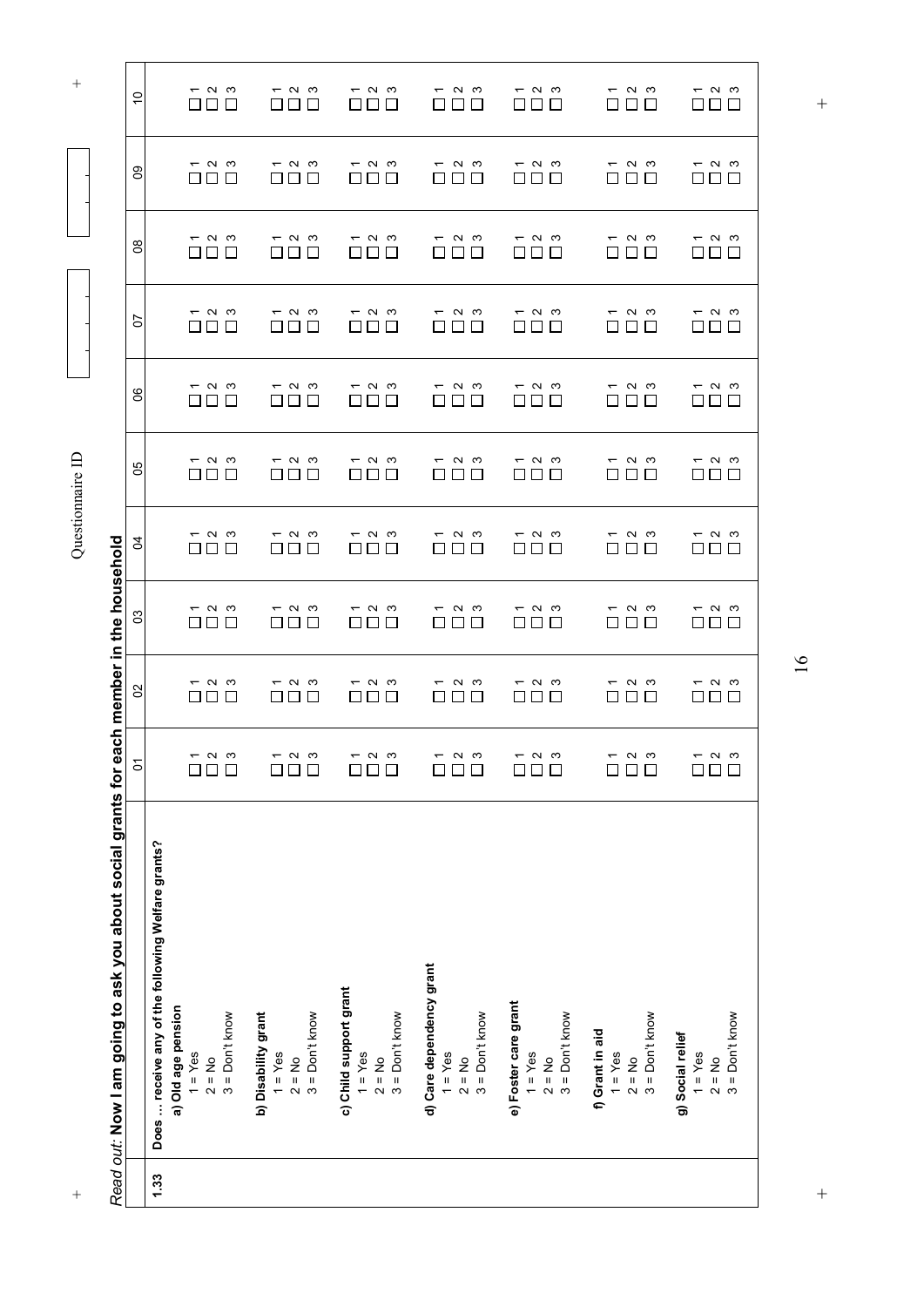

This section covers activities of household members aged 15 and above in the last seven days, unemployment and non-economic **SECTION 2 This section covers activities of household members aged 15 and above in the last seven days, unemployment and non-economic**  SECTION 2 **activities.**

activities.<br>Ask for all household members aged 15 and above. It is very important that you try to ask these questions of each person themselves if at all possible. Read<br>out: Now I am going to ask some questions about activ *Ask for all household members aged 15 and above. It is very important that you try to ask these questions of each person themselves if at all possible. Read out*: **Now I am going to ask some questions about activities in the last seven days for each household member aged 15 and above**

|         |                                                                                                                                                                                                                                                                                                |                                     | $\mathcal{S}$                             | ຮ                                         | g<br>2                                                                                                     | 80                                                                                   | SO                                        | $\overline{c}$                   | g                                       | g                                                                                    | $\Rightarrow$                                                                                          |  |
|---------|------------------------------------------------------------------------------------------------------------------------------------------------------------------------------------------------------------------------------------------------------------------------------------------------|-------------------------------------|-------------------------------------------|-------------------------------------------|------------------------------------------------------------------------------------------------------------|--------------------------------------------------------------------------------------|-------------------------------------------|----------------------------------|-----------------------------------------|--------------------------------------------------------------------------------------|--------------------------------------------------------------------------------------------------------|--|
| 0<br>ผ่ | Is the person him/herself responding to questions?<br>Interviewer to answer<br>$1 = YES$<br>$2 = N_0$                                                                                                                                                                                          | $\mathbf{\Omega}$<br>$\bar{\Gamma}$ | $\overline{\bigcap}$ $\overline{\bigcap}$ | $\overline{\square}^{\,n}_{\, \square}$   | $\begin{array}{c}\n\stackrel{\mathbf{r}}{\square} & \stackrel{\mathbf{a}}{\square} \\ \hline\n\end{array}$ | $\overline{\square}$ $\overline{\square}$                                            | $\overline{\square}$ $\overline{\square}$ | $\overline{\square}^{\,2}_{\,1}$ | $\overline{\square}^{\,n}_{\, \square}$ | $\overline{\square}^{\,2}_{\,1}$                                                     | $\begin{array}{c}\n\stackrel{\text{r}}{\square} & \stackrel{\text{o}}{\square} \\ \hline\n\end{array}$ |  |
| ี<br>~ี | In the last seven days did  do any work for a wage,<br>Examples: a regular job, contract, casual or piece work for pay,<br>salary, commission or any payment in kind (excl.<br>$\rightarrow$ Go to Q 2.5<br>work in exchange for food or housing.<br>domestic work)?<br>$1 = YES$<br>$2 = N_0$ | $\mathbf{\Omega}$                   | $\overline{\square}$ $\overline{\square}$ | $\overline{\bigcap}$ $\overline{\bigcap}$ | $\bar{\Pi}$                                                                                                | $\begin{array}{c}\n\stackrel{\tau}{\square} \stackrel{\alpha}{\square}\n\end{array}$ | $\frac{2}{\sqrt{2}}$<br>$\frac{1}{\Box}$  | $\bigcap_{n=1}^{\infty}$         | $\overline{\square}^{\,n}_{\,n}$        | $\begin{array}{c}\n\stackrel{\tau}{\square} \stackrel{\alpha}{\square}\n\end{array}$ | $\overline{\square}^{\,2}_{\,2}$                                                                       |  |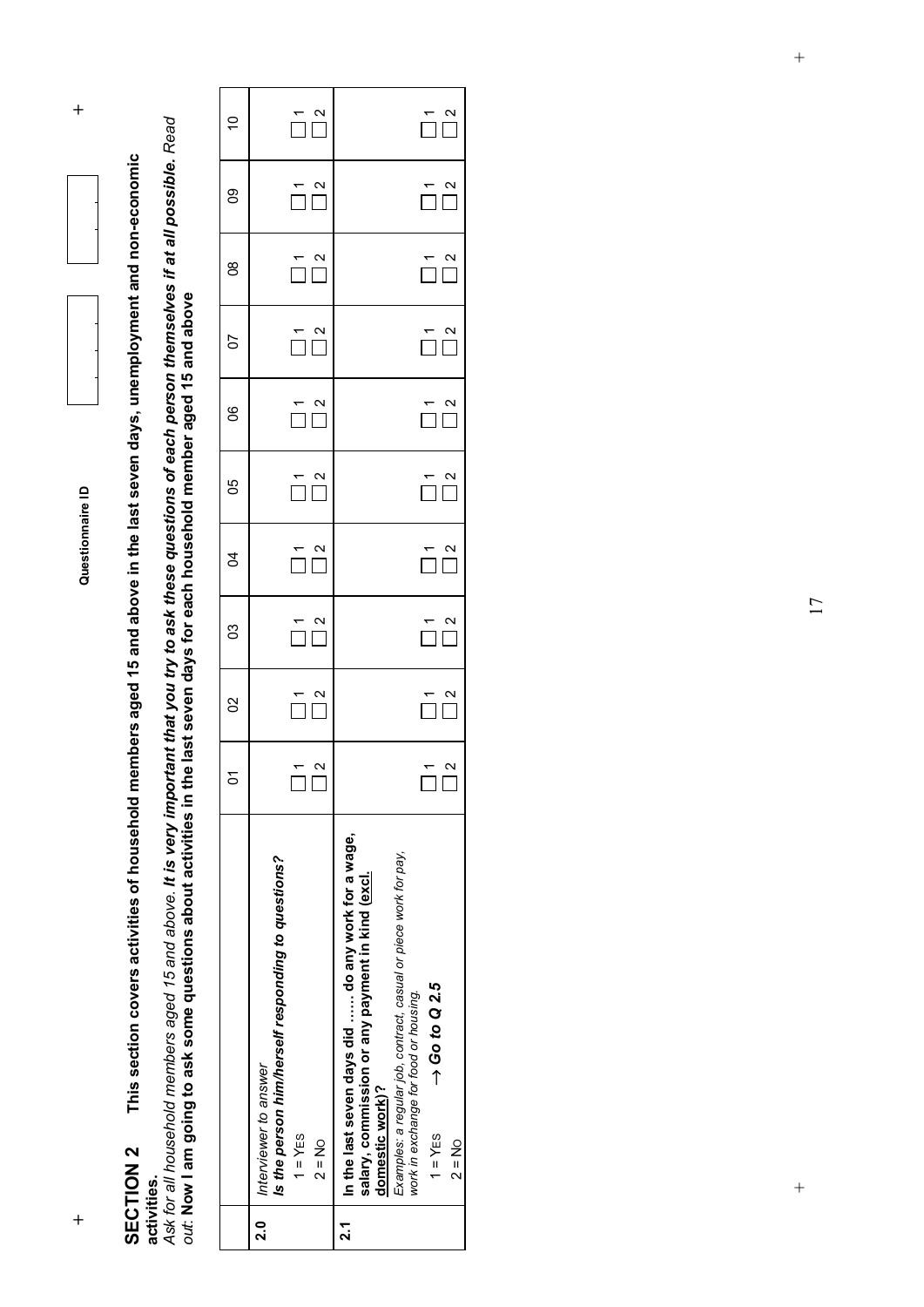|     |                                                                                                                                                                                                                    | δ                                 | ပ္ပ                              | ၛ                       | ट्ठ                               | ပ္ပ                          | 80                      | 5                        | g                       | ၜၟ                      | S                       |
|-----|--------------------------------------------------------------------------------------------------------------------------------------------------------------------------------------------------------------------|-----------------------------------|----------------------------------|-------------------------|-----------------------------------|------------------------------|-------------------------|--------------------------|-------------------------|-------------------------|-------------------------|
| 2.2 | In the last seven days, did  do any of the following<br>activities, even for only one hour? Show prompt card 2.                                                                                                    | $\frac{\circ}{\mathsf{Z}}$<br>YES | $\frac{1}{2}$<br>ίE <sub>S</sub> | $\frac{1}{2}$<br>YES    | $\frac{\circ}{\mathsf{Z}}$<br>YES | $\frac{0}{2}$<br>ΥÉS         | $\frac{0}{2}$<br>YES    | $\frac{1}{2}$<br>YES     | $\frac{1}{2}$<br>YES    | $\frac{1}{2}$<br>YES    | $\frac{1}{2}$<br>YES    |
|     | a) Run or do any kind of business, big or small, for<br>himself/herself or with one or more partners?                                                                                                              |                                   | $\frac{1}{2}$                    | $\overline{\mathbf{r}}$ |                                   |                              | $\overline{\mathbf{r}}$ | $\overline{\mathbf{r}}$  |                         |                         |                         |
|     | guarding cars, brewing beer, hairdressing, crèche businesses, taxi<br>or other transport business, having a legal or medical practice, etc.<br>Examples: Selling things, making things for sale, repairing things, |                                   |                                  |                         |                                   |                              |                         |                          |                         |                         |                         |
|     | b) Do any work as a domestic worker for a wage, salary,<br>or any payment in kind?                                                                                                                                 | $\overline{\mathbf{z}}$           | $\overline{\mathbf{r}}$          | $\mathbf{N}$            | $\frac{\infty}{\infty}$           | $\mathbb{R}$                 | $\mathbf{N}$            | $\overline{\mathbf{r}}$  | $\overline{a}$          | $\overline{\mathbf{c}}$ | $\overline{\mathbb{R}}$ |
|     | doing the accounts, cleaning up for the business, etc. Don't count<br>c) Help unpaid in a household business of any kind?<br>Examples: Help to sell things, make things for sale or exchange,                      | $\approx$                         | $\mathbf{N}$                     | $\approx$               | $\triangle$                       | $\mathbf{R}$                 | $\mathbf{N}$            | $\frac{1}{\sqrt{2}}$     | $\mathbf{N}$            | $\overline{\mathbf{z}}$ | $\frac{\infty}{\infty}$ |
|     | d) Do any work on his/her own or the household's plot,<br>farm, food garden, cattle post or kraal or help in<br>growing farm produce or in looking after animals<br>normal housework.                              | $\mathbf{N}$<br>$\overline{ }$    | $\mathbf{a}$                     | $\mathbb{R}$            | $\mathbb{R}$                      | $\mathbb{R}$                 | 싄                       | $\mathbf{a}$             | $\mathbf{N}$            | $\overline{\mathbf{C}}$ | $\mathbf{N}$            |
|     | Examples: ploughing, harvesting, looking after livestock.<br>for the household?                                                                                                                                    |                                   |                                  |                         |                                   |                              |                         |                          |                         |                         |                         |
|     | e) Do any construction or major repair work on his/her<br>own home, plot, cattle post or business or those of<br>the household?                                                                                    | $\mathbf{a}$                      | $\frac{1}{2}$                    | $\approx$               | $\overline{\mathbf{z}}$           | $\mathbf{N}$                 | $\mathbf{z}$            | $\overline{\mathbf{c}}$  | $\overline{\mathbf{r}}$ | $\overline{\mathbf{C}}$ | $\overline{\mathbf{z}}$ |
|     | f) Catch any fish, prawns, shells, wild animals or other<br>food for sale or household food?                                                                                                                       | $\frac{1}{2}$                     | $\mathbb{R}$                     | $\mathbb{P}$            | $\mathbb{R}$                      | $\overline{\mathbf{r}}$      | $\mathbf{r}$            | $\mathbf{r}$             | $\overline{\mathbf{C}}$ | $\mathbb{P}$            | $\overline{\mathbf{r}}$ |
|     | g) Beg for money or food in public?                                                                                                                                                                                | $\mathbf{N}$                      | $\overline{\phantom{0}}$         | $\frac{1}{\sqrt{2}}$    | $\frac{1}{\sqrt{2}}$              | $\mathop{\mathring{\sqcap}}$ | $\overline{\mathbf{r}}$ | $\overline{\phantom{0}}$ | $\frac{1}{2}$           | $\frac{1}{2}$           | $\mathbf{r}$            |
|     |                                                                                                                                                                                                                    |                                   |                                  |                         |                                   |                              |                         |                          |                         |                         |                         |

*If* **"YES"** *for a person to any part of Question 2.2*→ *Go to Q 2.5 for that person. If "***NO***" to all options for a person, continue with next If* "YEs" for a person to any part of Question 2.2→ Go to Q 2.5 for that person.<br>question.

If "No" to all options for a person, continue with next

 $\ddot{+}$ 

18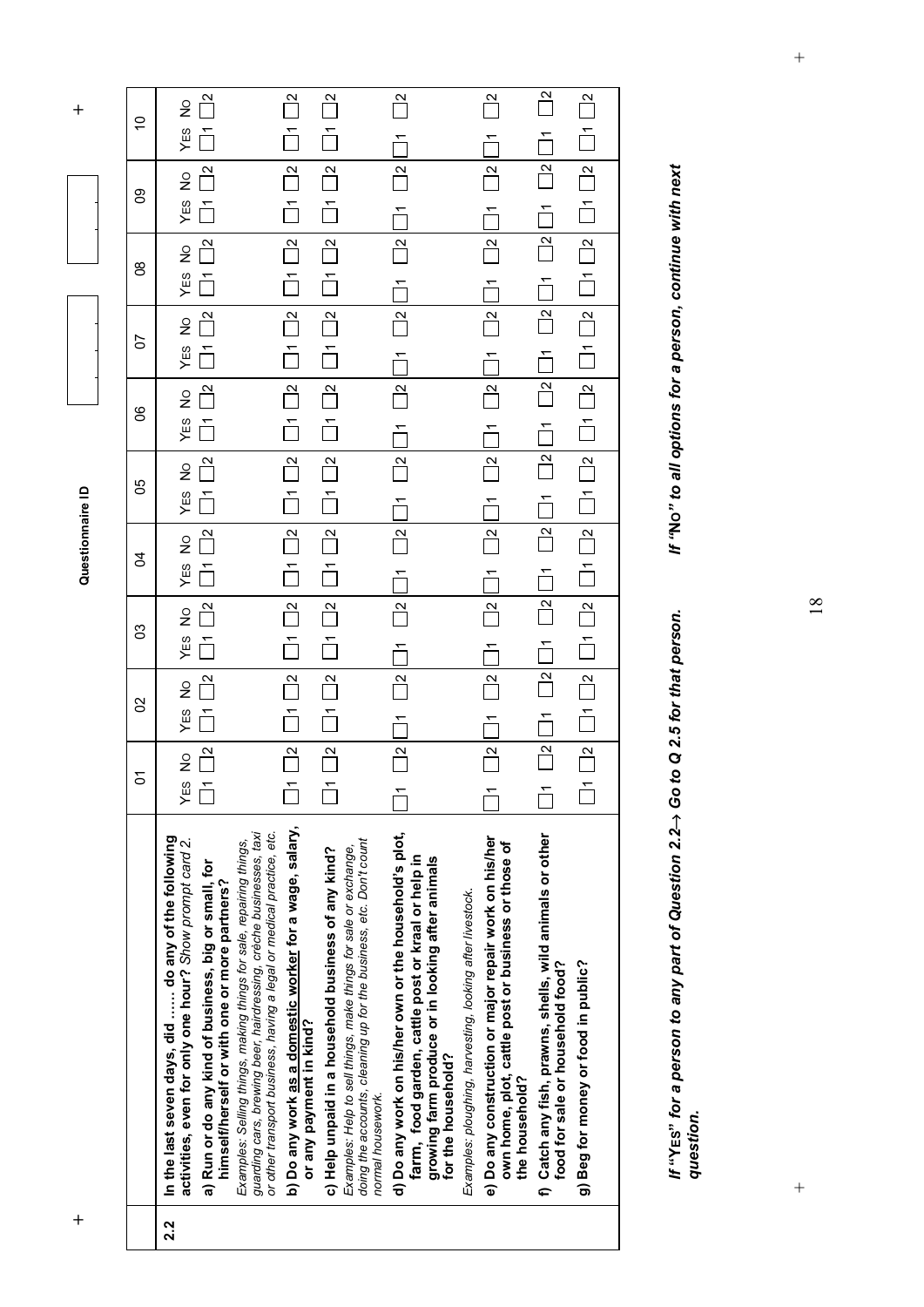**+ Questionnaire ID +** 

 $\ddot{}$ 

Questionnaire ID

 $\ddot{}$ 

|     |                                                                                                                                                                                                                                                                                                                                                                                                                                                                                                                                                                           | δ                                                                                             | 8                                                                                               | ၛ                                                                                 | S,                                                                               | ပ္ပ                                                                   | S                                                                              | 5                                                                                                                         | 8                                                                                 | ႙ၟ                                                                       | $\circ$                                                               |
|-----|---------------------------------------------------------------------------------------------------------------------------------------------------------------------------------------------------------------------------------------------------------------------------------------------------------------------------------------------------------------------------------------------------------------------------------------------------------------------------------------------------------------------------------------------------------------------------|-----------------------------------------------------------------------------------------------|-------------------------------------------------------------------------------------------------|-----------------------------------------------------------------------------------|----------------------------------------------------------------------------------|-----------------------------------------------------------------------|--------------------------------------------------------------------------------|---------------------------------------------------------------------------------------------------------------------------|-----------------------------------------------------------------------------------|--------------------------------------------------------------------------|-----------------------------------------------------------------------|
| 2.3 | For agricultural activities, the off season in agriculture is not<br>the last seven days, does he/she have a job, business,<br>Even though  did not do any of these activities in<br>or other economic or farming activity that he/she will<br>$\rightarrow$ Go to Q 2.12<br>If "No" to all parts of Question 2.2<br>a temporary absence.<br>definitely return to?<br>$1 = YES$<br>$2 = No$                                                                                                                                                                               | N<br>$\mathbf{L}$                                                                             | $\mathbf{\Omega}$                                                                               | N                                                                                 | N                                                                                | $\mathbf{\Omega}$                                                     | N                                                                              | N                                                                                                                         | N                                                                                 | N                                                                        | N                                                                     |
| 2.4 | What was the main reason  was absent from this<br>02 = CARING FOR FAMILY OR OTHERS (EXCEPT MATERNITY/<br>activity in the last seven days? Mark only one reason.<br>04 = OTHER FAMILY/COMMUNITY OBLIGATIONS (FUNERALS,<br>11 = TEMPORARILY LAID OFF/REDUCTION IN ECONOMIC<br>03 = MATERNITY OR PATERNITY LEAVE<br>05 = STRIKE/STAY-AWAY/LOCKOUT<br>06 = PROBLEMS WITH TRANSPORT<br>$09 =$ STUDY OR TRAINING LEAVE<br>$01 =$ OWN ILLNESS OR INJURY<br>$10 =$ UNREST (VIOLENCE)<br>PATERNITY LEAVE)<br>$08 = VACATION, LEAVE$<br>$07 =$ BAD WEATHER<br>MEETINGS)<br>ACTIVITY | $\frac{1}{2}$<br>$\delta$<br>ငိ<br>80<br>3<br>ပိ<br>ိ<br>ဒိ<br>δ<br>5<br>┑┍┓<br>$\neg$ $\Box$ | $\frac{2}{3}$<br>8<br>පි<br>ိ<br>8<br>ဥ<br>$\tilde{c}$<br>र्ठ<br>ပိ<br>5<br>5<br>$\tilde{\tau}$ | 51<br>္ထ<br>ိ<br>පී<br>ဥ<br>$\tilde{c}$<br>පි<br>g<br>ပိ<br>5<br>δ<br>÷<br>$\Box$ | $\frac{1}{2}$<br>ိ<br>8<br>ဥ<br>8<br>පි<br>ပိ<br>S<br>2<br>δ<br>5<br>≓<br>$\Box$ | $\tilde{c}$<br>ိ<br>ဥ<br>8<br>පි<br>3<br>రి<br>පී<br>S<br>5<br>Σ<br>Г | $\frac{2}{3}$<br>ပ္ပ<br>පි<br>3<br>ပိ<br>ိ<br>පී<br>ဥ<br>5<br>5<br>÷<br>δ<br>Г | $\frac{2}{3}$<br>$\infty$<br>8O<br>$\mathcal{S}^{\mathcal{S}}$<br>ვე<br>$\mathsf{S}$<br>80<br>80<br>$\tilde{c}$<br>5<br>δ | $\frac{2}{3}$<br>80<br>ဥ<br>5 S<br>3<br>र्ड<br>80<br>္တီ<br>$\tilde{c}$<br>5<br>Г | $\frac{1}{2}$<br>ိ<br>8<br>ဥ<br>8<br>පි<br>ट्ठ<br>ပိ<br>S<br>5<br>δ<br>┌ | $\frac{1}{2}$<br>පි<br>8<br>පි<br>र्ठ<br>မိ<br>ိ<br>පී<br>၃<br>5<br>δ |

 $\qquad \qquad +$ 

19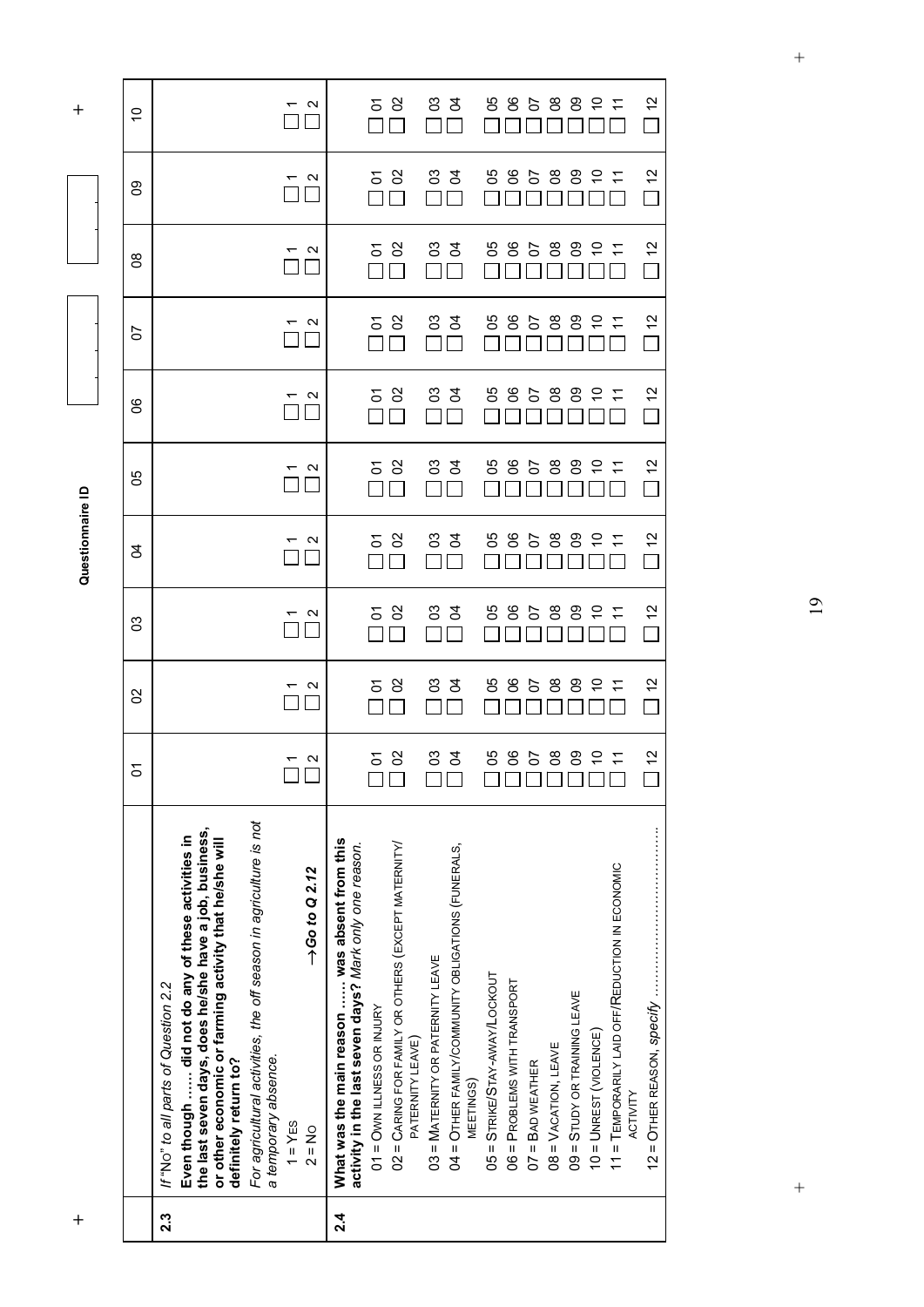|                | 2.5                                                                                                                            |                                                                                                                                                                                             |                                                                                                                    |                                                                                                                                                   | 2.6                                               |                                                                                               |
|----------------|--------------------------------------------------------------------------------------------------------------------------------|---------------------------------------------------------------------------------------------------------------------------------------------------------------------------------------------|--------------------------------------------------------------------------------------------------------------------|---------------------------------------------------------------------------------------------------------------------------------------------------|---------------------------------------------------|-----------------------------------------------------------------------------------------------|
|                | You said  was doing these activities during the<br>last seven days (or was temporarily absent).<br>Refer to Q 2.1<br>Read out: | What kind of work did  do in his/her <u>main</u> job during<br>the last seven days (or usually does, even if he/she was<br>absent in the last seven days)? Give occupation or job<br>title. | Record at least two words: Car sales person, Office cleaner,<br>Work includes all the activities mentioned earlier | For agricultural work on own/family farm/plot, state whether<br>Vegetable farmer, Primary school teacher, etc.<br>for own use or for sale mostly. | sjob?<br>What were 's main tasks or duties in thi | Examples: Selling fruit, repairing watches, keeping<br>accounts, feeding and watering cattle. |
| 5              |                                                                                                                                |                                                                                                                                                                                             |                                                                                                                    |                                                                                                                                                   |                                                   |                                                                                               |
| SO             |                                                                                                                                |                                                                                                                                                                                             |                                                                                                                    |                                                                                                                                                   |                                                   |                                                                                               |
| ၛ              |                                                                                                                                |                                                                                                                                                                                             |                                                                                                                    |                                                                                                                                                   |                                                   |                                                                                               |
| $\overline{5}$ |                                                                                                                                |                                                                                                                                                                                             |                                                                                                                    |                                                                                                                                                   |                                                   |                                                                                               |
| ပိ             |                                                                                                                                |                                                                                                                                                                                             |                                                                                                                    |                                                                                                                                                   |                                                   |                                                                                               |
| ၆              |                                                                                                                                |                                                                                                                                                                                             |                                                                                                                    |                                                                                                                                                   |                                                   |                                                                                               |
| 5              |                                                                                                                                |                                                                                                                                                                                             |                                                                                                                    |                                                                                                                                                   |                                                   |                                                                                               |
| ဒိ             |                                                                                                                                |                                                                                                                                                                                             |                                                                                                                    |                                                                                                                                                   |                                                   |                                                                                               |
| ဥ              |                                                                                                                                |                                                                                                                                                                                             |                                                                                                                    |                                                                                                                                                   |                                                   |                                                                                               |
| ő              |                                                                                                                                |                                                                                                                                                                                             |                                                                                                                    |                                                                                                                                                   |                                                   |                                                                                               |
|                |                                                                                                                                |                                                                                                                                                                                             |                                                                                                                    |                                                                                                                                                   |                                                   |                                                                                               |

20

 $\overline{+}$ 

*CODE BOX FOR OFFICE USE*

CODE BOX FOR OFFICE USE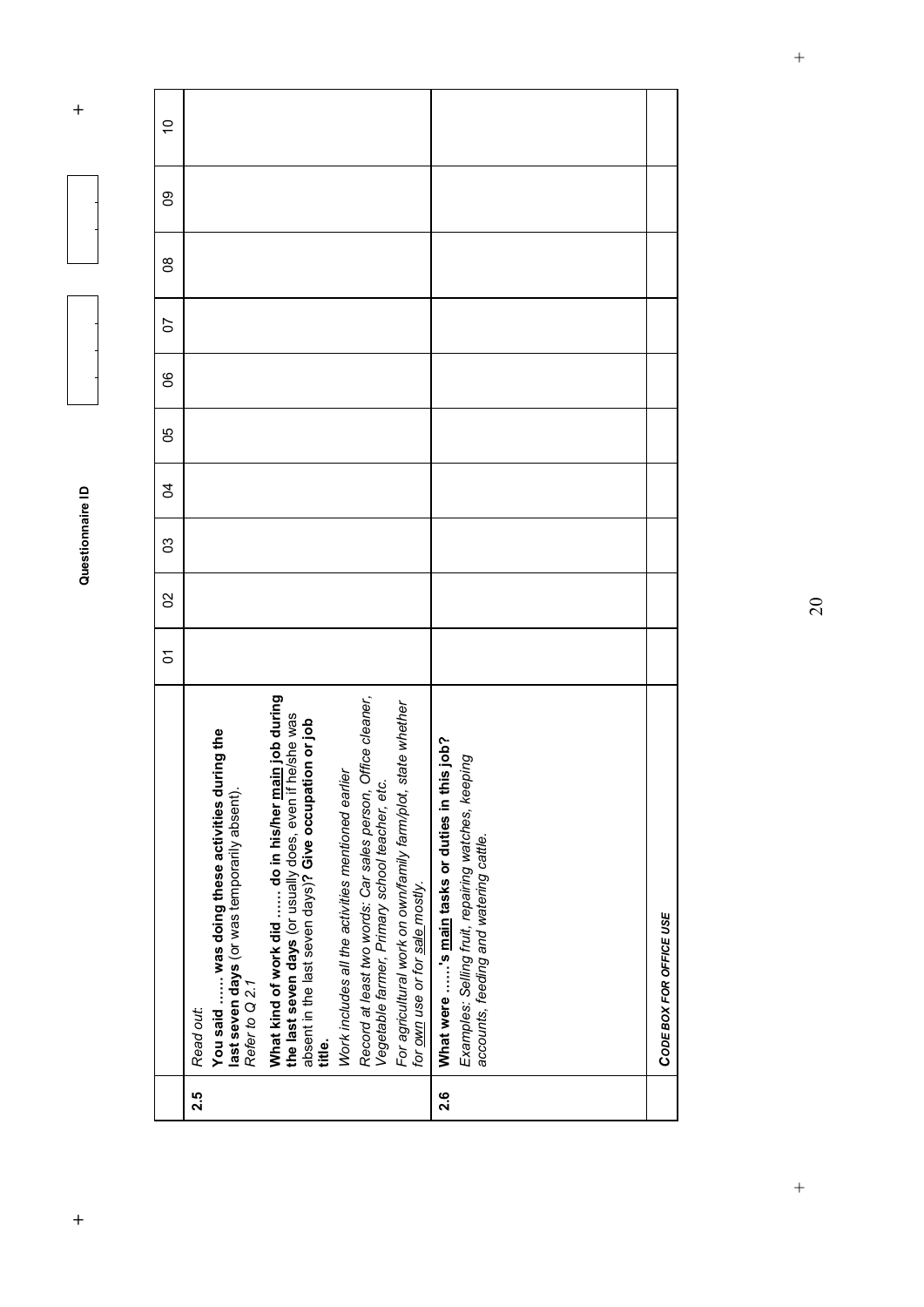| For government or large organisations, give the name of the<br>establishment and branch or division: e.g. Education Dept –<br>Rapele Primary School; ABC Gold Mining, Maintenance Div.<br>Examples: Repairing cars, Selling commercial real estate,<br>Manufacture electrical appliances, Bar/ restaurant, Primary<br>Sell food wholesale to restaurants, Retail clothing shop,<br>What are the main goods and services produced at<br>'s place of work? What are its main functions?<br>Write 'Own house' or 'No fixed location', if relevant.<br>What is the name of 's place of work?<br>Education, Delivering newspapers to homes. | $\tilde{c}$<br>ဥ<br>g<br>5<br>၆<br>ပ္ပ<br>S,<br>ၛ<br>S<br>5 |
|----------------------------------------------------------------------------------------------------------------------------------------------------------------------------------------------------------------------------------------------------------------------------------------------------------------------------------------------------------------------------------------------------------------------------------------------------------------------------------------------------------------------------------------------------------------------------------------------------------------------------------------|-------------------------------------------------------------|
| CODE BOX FOR OFFICE USE                                                                                                                                                                                                                                                                                                                                                                                                                                                                                                                                                                                                                | $2.\overline{8}$<br>2.7                                     |

**+ Questionnaire ID +**  Questionnaire ID  $\overline{1}$ 

 $\ddot{}$ 

21

 $\qquad \qquad +$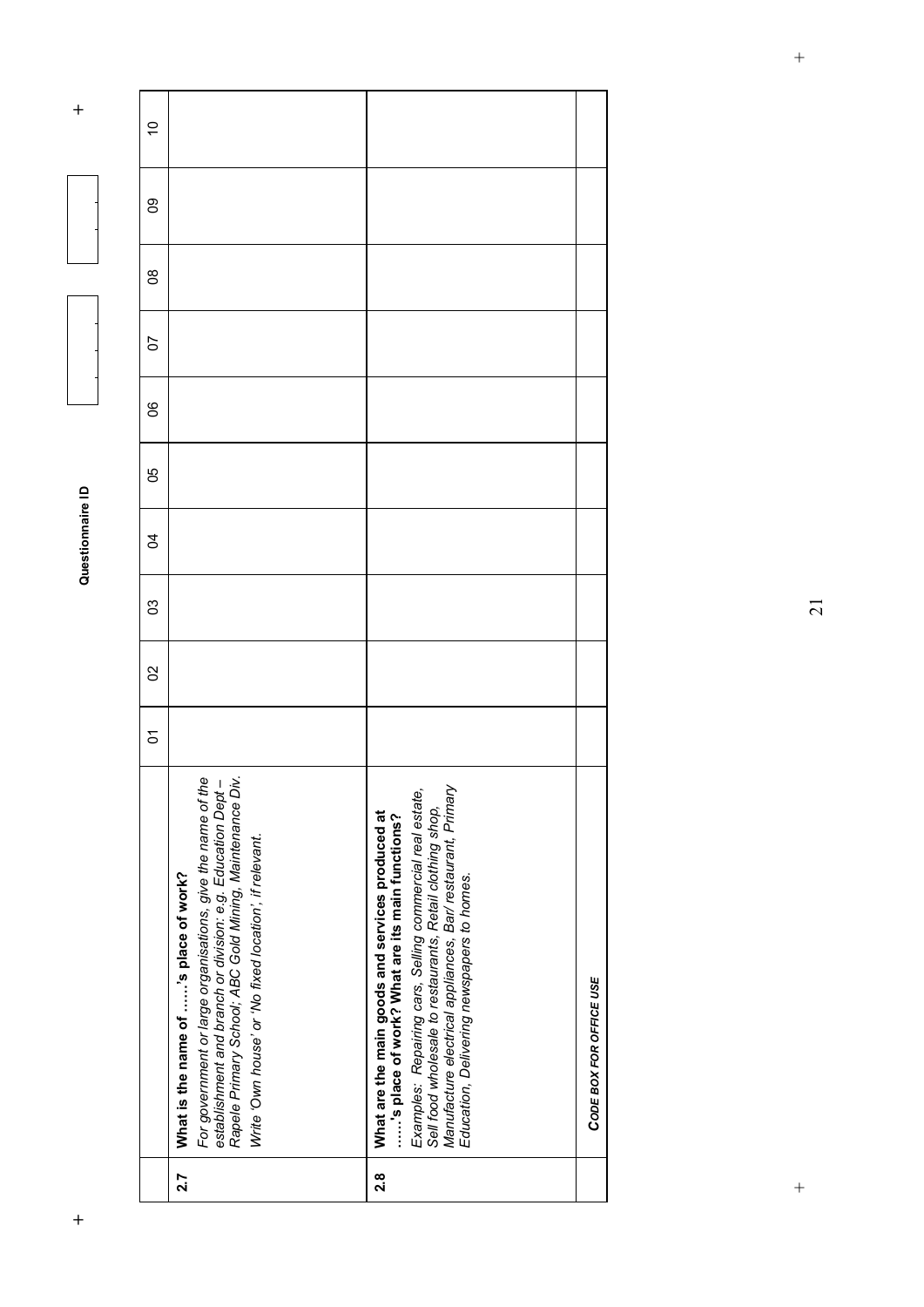| $^{+}$ |                                                                                                     |                                                                                                                              |                    |                                                                       |                                    |                                                                                    | Questionnaire ID                         |                                                                               |                                            |                                                             |                                                                             |                                                                                | $\ddot{}$                              |
|--------|-----------------------------------------------------------------------------------------------------|------------------------------------------------------------------------------------------------------------------------------|--------------------|-----------------------------------------------------------------------|------------------------------------|------------------------------------------------------------------------------------|------------------------------------------|-------------------------------------------------------------------------------|--------------------------------------------|-------------------------------------------------------------|-----------------------------------------------------------------------------|--------------------------------------------------------------------------------|----------------------------------------|
|        |                                                                                                     |                                                                                                                              |                    |                                                                       |                                    |                                                                                    |                                          |                                                                               |                                            |                                                             |                                                                             |                                                                                |                                        |
|        |                                                                                                     |                                                                                                                              |                    | $\mathbf{S}$                                                          | 8                                  | 3                                                                                  | $\overline{5}$                           | 50                                                                            | 8                                          | 5                                                           | g                                                                           | $8^{\circ}$                                                                    | $\tilde{c}$                            |
| 2.9    |                                                                                                     | Including overtime, allowances and bonus, before any tax<br>What is ……'s total salary/pay at his/her <u>main</u> job?        |                    |                                                                       |                                    |                                                                                    |                                          |                                                                               |                                            |                                                             |                                                                             |                                                                                |                                        |
|        | or deductions.                                                                                      |                                                                                                                              |                    |                                                                       |                                    |                                                                                    |                                          |                                                                               |                                            |                                                             |                                                                             |                                                                                |                                        |
|        |                                                                                                     | Give amount in whole figures, without any text or decimals<br>If "NONE", "REFUSE" or "DON'T KNOW" $\rightarrow$ Go to Q 2.11 |                    |                                                                       |                                    |                                                                                    |                                          |                                                                               |                                            |                                                             |                                                                             |                                                                                |                                        |
| 2.10   | Ask only if an amount is given in Q 2.9<br>Is this                                                  |                                                                                                                              |                    |                                                                       |                                    |                                                                                    |                                          |                                                                               |                                            |                                                             |                                                                             |                                                                                |                                        |
|        | $1 = Per$ week                                                                                      |                                                                                                                              |                    |                                                                       |                                    |                                                                                    |                                          |                                                                               |                                            |                                                             |                                                                             |                                                                                |                                        |
|        | $2 = Per month$                                                                                     |                                                                                                                              |                    | $ \sim$ $\sim$<br>000                                                 | $ \sim$ $\sim$<br>$\Box \Box \Box$ | $ \sim$ $\infty$<br>88 B B                                                         | $ \sim$ $\sim$<br>$\Box \ \Box \ \Box$   | $ \sim$ $\infty$<br>$\Box\ \Box\ \Box$                                        | $ \sim$ $\sim$<br>$\Box \ \Box \ \Box$     | $ \sim$ $\sim$<br>$\Box \Box \Box$                          | $ \sim$ $\infty$<br>88 B B                                                  | $ \sim$ $\sim$<br>000                                                          | $ \sim$ $\sim$<br>$\Box \ \Box \ \Box$ |
|        | $3 =$ Annually                                                                                      |                                                                                                                              |                    |                                                                       |                                    |                                                                                    |                                          |                                                                               |                                            |                                                             |                                                                             |                                                                                |                                        |
| 2.11   |                                                                                                     | Only if "NONE", "REFUSE" or "DON'T KNOW" in Q 2.9                                                                            |                    |                                                                       |                                    |                                                                                    |                                          |                                                                               |                                            |                                                             |                                                                             |                                                                                |                                        |
|        |                                                                                                     | Show the categories. Make sure the respondent points at the                                                                  |                    |                                                                       |                                    |                                                                                    |                                          |                                                                               |                                            |                                                             |                                                                             |                                                                                |                                        |
|        | correct income column (weekly, monthly, annually) on prompt<br>card 3 and mark the applicable code. |                                                                                                                              |                    |                                                                       |                                    |                                                                                    |                                          |                                                                               |                                            |                                                             |                                                                             |                                                                                |                                        |
|        | Weekly                                                                                              | Monthly                                                                                                                      | Annually           |                                                                       |                                    |                                                                                    |                                          |                                                                               |                                            |                                                             |                                                                             |                                                                                |                                        |
|        | <b>NONE</b><br>5                                                                                    | <b>NONE</b>                                                                                                                  | <b>NONE</b>        |                                                                       |                                    |                                                                                    |                                          |                                                                               |                                            |                                                             |                                                                             |                                                                                |                                        |
|        | R1 - R46<br>S                                                                                       | R1-R200                                                                                                                      | R1-R2400           | 583                                                                   | 583<br>$\Box$                      | 588<br>$\square$ $\square$ $\square$                                               | 583<br>$\Box \Box \Box$                  | 583<br>$\Box$ Box                                                             | 583<br>$\Box \ \Box \ \Box$                | 583<br>$\Box \ \Box \ \Box$                                 | 583<br>OOO                                                                  | 583<br>$\Box \ \Box \ \Box$                                                    | 583<br>$\Box \Box \Box$                |
|        | R47 - R115<br>C3                                                                                    | R201 - R500                                                                                                                  | R2 401 - R6 000    |                                                                       |                                    |                                                                                    |                                          |                                                                               |                                            |                                                             |                                                                             |                                                                                |                                        |
|        | R116 - R231<br>$\mathfrak{q}$                                                                       | R501-R1000                                                                                                                   | R6 001 - R12 000   |                                                                       |                                    |                                                                                    | 388                                      |                                                                               |                                            |                                                             |                                                                             |                                                                                |                                        |
|        | R232 - R346<br>90                                                                                   | R1 001 - R1 500                                                                                                              | R12001-R18000      | 358                                                                   | 288<br>88 B B                      | 358<br>$\square$                                                                   | $\Box\ \Box\ \Box$                       | 358<br>$\Box\,\Box\,\Box$                                                     | 288<br>$\Box$                              | 398<br>000                                                  | 288<br>OOO                                                                  | 358<br>$\Box \ \Box \ \Box$                                                    | 358<br>$\Box \ \Box \ \Box$            |
|        | $R347 = R577$<br>$\frac{1}{2}$                                                                      | $R1 501 = R2 500$                                                                                                            | R18 001 - R30 000  |                                                                       |                                    |                                                                                    |                                          |                                                                               |                                            |                                                             |                                                                             |                                                                                |                                        |
|        | R578 - R808<br>$\overline{c}$                                                                       | R2 501 - R3 500                                                                                                              | R30 001 - R42 000  | 588                                                                   | 588<br>$\Box$                      | 588<br>$\square$                                                                   | 588<br>$\Box \ \Box \ \Box$              | 688<br>$\Box\,\Box\,\Box$                                                     | 588<br>$\Box \ \Box \ \Box$                | 588<br>$\Box$                                               | 588<br>OOO                                                                  | 588<br>$\Box \Box \Box$                                                        | 588<br>$\Box$ $\Box$ $\Box$            |
|        | R809-R1039<br>80                                                                                    | R3501-R4500                                                                                                                  | R42001 - R54000    |                                                                       |                                    | $\Box$                                                                             |                                          |                                                                               |                                            |                                                             |                                                                             |                                                                                |                                        |
|        | R1 040 - R1 386<br>80                                                                               | R4501-R6000                                                                                                                  | R54 001 - R72 000  |                                                                       | $\Box$                             |                                                                                    |                                          |                                                                               |                                            | $\Box$                                                      |                                                                             |                                                                                |                                        |
|        | R1387-R1848<br>$\tilde{c}$                                                                          | R6 001 - R8 000                                                                                                              | R72001-R96000      | 5.5                                                                   | 5.5.5<br>0 0 0                     | $\overleftarrow{\sigma}$ $\overleftarrow{\tau}$ $\overleftarrow{\sigma}$<br>$\Box$ | 555<br>$\Box$                            | 555<br>$\Box$                                                                 | $\tilde{\Xi} \simeq \tilde{\Xi}$<br>$\Box$ | 5.5.5<br>000                                                | $\ddot{\sigma} \simeq \dot{\sigma}$<br>O O O                                | 555<br>$\Box\ \Box\ \Box$                                                      | 5.55<br>$\Box$                         |
|        | R1849-R2540                                                                                         | R8 001 - R11 000                                                                                                             | R96 001 - R132 000 |                                                                       |                                    | $\Box$                                                                             |                                          |                                                                               |                                            |                                                             |                                                                             |                                                                                |                                        |
|        | R2541 - R3695<br>$\tilde{c}$                                                                        | R11 001-R16 000                                                                                                              | R132001-R192000    |                                                                       |                                    |                                                                                    |                                          |                                                                               |                                            |                                                             |                                                                             |                                                                                |                                        |
|        | R3 696 - R6 928<br>$\frac{3}{2}$                                                                    | R16 001 - R30 000                                                                                                            | R192001-R360000    | $\frac{1}{2}$ $\frac{1}{2}$ $\frac{1}{2}$ $\frac{1}{2}$ $\frac{1}{2}$ | 5250<br>000                        | $\frac{1}{2}$ $\frac{1}{2}$ $\frac{1}{2}$ $\frac{1}{2}$ $\frac{1}{2}$<br>8888      | $ z \sharp \hat{\sigma} \rangle$<br>0000 | $\frac{1}{2}$ $\frac{1}{2}$ $\frac{1}{2}$ $\frac{1}{2}$ $\frac{1}{2}$<br>0000 | $\frac{127}{2456}$<br>10000                |                                                             | $\tilde{\omega}$ $\tilde{\omega}$ $\tilde{\omega}$ $\tilde{\omega}$<br>0000 | $\frac{1}{2}$ $\frac{1}{2}$ $\frac{1}{2}$ $\frac{1}{2}$ $\frac{1}{2}$<br>80000 | 10000                                  |
|        | R6 929 OR MORE<br>$\overline{4}$                                                                    | R30 001 OR MORE                                                                                                              | R360 001 OR MORE   |                                                                       |                                    |                                                                                    |                                          |                                                                               |                                            |                                                             |                                                                             |                                                                                |                                        |
|        | DON'T KNOW<br>$\frac{1}{2}$                                                                         | DON'T KNOW                                                                                                                   | DON'T KNOW         |                                                                       | $\Box$                             |                                                                                    |                                          |                                                                               |                                            | $\frac{207}{21}$ $\frac{217}{21}$ $\frac{207}{21}$<br>88888 |                                                                             |                                                                                | 5.456                                  |
|        | REFUSE<br>$\frac{6}{5}$                                                                             | REFUSE                                                                                                                       | REFUSE             |                                                                       |                                    |                                                                                    |                                          |                                                                               |                                            |                                                             |                                                                             |                                                                                |                                        |

 $\rightarrow$  Go to Section 3 *Go to Section 3*

 $\qquad \qquad +$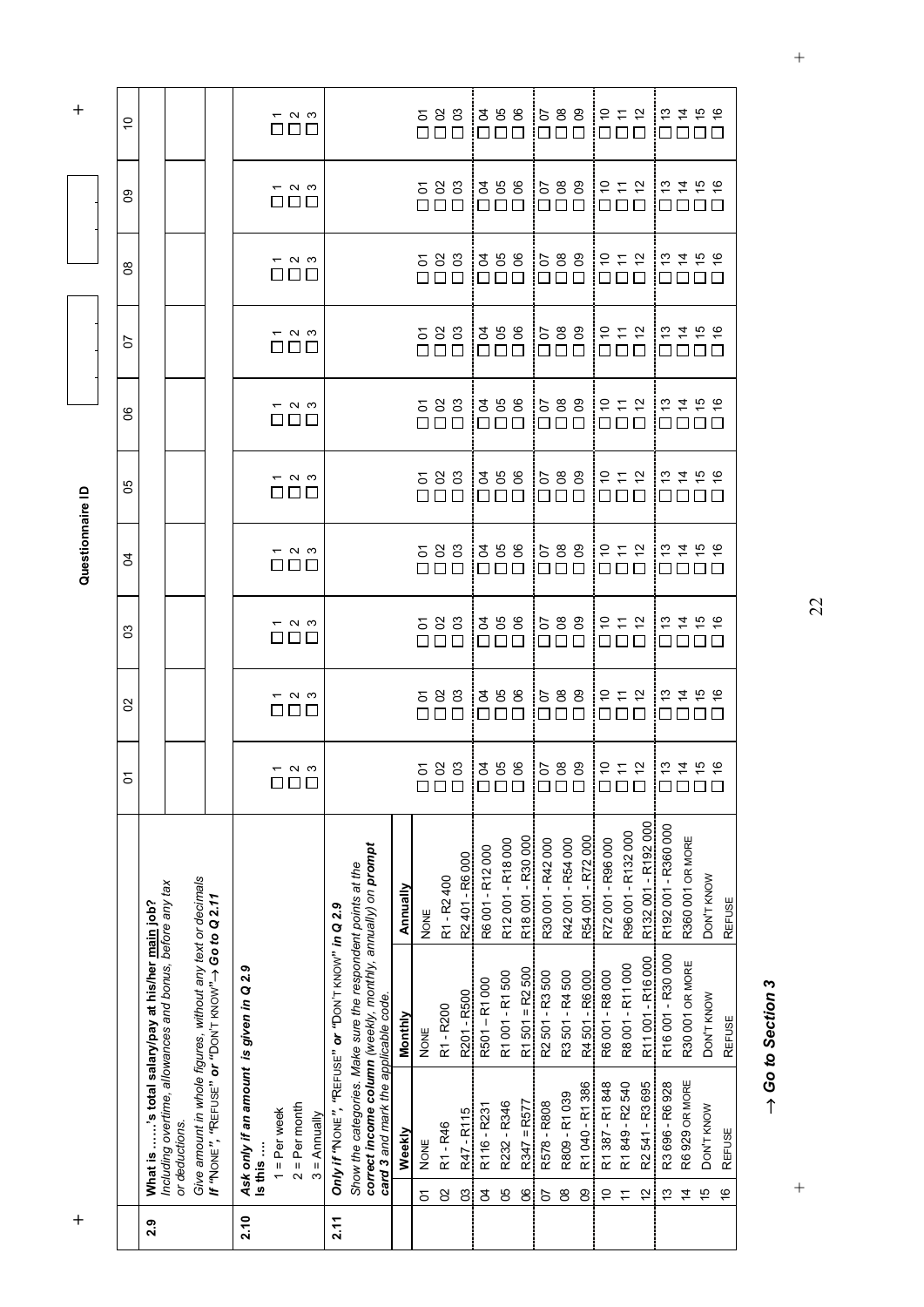

 $\ddot{}$ 

**The following questions cover unemployment and non-economic activities** 

Read out: Now I am going to ask some questions about whether you (......) wanted and were (was) available for any of the types of work mentioned *Read out*: **Now I am going to ask some questions about whether you (……) wanted and were (was) available for any of the types of work mentioned**  *Ask for all household members aged 15 and above who did not work and were not absent from work (i.e. for those whose answer on Q 2.3 = 2).*  The following questions cover unemployment and non-economic activities<br>Ask for all household members aged 15 and above who did not work and were not absent from work (i.e. for those whose answer on Q 2.3 = 2). **earlier**

|      |                                                         | Σ                    | 8   | 3        | Z                    | မ္မ                  | 80       | 50  | 8        | ၜ        | ő   |  |
|------|---------------------------------------------------------|----------------------|-----|----------|----------------------|----------------------|----------|-----|----------|----------|-----|--|
| 2.12 | How does  support him/herself?                          | $\frac{1}{2}$<br>УES | YES | ₽<br>YES | $\frac{1}{2}$<br>YES | $\frac{1}{2}$<br>YES | ₽<br>YES | YES | ş<br>YES | ₽<br>YES | YES |  |
|      | 1 = Did odd jobs during the past seven days             | 2<br>$\overline{a}$  |     | $\sim$   |                      |                      | 2        |     |          |          |     |  |
|      | 2 = Supported by persons in the household               | ∾                    |     |          |                      |                      |          |     |          |          |     |  |
|      | 3 = Supported by persons not in the household           | $\sim$               |     |          |                      |                      | $\sim$   |     |          |          |     |  |
|      | 4 = Supported by charity, church, welfare, etc.         | $\sim$               | ∾   | $\sim$   |                      | $\sim$               | $\sim$   |     |          |          |     |  |
|      | 5 = Unemployment Insurance Fund (UIF)                   | $\sim$               | N   |          |                      | $\sim$               | $\sim$   |     |          |          | ∾   |  |
|      | 6 = Savings or money previously earned                  | $\sim$               |     |          |                      | $\sim$               | $\sim$   |     |          |          | ∾   |  |
|      | 7 = Old age or disability pension                       | $\sim$               |     |          |                      |                      |          |     |          |          | ∾   |  |
|      | 8 = Other sources, e.g. bursary, study loan, specify in | $\mathbf{\sim}$      |     |          |                      |                      |          |     |          |          |     |  |
|      | the box at the bottom                                   |                      |     |          |                      |                      |          |     |          |          |     |  |
|      | If "Yes" to response category 1                         |                      |     |          |                      |                      |          |     |          |          |     |  |
|      | $\rightarrow$ Go back to Q 2.2 for that person          |                      |     |          |                      |                      |          |     |          |          |     |  |

 $\overline{+}$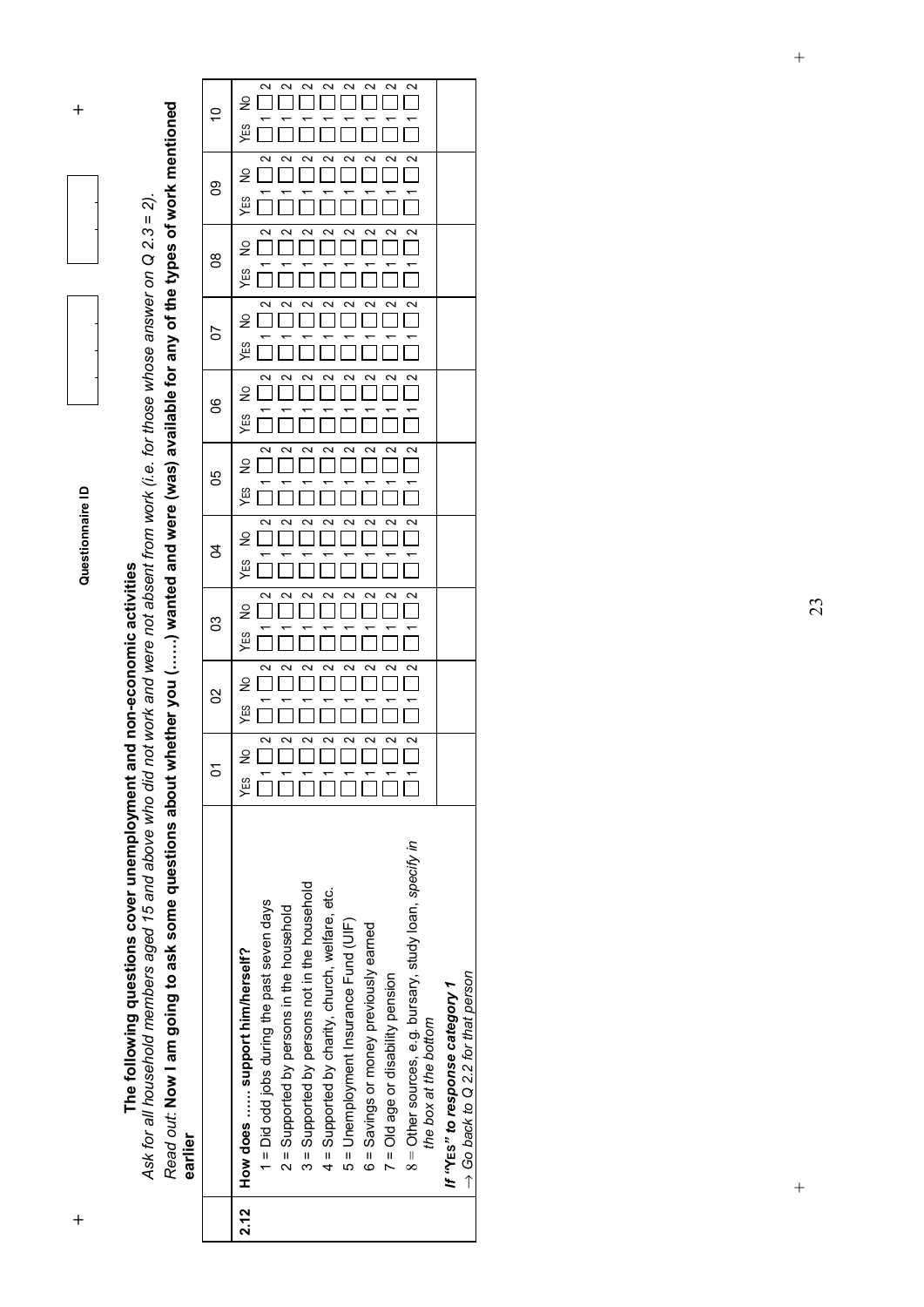|      |                                                                    | δ             | 8             | ဥ                     | र्ठ           | မ္မ                           | ၆                    | 5              | ၛ                 | ၜၟ                   | Ś   |
|------|--------------------------------------------------------------------|---------------|---------------|-----------------------|---------------|-------------------------------|----------------------|----------------|-------------------|----------------------|-----|
| 2.13 | Why did  not work during the past seven days?                      |               |               |                       |               |                               |                      |                |                   |                      |     |
|      | 01 = HAS FOUND A JOB, BUT IS ONLY STARTING AT A DEFINITE           | δ             | δ             | δ                     | δ             | δ                             | Σ<br>Π               | δ              | δ                 | $\delta$             | δ   |
|      | $\rightarrow$ Go to Q 2.17<br>DATE IN THE FUTURE                   |               |               |                       |               |                               |                      |                |                   |                      |     |
|      | 02 = SCHOLAR OR STUDENT AND PREFERS NOT TO WORK                    |               |               | 8                     |               |                               |                      |                |                   |                      | 8   |
|      | 03 = HOUSEWIFE/HOMEMAKER AND PREFERS NOT TO WORK                   |               |               |                       |               |                               |                      |                |                   |                      | පි  |
|      | 04 = RETIRED AND PREFERS NOT TO SEEK FORMAL WORK                   |               | 8838          | 335                   | 8838          | 8838                          |                      | 8838           | 8838              | 8838                 | र्ड |
|      | 05 = ILLNESS, INVALID, DISABLED OR UNABLE TO WORK<br>(HANDICAPPED) |               |               |                       |               |                               | $\frac{88356}{8}$    |                |                   |                      | ပိ  |
|      | 06 = TOO YOUNG OR TOO OLD TO WORK                                  |               |               |                       |               |                               |                      |                |                   |                      | ဒိ  |
|      | 07 = SEASONAL WORKER, E.G. FRUIT PICKER, WOOL-SHEARER              |               | 858           |                       |               |                               |                      |                |                   |                      | 5   |
|      | 08 = LACK OF SKILLS OR QUALIFICATIONS FOR AVAILABLE JOBS           | 85889         |               | 8588                  | 8588          | 98889                         | -<br>ຮຽຮຣຣ<br>ີີືີືີ | 85889          | 85889             | 8588                 | පී  |
|      | $09 =$ CANNOT FIND ANY WORK                                        |               | 8 ခု          |                       |               |                               |                      |                |                   |                      | ဥ   |
|      | 10 = CANNOT FIND SUITABLE WORK (SALARY, LOCATION OF                |               |               | $\tilde{\varepsilon}$ | $\tilde{a}$   |                               |                      | $\Box$         |                   | $\frac{1}{\sqrt{2}}$ |     |
|      | WORK OR CONDITIONS NOT SATISFACTORY)                               |               |               |                       |               |                               |                      |                |                   |                      |     |
|      | 11 = CONTRACT WORKER, E.G. MINE WORKER RESTING                     | $\Xi$         | $\frac{1}{2}$ | $\overline{\Pi}$      | $\frac{1}{1}$ | $\sum_{i=1}^{n}$              | $\Box$ 11            | $\overline{1}$ | $\overline{\Box}$ | $\overline{\Pi}$     |     |
|      | ACCORDING TO CONTRACT                                              |               |               |                       |               |                               |                      |                |                   |                      |     |
|      | $12$ = RETRENCHED                                                  |               |               | $\tilde{c}$           |               | $\frac{2}{10}$ $\frac{2}{10}$ | $\frac{2}{\Box}$     |                | $\tilde{c}$       |                      |     |
|      | $13 =$ OTHER REASON                                                | $\frac{1}{2}$ |               | <u>င်</u>             |               |                               |                      |                | مبر<br>ب          |                      |     |
|      |                                                                    |               |               |                       |               |                               |                      |                |                   |                      |     |

**+ Questionnaire ID +**  Questionnaire ID

 $\ddot{}$ 

 $\overline{+}$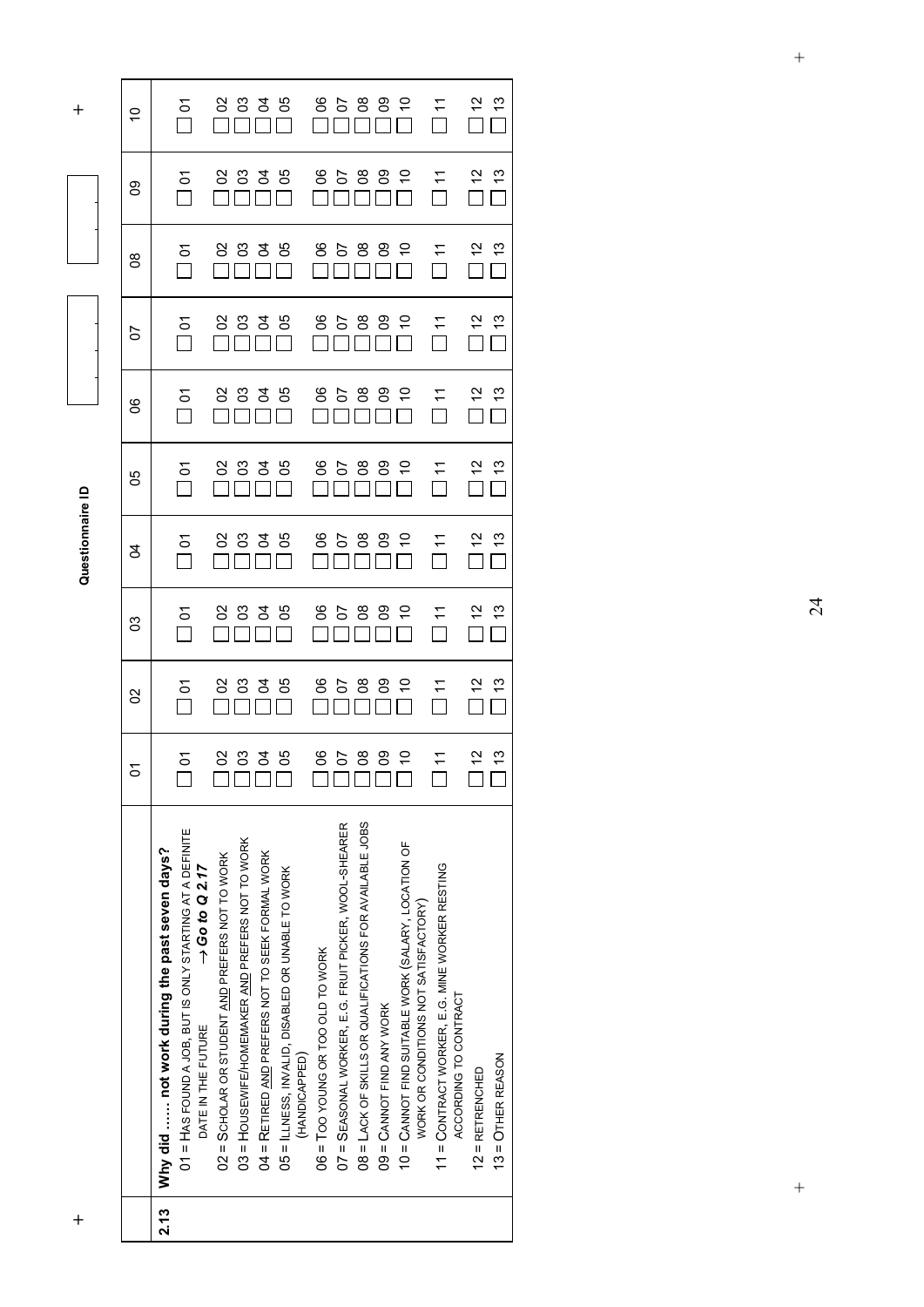| $\boldsymbol{+}$ |                                                   |                          |                                 |                          | Questionnaire ID         |                          |                          |                      |                          |                                 | $\boldsymbol{+}$            |
|------------------|---------------------------------------------------|--------------------------|---------------------------------|--------------------------|--------------------------|--------------------------|--------------------------|----------------------|--------------------------|---------------------------------|-----------------------------|
|                  |                                                   |                          |                                 |                          |                          |                          |                          |                      |                          |                                 |                             |
|                  |                                                   | $\delta$                 | 8                               | ဥ                        | S,                       | 80                       | 8                        | 5                    | $8^{\circ}$              | 8                               | $\tilde{c}$                 |
| 2.14             | If a suitable job is offered, will  accept it?    |                          |                                 |                          |                          |                          |                          |                      |                          |                                 |                             |
|                  | $1 = YES$                                         |                          | ᠇                               | ᠇                        | ᠇                        | ᠇                        | ᠇                        |                      | ᠇                        | $\overline{\phantom{0}}$        | ᠇                           |
|                  | $2 = No$                                          | ຕ ພ                      | പ ധ                             | പ ധ                      | പ ധ                      | പ ധ                      | പ ധ                      | ຕ ຕ                  | പ ധ                      | $\sim$                          | പ ധ                         |
|                  | $\rightarrow$ Go to Q 2.17<br>$3 =$ DON'T KNOW    |                          |                                 |                          |                          |                          |                          |                      |                          | ം                               |                             |
| 2.15             | How soon can  start work?                         |                          |                                 |                          |                          |                          |                          |                      |                          |                                 |                             |
|                  | $1 =$ WITHIN A WEEK                               |                          |                                 |                          |                          |                          | ᠇                        |                      |                          |                                 |                             |
|                  | $2 = W$ ITHIN TWO WEEKS                           | $\mathbf{\Omega}$        |                                 |                          |                          |                          | $\sim$                   |                      |                          | N                               | $\sim$                      |
|                  | $3 =$ WITHIN FOUR WEEKS                           | ო                        | U W 4                           | $\omega \omega 4$        | $U \omega 4$             | ດ ພ                      |                          | U W 4                | U W 4                    | က                               | က                           |
|                  | 4 = LATER THAN FOUR WEEKS FROM NOW                | $\overline{4}$           |                                 |                          |                          | $\overline{4}$           |                          |                      |                          | $\overline{4}$                  | 4                           |
|                  | $5 =$ DON'T KNOW                                  | Ю                        | ျ                               | ျ                        | 5                        | ယ                        | ယ                        | ပ                    | 5                        | ယ                               | ပ                           |
| 2.16             | During the past four weeks, has  taken any action | YES NO                   | ş<br>YES                        | ş<br>YES                 | ş<br>YES                 | ş<br>YES                 | $\frac{1}{2}$<br>YES     | $\frac{1}{2}$<br>YES | $\frac{1}{2}$<br>YES     | ş<br>YES                        | ş<br>YES                    |
|                  | 1 = to look for any kind of work                  | $\mathbf{a}$             | $\overline{\phantom{0}}$        | $\overline{ }$           | ↽                        | $\overline{\phantom{0}}$ |                          | ↽                    | $\overline{ }$           | $\overline{ }$                  | $\overline{\phantom{0}}$    |
|                  | $2 =$ to start any kind of business               | $\mathbf{\Omega}$        | $\sim$ $\sim$<br>$\overline{ }$ | $\sim$ $\sim$<br>↽       | $\sim$ $\sim$<br>↽       | $N$ $N$<br>$\sqrt{2}$    | $\sim$ $\sim$            | $\sim$ $\sim$        | $\sim$ $\sim$            | $\sim$ $\sim$<br>$\overline{ }$ | $\sim$ $\sim$<br>$\sqrt{ }$ |
| 2.17             | Has  ever worked before?                          |                          |                                 |                          |                          |                          |                          |                      |                          |                                 |                             |
|                  | $1 = YES$                                         | $\overline{\phantom{0}}$ | $\overline{\phantom{0}}$        | $\overline{\phantom{0}}$ | $\overline{\phantom{0}}$ | ᠇                        | $\overline{\phantom{0}}$ |                      | $\overline{\phantom{0}}$ | $\overline{\phantom{0}}$        | $\overline{\phantom{0}}$    |
|                  | $2 = No$                                          | പത                       | പ ധ                             | പ ധ                      | ് പ                      | പ ധ                      | പ ധ                      |                      | പ ധ                      | പ ധ                             | പ ധ                         |
|                  | $\rightarrow$ Go to Q 2.19<br>$3 =$ DON'T KNOW    |                          |                                 |                          |                          |                          |                          | പ ധ                  |                          |                                 |                             |
| 2.18             | How long ago was it since  last worked?           |                          |                                 |                          |                          |                          |                          |                      |                          |                                 |                             |
|                  | $01 = 1$ WEEK - LESS THAN 1 MONTH                 | Σ                        | δ                               | δ                        | δ                        | δ                        | δ                        | δ                    | δ                        | δ                               | δ                           |
|                  | $02 = 1$ MONTH - LESS THAN 2 MONTHS               | S                        | 8                               | 8                        | SS                       | ပ္ပ                      | 8                        | S                    | 8                        | 8                               | SS                          |
|                  | $03 = 2$ MONTHS - LESS THAN 3 MONTHS              | පි                       | 8                               | ვ                        | 3                        | පි                       | C3                       | 8                    | 8                        | 8                               | ငိ                          |
|                  | 04 = 3 MONTHS - LESS THAN 4 MONTHS                | 3                        | र्ठ                             | 3                        | 3                        | र्ठ                      | र्ठ                      | र्ठ                  | र्ठ                      | र्ठ                             | र्ठ                         |
|                  | 05 = 4 MONTHS - LESS THAN 5 MONTHS                | 8g                       | 8                               | 80                       | 80                       | မ္မ                      | 80                       | 80                   | ပိ                       | မ္မ                             | 80                          |
|                  | O6 = 5 MONTHS - LESS THAN 6 MONTHS                | 8                        | 8                               | 80                       | °0                       | ළ                        | 80                       | 80                   | ළ                        | ළ                               | °0                          |
|                  | $07 = 6$ MONTHS - LESS THAN 1 YEAR                | 5                        | 5                               | 5                        | 5                        | 5                        | 5                        | 5                    | 5                        | 5                               | 5                           |
|                  | $08 = 1$ YEAR - LESS THAN 2 YEARS                 | 8                        | 8                               | $^{\circ}_{\infty}$      | $\infty$                 | $\infty$                 | 8 <sup>o</sup>           | 80                   | පී                       | 80                              | 80                          |
|                  | $09 = 2$ YEARS - LESS THAN 3 YEARS                | පි                       | ဥ                               | ဥ၀                       | ဥ၀                       | ဥ                        | 80                       | ဥ                    | පි                       | ဥ                               | ဥ၀                          |
|                  | $10 = 3$ YEARS OR MORE                            | $\tilde{c}$              | $\tilde{c}$                     | $\tilde{\mathsf{c}}$     | S                        | 5                        | $\tilde{c}$              | S                    | S                        | $\tilde{c}$                     | S                           |
|                  | $11 =$ Don't know                                 | $\tilde{t}$              | $\tilde{t}$                     | $\tilde{\tau}$           | $\tilde{\tau}$           | $\tilde{\tau}$           | $\tilde{\tau}$           | $\tilde{\tau}$       | $\tilde{\tau}$           | $\tilde{\tau}$                  | $\tilde{\tau}$              |
|                  | $^{+}$                                            |                          |                                 |                          |                          |                          |                          |                      |                          |                                 |                             |

 $\qquad \qquad +$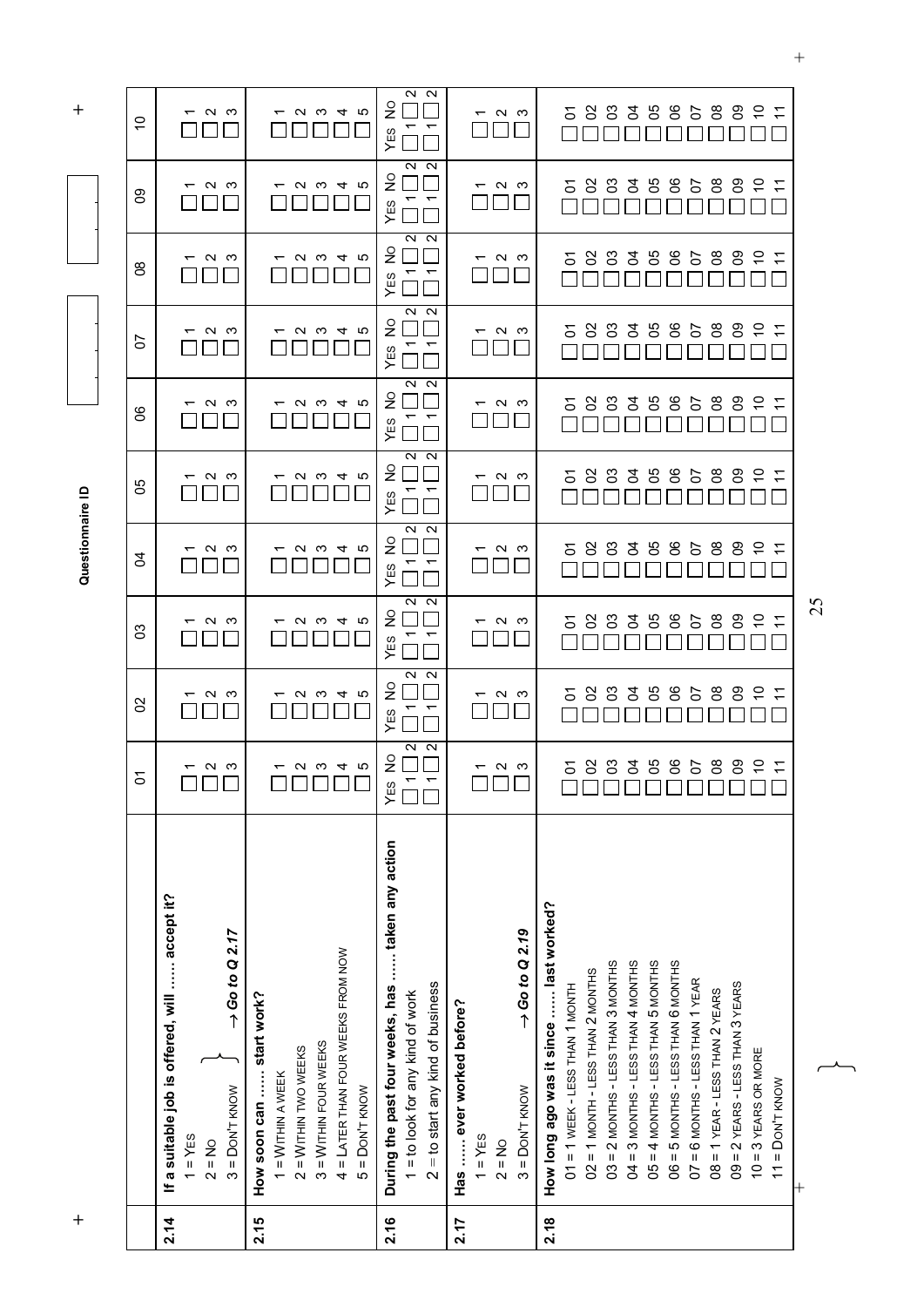**+ Questionnaire ID +**  Questionnaire ID

| ١<br>c |  |
|--------|--|
|        |  |
|        |  |
|        |  |
|        |  |
|        |  |
|        |  |
|        |  |
|        |  |
|        |  |
| ů      |  |
| с      |  |
|        |  |
|        |  |

| S  | N<br>᠇                                                                                                                                                                 | $\sim$<br>$\sim$<br>$\sim$<br>$\sim$<br>$\sim$<br>₽                                                                                                                                                                                                                          | $\sim$<br>$\sim$<br>$\sim$<br>$\sim$<br>$\sim$<br>$\sim$<br>$\sim$<br>$\sim$<br>$\sim$<br>$\sim$<br>$\sim$<br>$\geq$                                                                                                                                                                                                                       |
|----|------------------------------------------------------------------------------------------------------------------------------------------------------------------------|------------------------------------------------------------------------------------------------------------------------------------------------------------------------------------------------------------------------------------------------------------------------------|--------------------------------------------------------------------------------------------------------------------------------------------------------------------------------------------------------------------------------------------------------------------------------------------------------------------------------------------|
| ႙ၟ | $\mathbf{\Omega}$                                                                                                                                                      | YES<br>$\sim$ $\sim$<br>$\sim$<br>$\sim$<br>$\sim$<br>S                                                                                                                                                                                                                      | YES<br>$\sim$<br>$\sim$<br>$\sim$<br>$\sim$<br>$\sim$<br>$\sim$<br>$\sim$<br>$\sim$<br>$\sim$<br>$\sim$<br>$\sim$<br>ş                                                                                                                                                                                                                     |
|    |                                                                                                                                                                        | YES<br>$\sim$<br>$\sim$<br>$\sim$<br>$\sim$<br>$\sim$                                                                                                                                                                                                                        | <b>YES</b><br>$\sim$<br>$\sim$<br>N<br>$\sim$<br>$\sim$<br>$\sim$<br>$\sim$<br>N<br>$\sim$<br>$\sim$<br>$\sim$                                                                                                                                                                                                                             |
| g  | $\mathbf{\Omega}$                                                                                                                                                      | $\geq$<br>᠇<br>ᡪ<br>$\overline{\phantom{0}}$                                                                                                                                                                                                                                 | $\geq$<br>↽                                                                                                                                                                                                                                                                                                                                |
| 5  | $\mathbf{\Omega}$                                                                                                                                                      | YES<br>$\sim$<br>$\sim$<br>$\sim$<br>$\sim$<br>$\sim$<br>$\frac{1}{2}$                                                                                                                                                                                                       | YES<br>$\sim$<br>$\sim$<br>$\sim$<br>$\sim$<br>N<br>∾<br>$\sim$<br>$\sim$<br>$\sim$<br>$\sim$<br>$\sim$<br>S                                                                                                                                                                                                                               |
|    |                                                                                                                                                                        | YES<br>2<br>2<br>$\sim$<br>$\sim$<br>$\sim$                                                                                                                                                                                                                                  | YES<br>$\sim$<br>$\sim$<br>$\sim$<br>$\sim$<br>N<br>$\sim$<br>$\sim$<br>$\sim$<br>$\sim$<br>$\sim$<br>$\sim$                                                                                                                                                                                                                               |
| ိ  | $\mathbf{\Omega}$                                                                                                                                                      | $\frac{1}{2}$<br>YES                                                                                                                                                                                                                                                         | $\epsilon$<br>YES                                                                                                                                                                                                                                                                                                                          |
| రి | $\mathbf{\Omega}$                                                                                                                                                      | $\sim$<br>$\sim$<br>$\sim$<br>$\sim$<br>$\sim$<br>$\geq$                                                                                                                                                                                                                     | $\sim$<br>$\sim$<br>$\sim$<br>$\sim$<br>$\sim$<br>$\sim$<br>$\sim$<br>$\sim$<br>$\sim$<br>$\sim$<br>$\geq$<br>ΣЭ,                                                                                                                                                                                                                          |
| S  | $\mathbf{\Omega}$                                                                                                                                                      | <b>YES</b><br>$\sim$ $\sim$<br>$\sim$<br>$\sim$<br>$\sim$<br>S                                                                                                                                                                                                               | ≻<br>$\sim$<br>$\sim$<br>$\sim$<br>N<br>$\sim$<br>$\sim$<br>$\sim$<br>$\sim$<br>$\sim$<br>$\sim$<br>$\sim$<br>$\geq$                                                                                                                                                                                                                       |
|    |                                                                                                                                                                        | <b>YES</b><br>2<br>$\sim$<br>$\sim$<br>$\sim$<br>$\sim$                                                                                                                                                                                                                      | YES<br>$\sim$<br>$\sim$<br>N<br>$\sim$<br>$\sim$<br>$\sim$<br>$\sim$<br>$\sim$<br>$\sim$<br>$\sim$<br>$\sim$                                                                                                                                                                                                                               |
| ဒ  | N                                                                                                                                                                      | $\geq$<br>YES                                                                                                                                                                                                                                                                | $\geq$<br>YES                                                                                                                                                                                                                                                                                                                              |
| S  | $\mathbf{\Omega}$                                                                                                                                                      | $\mathbf{\Omega}$<br>$\sim$<br>$\sim$<br>$\sim$<br>$\sim$<br>$\geq$<br>YES                                                                                                                                                                                                   | 2<br>2<br>$\sim$<br>N<br>∾<br>N<br>$\sim$<br>$\sim$<br>$\sim$<br>$\sim$<br>ົ<br>$\geq$<br>YES                                                                                                                                                                                                                                              |
| δ  | $\mathbf{\Omega}$                                                                                                                                                      | $\sim$<br>$\sim$<br>$\sim$<br>2<br>$\sim$<br>$\frac{1}{2}$<br>YES                                                                                                                                                                                                            | 2<br>N<br>$\sim$<br>2<br>$\sim$<br>$\sim$<br>$\sim$<br>$\sim$<br>$\sim$<br>$\sim$<br>N<br>$\frac{1}{2}$<br>YES                                                                                                                                                                                                                             |
|    | Has  participated in a job creation programme or<br>expanded public works programme in the past 6<br>$\rightarrow$ Go to Section 3<br>$1 = YES$<br>months?<br>$2 = No$ | b) Got a sustainable job (job lasting six months or more)<br>c) Started own business using skills and experience<br>What, if any, were the benefits of attending this<br>d) Opportunity for further training<br>a) Acquired new skills<br>acquired<br>programme?<br>e) Other | What kind of skills did acquire during the<br>e) Agriculture and animal husbandry<br>c) Early childhood development<br>h) Environmental awareness<br>g) HIV/AIDS awareness<br>a) Construction related<br>f) Numeracy /literacy<br>b) Home based care<br>i) Career awareness<br>j) Business skills<br>programme?<br>d) Forestry<br>h) Other |
|    | 2.19                                                                                                                                                                   | 2.20                                                                                                                                                                                                                                                                         | 2.21                                                                                                                                                                                                                                                                                                                                       |

26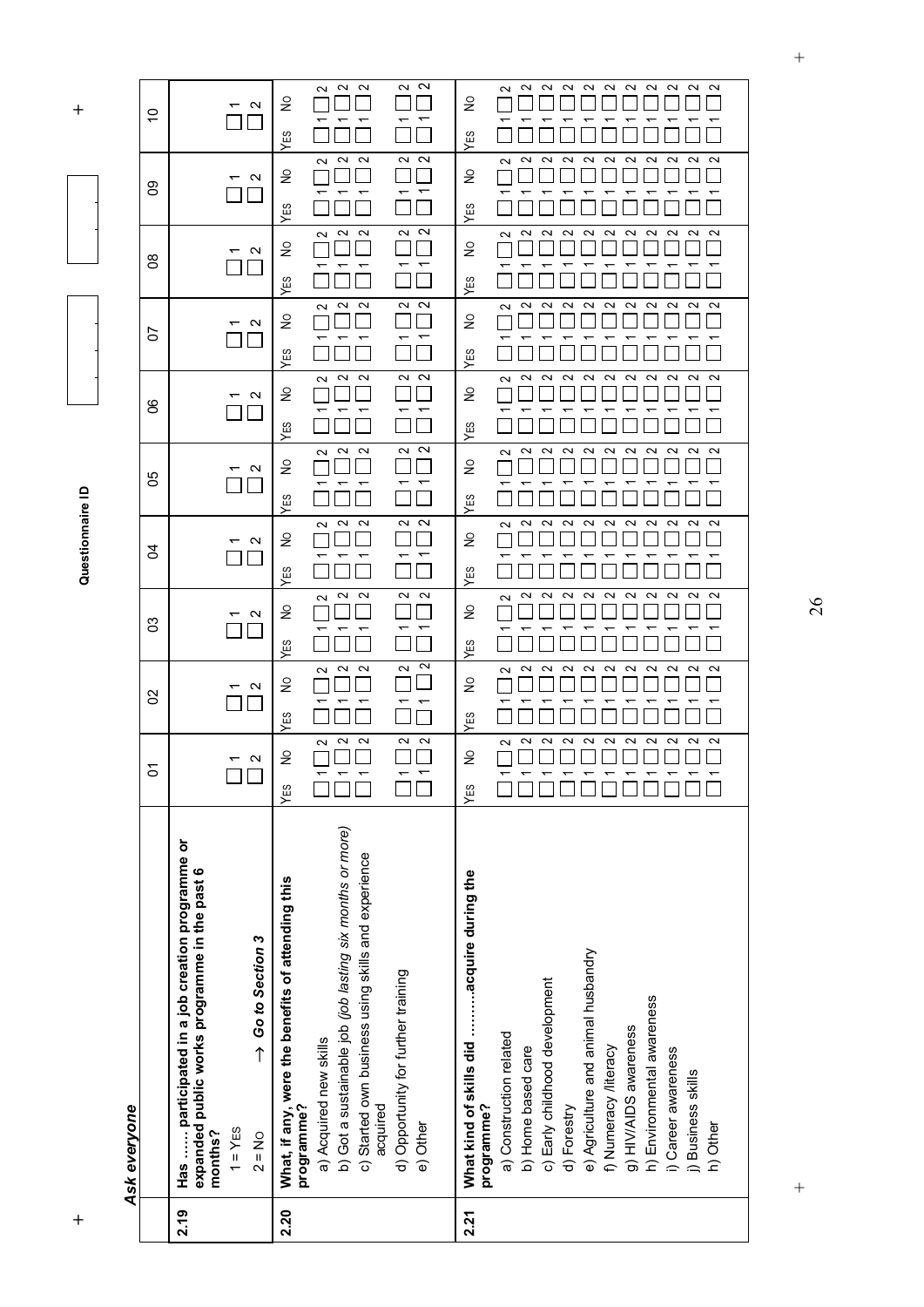**+ Questionnaire ID +** 

 $\ddot{+}$ 

Section 3 This section covers information about trips taken by one or more members of the household in the past 12 months that lasted at least<br>one night away from home where a person/s did not receive any remuneration (did **Section 3 This section covers information about trips taken by one or more members of the household in the past 12 months that lasted at least one night away from home where a person/s did not receive any remuneration (did not make any profit) at that destination.**

Note: People who went on business or professional trips do qualify for this section since they do not get paid at their destination. Read out: **Now I am going to ask some questions about trips undertaken in the past 12 months that lasted at least one night away from home for each household member**.

| 3.1 | During the past 12 months did one or more members of<br>the household undertake any trip/s that lasted at least<br>one night away from home? |           |            |
|-----|----------------------------------------------------------------------------------------------------------------------------------------------|-----------|------------|
|     | $\rightarrow$ Go to section 4<br>$1 = YES$<br>$2 = NO$<br>$3 = DON'T KNOW$                                                                   |           | ო<br>N     |
| 3.2 | How many trips of this nature did one or more members<br>of the household take                                                               |           |            |
|     | In the past 4 weeks?                                                                                                                         |           |            |
|     | In the past 12 months?                                                                                                                       |           |            |
| 3.3 | How many of these trips were                                                                                                                 | NUMBER OF | DON'T KNOW |
|     |                                                                                                                                              | TRIPS     |            |
|     | Trips where all nights were spent only in<br>South Africa.                                                                                   |           |            |
|     | outside South Africa.  → Go to section 4<br>Trips where all nights were spent only<br>$\overline{\mathbf{v}}$                                |           |            |
|     | Africa and outside South Africa $\rightarrow$ Go to<br>Trips that included nights spent in South<br>c.                                       |           |            |
|     | section 4                                                                                                                                    |           |            |
|     | Total<br>4                                                                                                                                   |           |            |
|     | Add $1 + 2 + 3$ to confirm 4                                                                                                                 |           |            |

|     | Read out: I am now going to ask you some questions about the last<br>domestic trip                                                            |          |
|-----|-----------------------------------------------------------------------------------------------------------------------------------------------|----------|
| 3.4 | members of the household, what was the main reason for this<br>Considering the last domestic trip undertaken by one or more<br>trip? Was it a |          |
|     | 1 = Leisure/vacation/holiday trip                                                                                                             | ᠇        |
|     | $2 =$ Trip visiting friends or family                                                                                                         | Ν        |
|     | = Business/conference or professional trip<br>ო                                                                                               | ო        |
|     | = Medical<br>4                                                                                                                                | 4        |
|     | = Religious<br>Ю                                                                                                                              | Ю        |
|     | = Funeral<br>ဖ                                                                                                                                | ဖ        |
|     | $=$ Study trip<br>$\overline{ }$                                                                                                              | Ľ        |
|     | $=$ Other<br>$\infty$                                                                                                                         | $\infty$ |
| 3.5 | What was the household's principal destination in this last<br>domestic trip? Was it.                                                         |          |
|     | = Western Cape<br>$\leftarrow$                                                                                                                | ᠆        |
|     | Eastern Cape<br>$\mathbf{I}$<br>$\mathbf{\Omega}$                                                                                             | Ν        |
|     | = Northern Cape<br>ო                                                                                                                          | ო        |
|     | $4$ = Free State                                                                                                                              | 4        |
|     | = Kwa-Zulu Natal<br>Ю                                                                                                                         | Ю        |
|     | 6 = North West                                                                                                                                | G        |
|     | = Gauteng<br>$\overline{ }$                                                                                                                   | Ľ        |
|     | = Mpumalanga<br>$\infty$                                                                                                                      | $\infty$ |
|     | $9 = Limp$                                                                                                                                    | တ        |

 $\ddot{}$ 

 $\overline{+}$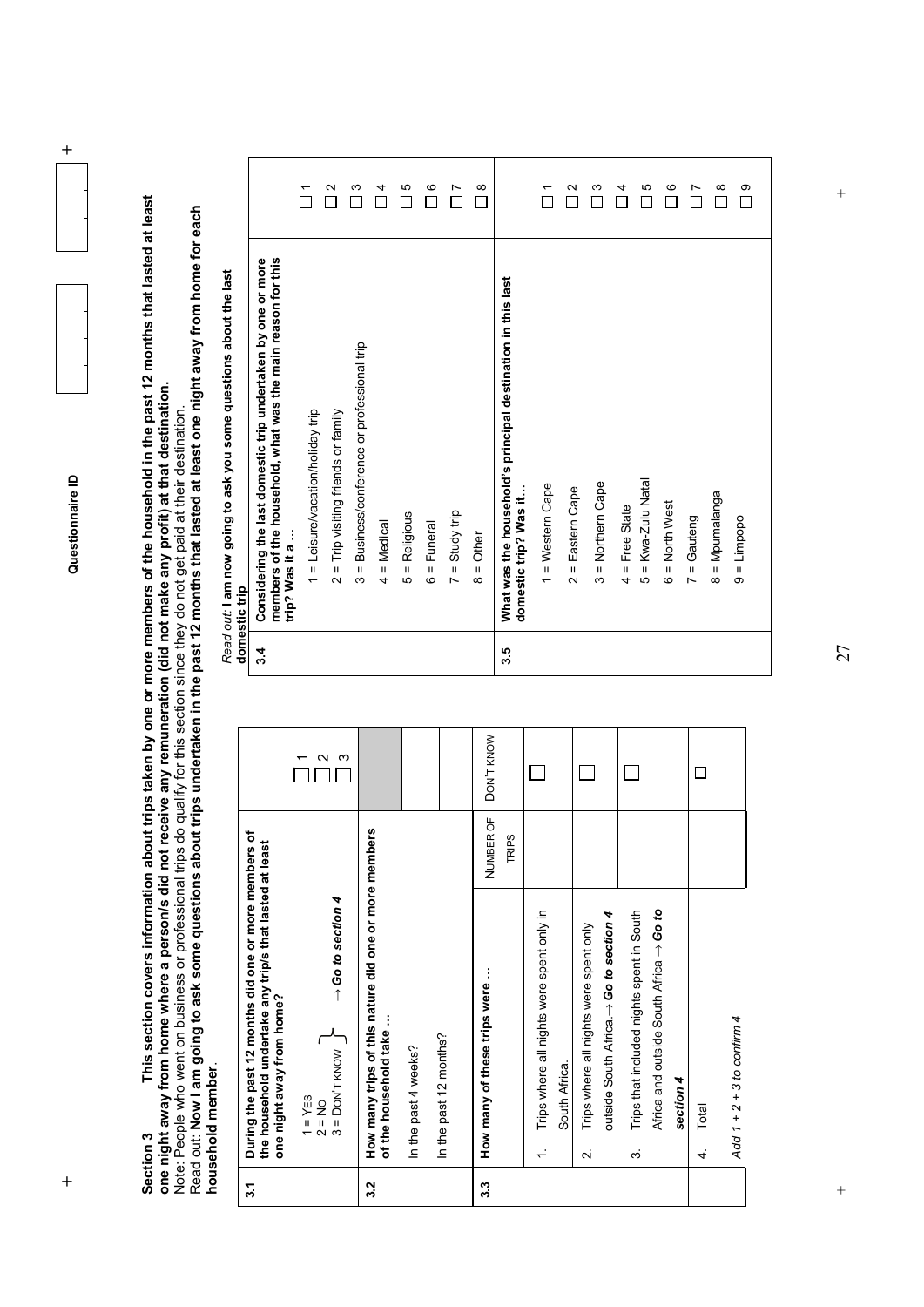**+ Questionnaire ID +** 

 $\ddot{}$ 

| ္ကိ              |                | How many nights were members of this<br>household away from home on the last | NUMBER OF<br><b>NIGHTS</b> | $DON^{\prime}T$<br>KNOW |
|------------------|----------------|------------------------------------------------------------------------------|----------------------------|-------------------------|
|                  | domestic trip? | a. Number of nights spent away from home?                                    |                            |                         |
| $\overline{3.7}$ |                | How many members of this household went on                                   | NUMBER OF                  | DON'T                   |
|                  |                | this last domestic trip?                                                     | HOUSEHOLD                  | KNOW                    |
|                  |                |                                                                              | <b>MEMBERS</b>             |                         |
|                  | <del>ർ</del>   | Children aged 12 years or less                                               |                            |                         |
|                  | م              | Persons aged 13 to 20 years                                                  |                            |                         |
|                  | Ġ              | Persons aged 21 to 64 years                                                  |                            |                         |
|                  | ಕ              | Persons aged 65 years or more                                                |                            |                         |
|                  | نه             | Total                                                                        |                            |                         |
|                  |                | Add $a + b + c + d$ to confirm $e$ .                                         |                            |                         |



| 3.9 |        | following items were included in the<br>Please indicate which of the             | <b>INCLUDED</b>  |                                                       | VALUE | DON'T<br>KNOW |
|-----|--------|----------------------------------------------------------------------------------|------------------|-------------------------------------------------------|-------|---------------|
|     | item,  | package and state the value of each                                              | YES<br>          | ş                                                     |       |               |
|     |        | a. Airfare                                                                       |                  | $\Box$ 1 $\Box$ 2                                     |       |               |
|     |        | b. Land transport                                                                | $\frac{1}{\Box}$ | $\frac{2}{\Box}$                                      |       |               |
|     | ن<br>  | Accommodation                                                                    | $\overline{\Pi}$ | $\frac{2}{\sqrt{2}}$                                  |       |               |
|     |        | d. Food and beverages                                                            |                  | $\overline{\phantom{0}}$ 1 $\overline{\phantom{0}}$ 2 |       |               |
|     | é      | Recreation and entertain-ment<br>(eg payments to a botanical<br>garden, zoo etc) |                  | $\Box$ 1 $\Box$ 2                                     |       |               |
|     |        | Medical expenses                                                                 |                  | $\overline{\square}$ 1 $\overline{\square}$ 2         |       |               |
|     |        | g. Shopping                                                                      | $\tilde{\Gamma}$ | $\frac{2}{\Box}$                                      |       |               |
|     | .<br>ع | Other                                                                            |                  | $\Box$ 1 $\Box$ 2                                     |       |               |
|     |        | i. Total trip                                                                    |                  |                                                       |       |               |
|     |        | Add a – h to confirm i                                                           |                  |                                                       |       |               |

 $\frac{1}{2}$ 

 $\frac{1}{2}$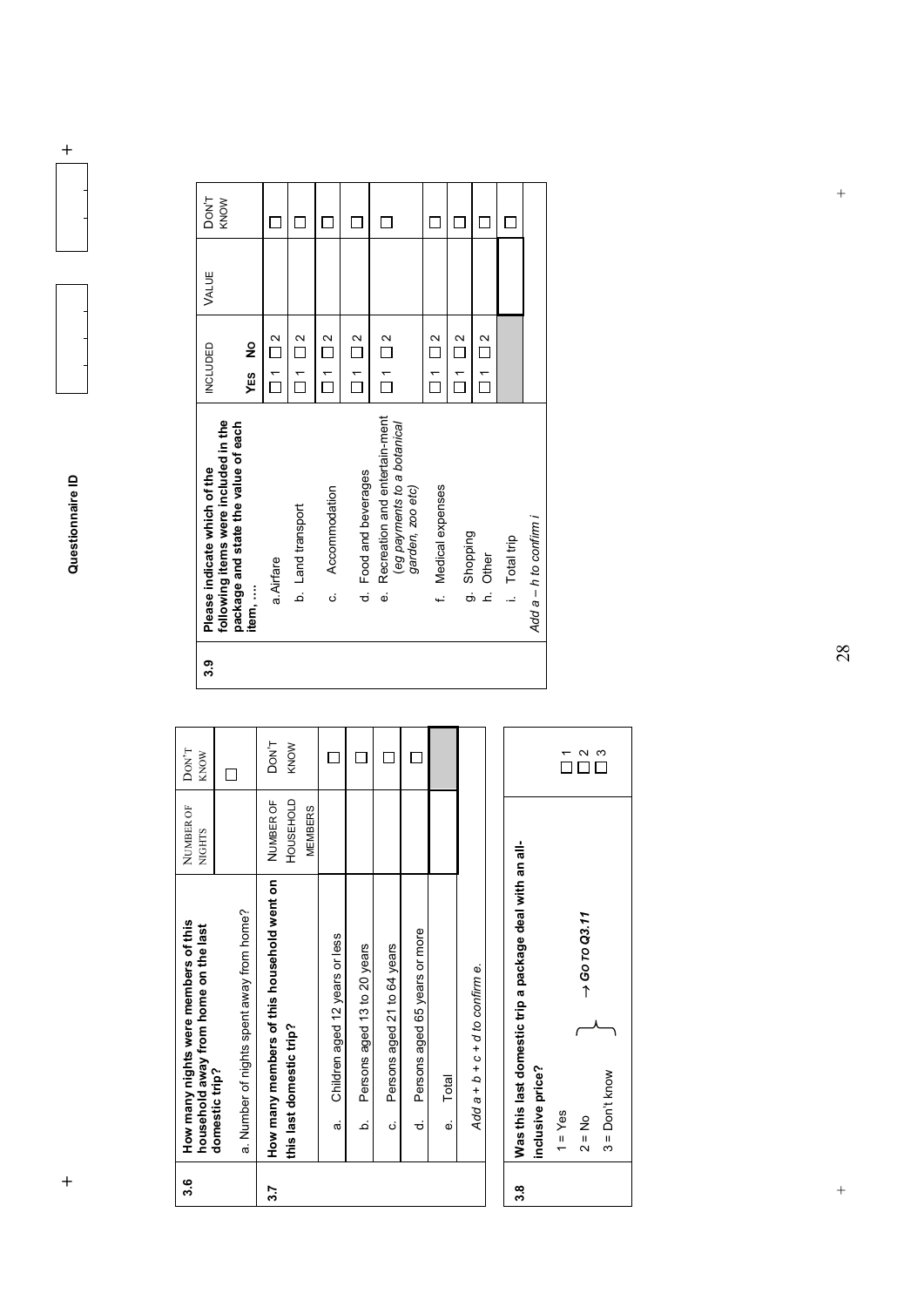

 $\ddot{+}$ 

| ć             |
|---------------|
|               |
| ć             |
| ខ្            |
|               |
|               |
|               |
| į             |
|               |
|               |
|               |
|               |
|               |
| ć             |
|               |
|               |
| .<br>`ა       |
|               |
|               |
|               |
| SIN)          |
|               |
|               |
| ١             |
| יומה          |
|               |
|               |
|               |
| $\frac{1}{2}$ |
|               |
|               |

AMOUNT SPENT/ CONSUMED/USED

AMOUNT SPENT/<br>CONSUMED/USED

DON'T KNOW

 $\Box$ 

 $\Box$ 

 $\Box$  $\Box$ 

 $\Box$ 

 $\Box$  $\Box$   $\Box$ 

 $\Box$ 

| How much did the members of | use on the following during this<br>the household spend/consume/<br>last domestic trip?                                                                           | Airfare<br>σà | Land transport<br>.<br>ف | Accommodation<br>.<br>ن | Food and beverages<br>ಕ | Recreation and entertain-<br>botanical garden, zoo etc)<br>ment e.g payments to a<br>نه | f. Medical expenses | g. Shopping    | h. Other | i. Total | Add a – h to confirm i |             |
|-----------------------------|-------------------------------------------------------------------------------------------------------------------------------------------------------------------|---------------|--------------------------|-------------------------|-------------------------|-----------------------------------------------------------------------------------------|---------------------|----------------|----------|----------|------------------------|-------------|
| 3.11                        |                                                                                                                                                                   |               |                          |                         |                         |                                                                                         |                     |                |          |          |                        |             |
|                             | DON <sup>'T</sup><br>KNOW                                                                                                                                         |               |                          |                         |                         |                                                                                         |                     |                |          |          |                        |             |
|                             | CONSUMED/USED<br>AMOUNT SPENT/                                                                                                                                    |               |                          |                         |                         |                                                                                         |                     |                |          |          |                        |             |
|                             | use on the following, which was<br>the household spend/consume/<br>How much did the members of<br>during this last domestic trip?<br>NOT included in the package, | a. Airfare    | b. Land transport        | c. Accommodation        | Food and beverages<br>ಕ | Recreation and entertain-<br>botanical garden, zoo etc)<br>ment eg payments to a<br>نه  | f. Medical expenses | Shopping<br>တ် | h. Other | i. Total | Add a - h to confirm i | Go to Q3.12 |
|                             | 3.10                                                                                                                                                              |               |                          |                         |                         |                                                                                         |                     |                |          |          |                        |             |

 $+$  + 29

 $\frac{1}{2}$ 

 $\left. +\right.$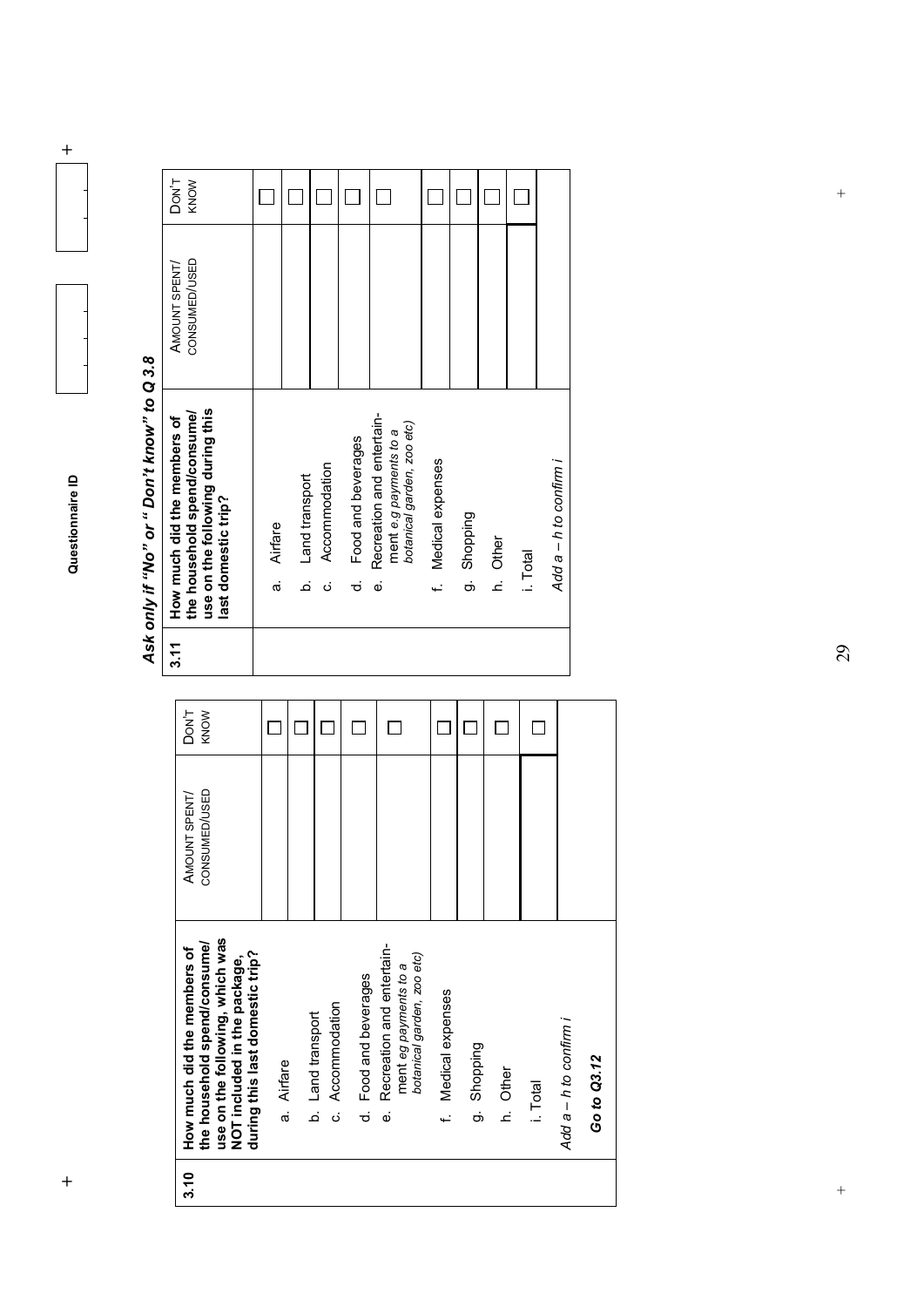**+ Questionnaire ID +**  Questionnaire ID

 $\ddot{}$ 

| 3.14 | before setting out on the last domestic trip (including<br>travel insurance, buying clothes for the trip, camera film,<br>Did this household incur any trip-related expenses<br>batteries, etc)? |                   |
|------|--------------------------------------------------------------------------------------------------------------------------------------------------------------------------------------------------|-------------------|
|      | $1 = YES$                                                                                                                                                                                        |                   |
|      | $2 = No$                                                                                                                                                                                         | $\tilde{\Gamma}$  |
|      | $\rightarrow$ Go to Q3.16<br>$3 =$ DON'T KNOW                                                                                                                                                    | ო                 |
| 3.15 | If yes in Q3.14                                                                                                                                                                                  |                   |
|      | How much did the household spend (total pre-trip<br>spend)? (R)                                                                                                                                  |                   |
| 3.16 | Did this household incur any trip-related expenses after<br>returning from the last domestic trip (including<br>development of films, etc)?                                                      |                   |
|      | $1 = YES$                                                                                                                                                                                        |                   |
|      | $2 = No$                                                                                                                                                                                         | $\mathbf{\Omega}$ |
|      | $\rightarrow$ Go to section 4<br>$3 =$ DON'T KNOW                                                                                                                                                | ო                 |
| 3.17 | If yes in Q3.16                                                                                                                                                                                  |                   |
|      | How much did the household spend (total post-trip<br>spend)? (Rands)                                                                                                                             |                   |

| 3.12 | members of the household use during the<br>What type of accommodation did the<br>stay on this last domestic trip?     | YES NO                                        | number of<br>nights<br>If yes,<br>spent |
|------|-----------------------------------------------------------------------------------------------------------------------|-----------------------------------------------|-----------------------------------------|
|      | $1 =$ Hotel                                                                                                           | $\overline{\square}$ 1 $\overline{\square}$ 2 |                                         |
|      | 2 = Bed and breakfast establishment                                                                                   | $\Box$ 1 $\Box$ 2                             |                                         |
|      | $3 = 1$ Guest House                                                                                                   | $\overline{\Box}$ 1 $\overline{\Box}$ 2       |                                         |
|      | $4 =$ Lodge                                                                                                           | $\Box$ 1 $\Box$ 2                             |                                         |
|      | 5 = Self catering establishment                                                                                       | $\overline{\square}$ 1 $\overline{\square}$ 2 |                                         |
|      | 6 = Stayed with friends or family                                                                                     | $\Box$ 1 $\Box$ 2                             |                                         |
|      |                                                                                                                       | $\overline{\square}$ 1 $\overline{\square}$ 2 |                                         |
| 3.13 | What was the principal mode of transport that the<br>members of the household used during this last<br>domestic trip? |                                               |                                         |
|      | $1 =$ TRAIN                                                                                                           |                                               | ᠇                                       |
|      | $2 = Bus$                                                                                                             |                                               | $\mathbf{\Omega}$                       |
|      | $3 = TAXI$                                                                                                            |                                               | ω                                       |
|      | $4 =$ AIRCRAFT                                                                                                        |                                               | 4                                       |
|      |                                                                                                                       |                                               | Ю<br>П                                  |

 $\ddot{}$ 

 $\frac{1}{2}$ 

 $\frac{1}{2}$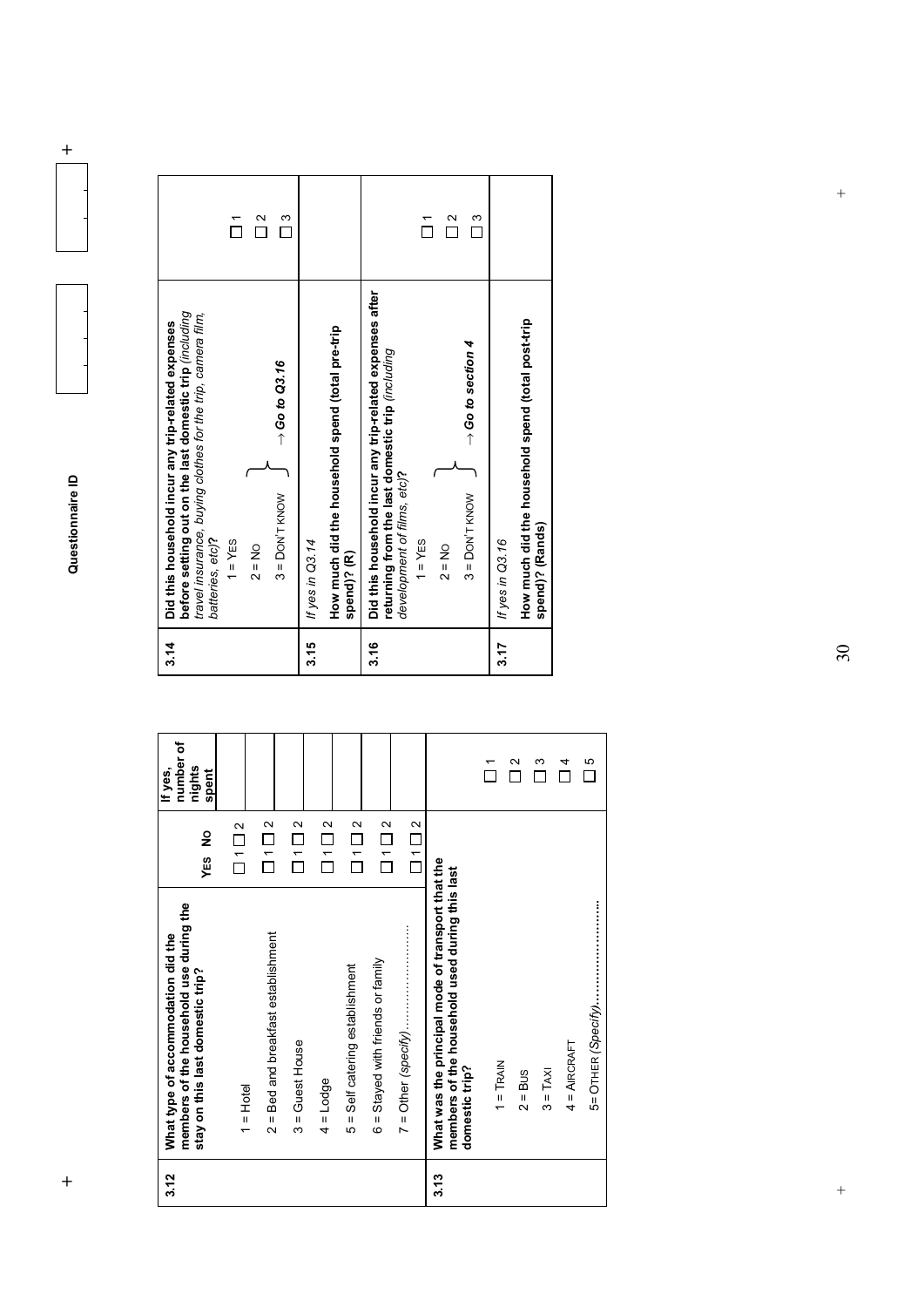**+ Questionnaire ID +**  Questionnaire ID

SECTION 4 This section covers information regarding the household.  **SECTION 4 This section covers information regarding the household.** 

Ask a responsible adult in the household *Ask a responsible adult in the household* 

| 14 | Indicate the type of main dwelling and other<br>dwelling that the household occupies?          | dwelling<br>Main            | dwelling<br><b>Other</b> |
|----|------------------------------------------------------------------------------------------------|-----------------------------|--------------------------|
|    | 01 = DWELLING/HOUSE OR BRICK STRUCTURE ON A<br>SEPARATE STAND OR YARD OR ON FARM               | $\overline{\square}$ of     | $\frac{5}{1}$            |
|    | 02 = TRADITIONAL DWELLING/HUT/STRUCTURE MADE<br>OF TRADITIONAL MATERIALS                       | $\Box$ 02                   | $\frac{1}{2}$            |
|    | 03 = FLAT OR APARTMENT IN A BLOCK OF FLATS                                                     | $\frac{3}{2}$               | $\frac{1}{3}$            |
|    | 04 = TOWN/CLUSTER/SEMI-DETACHED HOUSE<br>(Simplex, Duplex or Triplex)                          | $\overline{a}$              | $\overline{a}$           |
|    | $05 = UNIT IN RETIREMENT VILLAGE$                                                              | $\frac{5}{6}$               | 8O                       |
|    | 06 = DWELLING/HOUSE/FLAT/ROOM IN BACKYARD                                                      | $\frac{8}{1}$               | S                        |
|    | 07 = INFORMAL DWELLING/SHACK IN BACKYARD                                                       | 5                           | $\frac{1}{2}$            |
|    | E.G. IN AN INFORMAL/SQUATTER SETTLEMENT OR ON<br>08 = INFORMAL DWELLING/SHACK NOT IN BACKYARD, | $\frac{8}{1}$               | g                        |
|    | FARM                                                                                           |                             |                          |
|    | DWELLING/ SERVANTS QUARTERS/GRANNY FLAT<br>09 = ROOM/FLATLET ON A PROPERTY OR A LARGER         | $\overline{\phantom{0}}$ 09 | $\frac{80}{1}$           |
|    | $10 = C$ ARAVANTENT                                                                            | $\frac{1}{2}$               | $\frac{1}{2}$            |
|    |                                                                                                | $\frac{1}{1}$               | $\frac{1}{1}$            |

| 4.2 | Thinking back five years ago, what type of            | Main                        | Other                |
|-----|-------------------------------------------------------|-----------------------------|----------------------|
|     | dwelling/dwellings did this household occupy?         | dwelling                    | dwelling             |
|     | 01 = DWELLING/HOUSE OR BRICK STRUCTURE ON A           |                             | $\sum_{i=1}^{n}$     |
|     | SEPARATE STAND OR YARD OR ON FARM                     |                             |                      |
|     | 02 = TRADITIONAL DWELLING/HUT/STRUCTURE MADE          | $\overline{\phantom{0}}$ 02 | $\frac{2}{3}$        |
|     | OF TRADITIONAL MATERIALS                              |                             |                      |
|     | 03 = FLAT OR APARTMENT IN A BLOCK OF FLATS            | C <sub>3</sub>              | $\frac{1}{2}$        |
|     | 04 = TOWN/CLUSTER/SEMI-DETACHED HOUSE                 | S                           | Ŕ                    |
|     | (Simplex, Duplex or Triplex)                          |                             |                      |
|     | 05 = UNIT IN RETIREM ENT VILLAGE                      | 80                          | 80                   |
|     | 06 = DWELLING/HOUSE/FLAT/ROOM IN BACKYARD             | ၆                           | ၝ                    |
|     | 07 = INFORMAL DWELLING/SHACK IN BACKYARD              | 5                           | 5                    |
|     | 08 = INFORMAL DWELLING/SHACK NOT IN BACKYARD,         | 8                           | 80                   |
|     | E.G. IN AN INFORMAL/SQUATTER SETTLEMENT OR ON<br>FARM |                             |                      |
|     | 09 = ROOM/FLATLET ON A PROPERTY OR A LARGER           | $\frac{80}{2}$              | $\frac{80}{1}$       |
|     | DWELLING/ SERVANTS QUARTERS/GRANNY FLAT               |                             |                      |
|     | $10 = C$ ARAVAN/TENT                                  | $\frac{1}{1}$               | $\frac{1}{\sqrt{2}}$ |
|     |                                                       | $\frac{1}{1}$               |                      |
|     | 12 = HOUSEHOLD DID NOT EXIST                          | $\frac{2}{3}$               |                      |

31

 $+$  $\overline{+}$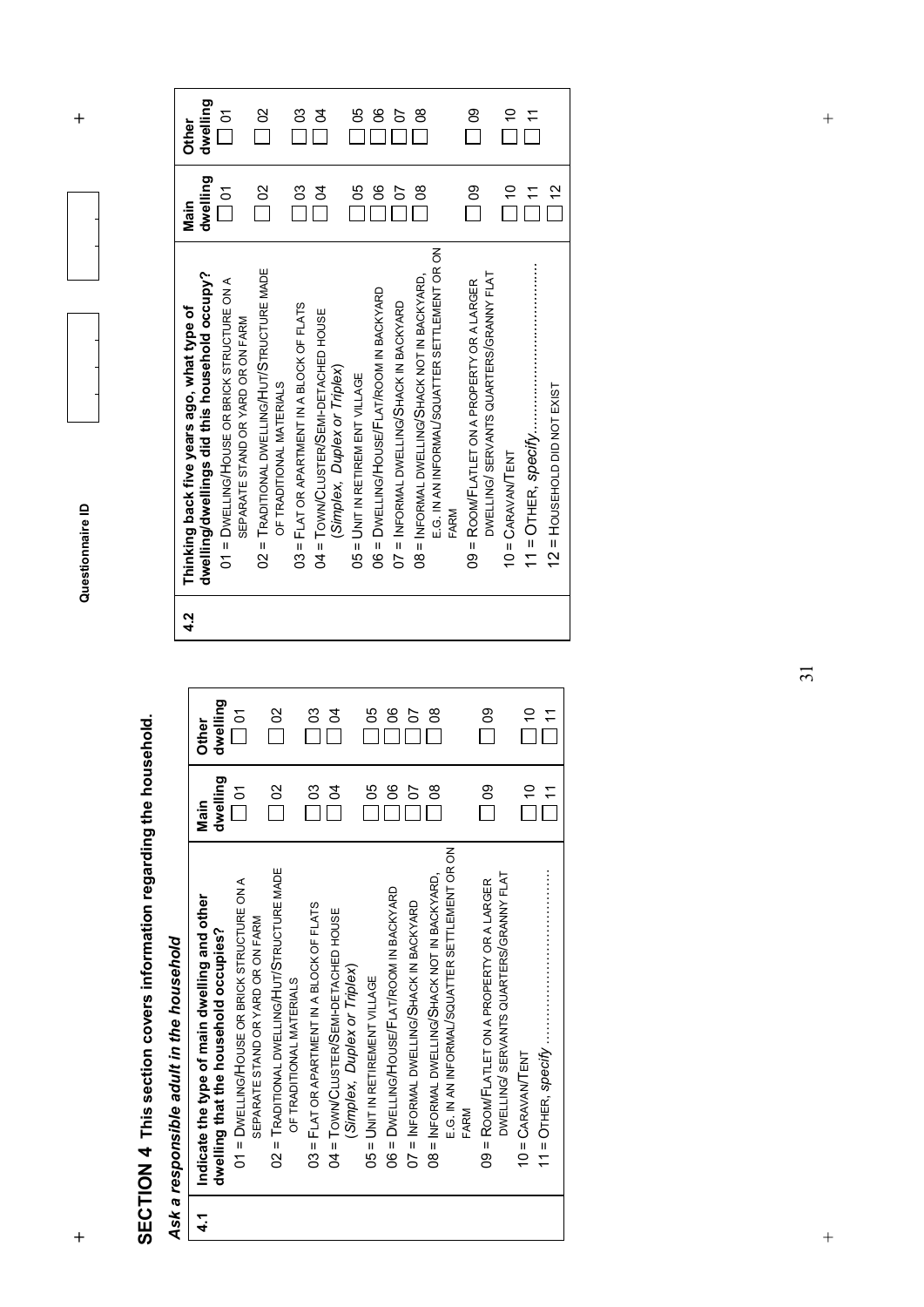**h**  $\uparrow$  **h**  $\uparrow$  **d**  $\uparrow$  **d**  $\uparrow$  **d**  $\uparrow$  **d**  $\uparrow$  **d**  $\uparrow$  **d**  $\uparrow$  **d**  $\uparrow$  **d**  $\uparrow$  **d**  $\uparrow$  **d**  $\uparrow$  **d**  $\uparrow$  **d**  $\uparrow$  **d**  $\uparrow$  **d**  $\uparrow$  **d**  $\uparrow$  **d**  $\uparrow$  **d**  $\uparrow$  **d**  $\uparrow$  **d**  $\uparrow$  **d**  $\uparrow$  **d** Questionnaire ID

 $\ddot{}$ 

| 4.5 | What is the total number of rooms in the dwelling(s) that<br>Excluding toilets and bathrooms<br>the household occupies?                                                                                                                                                                                                                                                                                                                                                                             |               |  |
|-----|-----------------------------------------------------------------------------------------------------------------------------------------------------------------------------------------------------------------------------------------------------------------------------------------------------------------------------------------------------------------------------------------------------------------------------------------------------------------------------------------------------|---------------|--|
| 4.6 | $\rightarrow$ Go to Q4.12.3<br>$\rightarrow$ Go to Q4.7.b<br>$\rightarrow$ Go to Q4.7.b<br>$\rightarrow$ Go to Q4.12<br>$\rightarrow$ Go to Q4.7.a<br>$\rightarrow$ Go to Q4.8<br>5 = Occupied rent-free not as part of employment contract<br>4 = Occupied rent-free as part of employment contract of<br>2 = Owned, but not yet fully paid off<br>family member or yourself<br>$1 =$ Owned and fully paid off<br>6 = Occupied as a Boarder<br>of family member<br>Is the dwelling<br>$3$ = Rented | $\frac{6}{1}$ |  |

| 4.3 | What is the main material used for the walls and<br>the roof of the main dwelling? | Walls  | Roof |
|-----|------------------------------------------------------------------------------------|--------|------|
|     | Mark one code in each column.                                                      |        |      |
|     | $01 = BROKS$                                                                       | δ      | δ    |
|     | 02 = CEMENT BLOCK/CONCRETE                                                         | 8      | 8    |
|     | 03 = CORRUGATED IRON/ZINC                                                          | ဥ      | င္မ  |
|     | $04 = W$ OOD                                                                       | ट      | 3    |
|     | $05 = PLASTIC$                                                                     | 8      | 80   |
|     | $06 = C$ ARDBOARD                                                                  | ၆      | ိ    |
|     | $07 =$ MIXTURE OF MUD AND CEMENT                                                   | 5      | 5    |
|     | $08 = WATTE$ AND DAUB                                                              | 8      | g    |
|     | $09 =$ TILE                                                                        | 8      | 09   |
|     | $10 = MUD$                                                                         | S      | S    |
|     | $11 = THATCHING$                                                                   |        |      |
|     | $12 =$ AsBESTOS                                                                    | 51     | 2    |
|     |                                                                                    | స      | 13   |
| 4.4 | In what condition are the walls and the roof of the                                | Walls  | Roof |
|     | main dwelling?                                                                     |        |      |
|     | $1 = V$ ery weak                                                                   |        |      |
|     | $2 = Weak$                                                                         | $\sim$ |      |
|     | $3 = Needs$ minor repairs                                                          | ო      |      |
|     | $4 = Good$                                                                         | 4      | 4    |
|     | $5 = V$ ery good                                                                   | ю      | ഥ    |

 $\qquad \qquad +$ 

 $\ddot{+}$ +<br>
+<br>
+<br>
+<br>
+<br>
+<br>
+<br>
+<br>
+<br>
+<br>
+<br>
+<br><br><br>
+<br><br>
+<br><br><br>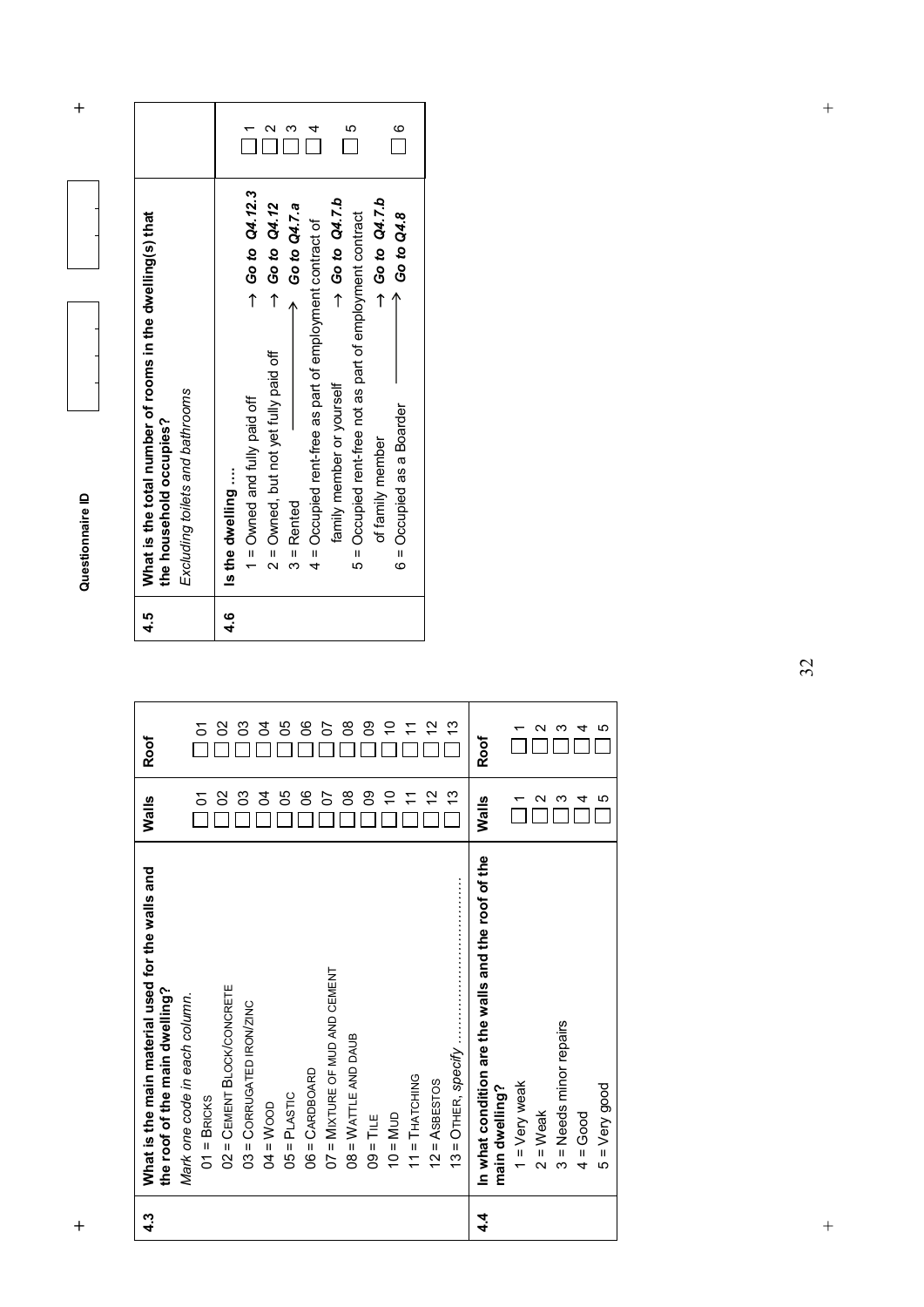**h**  $\uparrow$  **h**  $\uparrow$  **d**  $\uparrow$  **d**  $\uparrow$  **d**  $\uparrow$  **d**  $\uparrow$  **d**  $\uparrow$  **d**  $\uparrow$  **d**  $\uparrow$  **d**  $\uparrow$  **d**  $\uparrow$  **d**  $\uparrow$  **d**  $\uparrow$  **d**  $\uparrow$  **d**  $\uparrow$  **d**  $\uparrow$  **d**  $\uparrow$  **d**  $\uparrow$  **d**  $\uparrow$  **d**  $\uparrow$  **d**  $\uparrow$  **d**  $\uparrow$  **d** Questionnaire ID

Ask if answer to Q4.6 is 3 (dwelling rented) *Ask if answer to Q4.6 is 3 (dwelling rented)* 

 $\ddot{}$ 

| 4.7.a | What is the amount of rent paid for this<br>dwelling?                            | Costs for the past month |  |
|-------|----------------------------------------------------------------------------------|--------------------------|--|
|       | 1.1 Amount paid by you excluding amount<br>subsidised                            |                          |  |
|       | 1.2 Amount subsidised (e.g. by employer)                                         |                          |  |
|       | 1.3 Amount paid for garage and/or domestic<br>worker's room if rented separately |                          |  |
|       | 1.4 Total rent paid, for this dwelling unit                                      |                          |  |
|       | Add 1.1, 1.2 and 1.3 to confirm 1.4                                              |                          |  |
|       | Go To Q4.9                                                                       |                          |  |

# Ask if answer to Q4.6 is 4 or 5 (dwelling occupied rent-free) *Ask if answer to Q4.6 is 4 or 5 (dwelling occupied rent-free)*

| What is the value of monthly rent you would pay?    |
|-----------------------------------------------------|
| for only those who occupy dwellings rent free Q4.6) |
| $\rightarrow$ Go to Q4.10                           |

# Ask if answer to Q4.6 is 6 (dwelling occupied as a boarder) *Ask if answer to Q4.6 is 6 (dwelling occupied as a boarder)*

| ୍ୟ<br>4 | How much levy did you pay in the last month?                                              |                                       |
|---------|-------------------------------------------------------------------------------------------|---------------------------------------|
|         | (in the case of dwelling-units under sectional title or share-<br>holding / block scheme) |                                       |
| 4.10    | Does the rent / boarding include ?                                                        | <b>YES</b> No                         |
|         | $1 = E$ lectricity                                                                        | $\mathbf{\Omega}$<br>$\frac{1}{1}$    |
|         | $2 = Water$                                                                               | $\overline{ }$                        |
|         | 3 = Garage/parking space                                                                  | $\overline{\phantom{0}}$              |
|         | 4 = Refuse removal                                                                        | $\mathbf{\Omega}$<br>$\frac{1}{\tau}$ |
|         | $5 = Levy$                                                                                | $\mathbf{\Omega}$<br>$\overline{1}$   |
|         |                                                                                           | 1112                                  |
| 4.11    | Is this dwelling unit rented with or without furniture?                                   |                                       |
|         | $1 =$ UNFURNISHED                                                                         |                                       |
|         | $2 =$ SEMI-FURNISHED                                                                      |                                       |
|         | $3 =$ Furnished                                                                           | $\mathfrak{c}$                        |

 $\rightarrow$  GO TO Q4.18 *GO TO Q4.18* 

33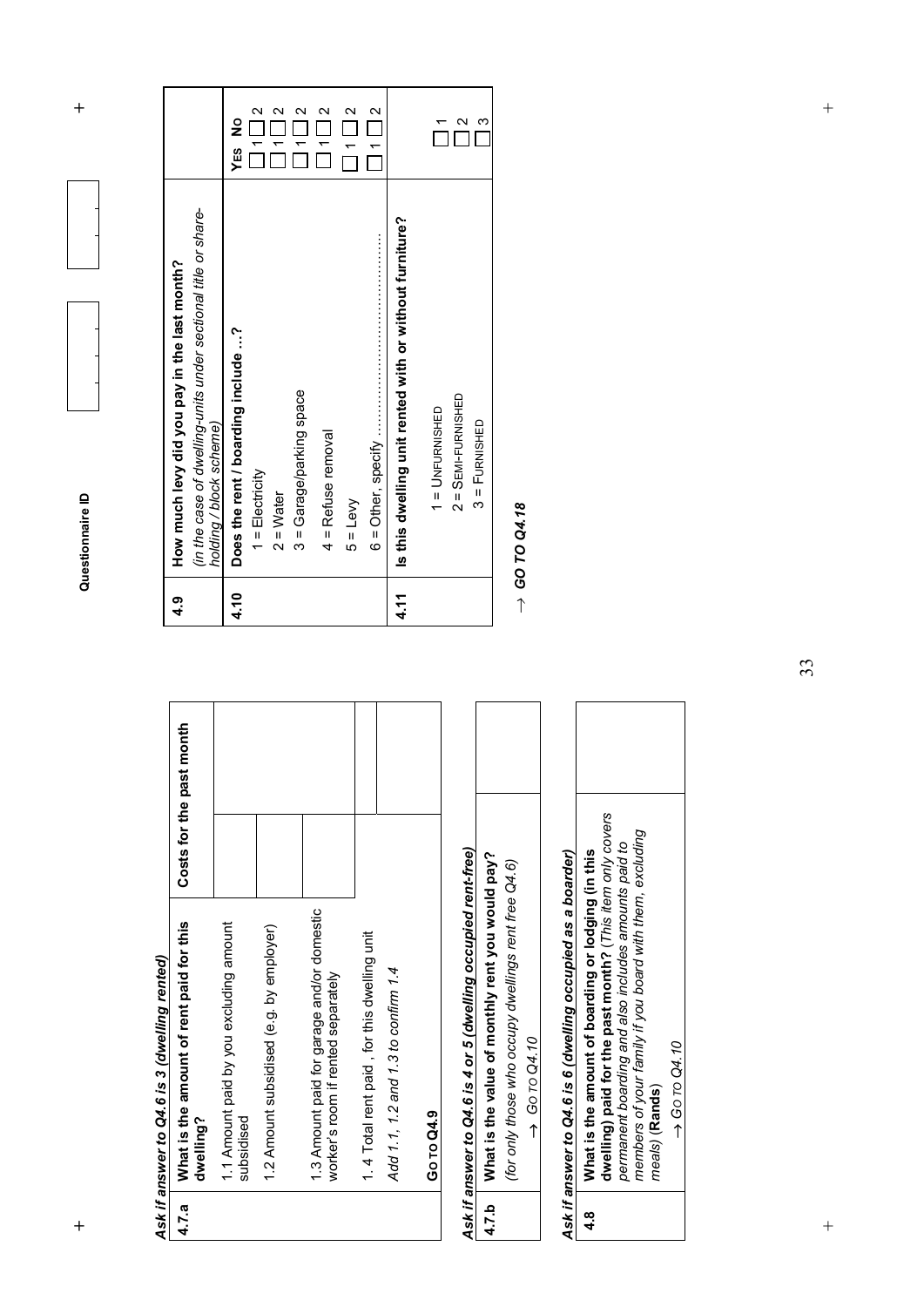**h**  $\uparrow$  **h**  $\uparrow$  **d**  $\uparrow$  **d**  $\uparrow$  **d**  $\uparrow$  **d**  $\uparrow$  **d**  $\uparrow$  **d**  $\uparrow$  **d**  $\uparrow$  **d**  $\uparrow$  **d**  $\uparrow$  **d**  $\uparrow$  **d**  $\uparrow$  **d**  $\uparrow$  **d**  $\uparrow$  **d**  $\uparrow$  **d**  $\uparrow$  **d**  $\uparrow$  **d**  $\uparrow$  **d**  $\uparrow$  **d**  $\uparrow$  **d**  $\uparrow$  **d** 

 $\ddot{}$ 

Ask if answer to Q4.6 is 2(dwelling owned but not fully paid off) *Ask if answer to Q4.6 is 2(dwelling owned but not fully paid off)* 

| 4.12   | PAYMENT ON THE DWELLING                                                                                                                             | Cost for          |
|--------|-----------------------------------------------------------------------------------------------------------------------------------------------------|-------------------|
|        | improvements) you can ask for a copy of mortgage bond<br>(including additional payments for immovable<br>statement).                                | the past<br>month |
| 4.12.1 | Monthly instalment for the past month (including<br>voluntary additional monthly payment but excluding<br>insurance)                                |                   |
|        | a. Capital                                                                                                                                          |                   |
|        | <b>b.</b> Interest                                                                                                                                  |                   |
| 4.12.2 | Subsidy (Amount received from employer, or value of<br>reduction in instalment if loan is repaid at a rate lower<br>than the current interest rate) |                   |

## Ask if answer to Q4.6 is 1 or 2 (dwelling owned) *Ask if answer to Q4.6 is 1 or 2 (dwelling owned)*

| si<br>, paid for th<br>t of lew<br>ımoun<br>esse state f |  |
|----------------------------------------------------------|--|
|                                                          |  |

|        | Ask if answer to Q4.6 is 1 or 2 (dwelling owned) otherwise go to Q4.18                                                                                                               |                                |  |
|--------|--------------------------------------------------------------------------------------------------------------------------------------------------------------------------------------|--------------------------------|--|
| 4.13   | MORTGAGE BOND (You can ask for a copy of the<br>ADDITIONAL SINGLE AMOUNT PAID TO<br>BANK/BUILDING SOCIETY REGARDING<br>loan statement)                                               | past 12 months<br>Cost for the |  |
| 4.13.1 | Capital payments (including deposit)                                                                                                                                                 |                                |  |
| 4.13.2 | Other payments such as transfers duty and transfer<br>costs and registration of mortgage bond                                                                                        |                                |  |
| 4.13.3 | Contributions made towards communal provision<br>of housing services, such as water facilities and<br>electricity supply (e.g. communal tap)                                         |                                |  |
| 4.13.4 | Payment for right to access a piece of land<br>(tribal/shacks)                                                                                                                       |                                |  |
|        |                                                                                                                                                                                      |                                |  |
| 4.14   | payments were not included in the dwelling-unit<br>mortgage bond above in the past 12 months?<br>improvements to this dwelling-unit of which<br>Did the household do any repairs and |                                |  |

 $\sim$   $\alpha$ 

 $\ddot{}$ 

 $\qquad \qquad +$ 

 $\ddot{+}$ +<br>
+<br>
+<br>
+<br>
+<br>
+<br>
+<br>
+<br>
+<br>
+<br>
+<br>
+<br><br><br>
+<br><br>
+<br><br><br>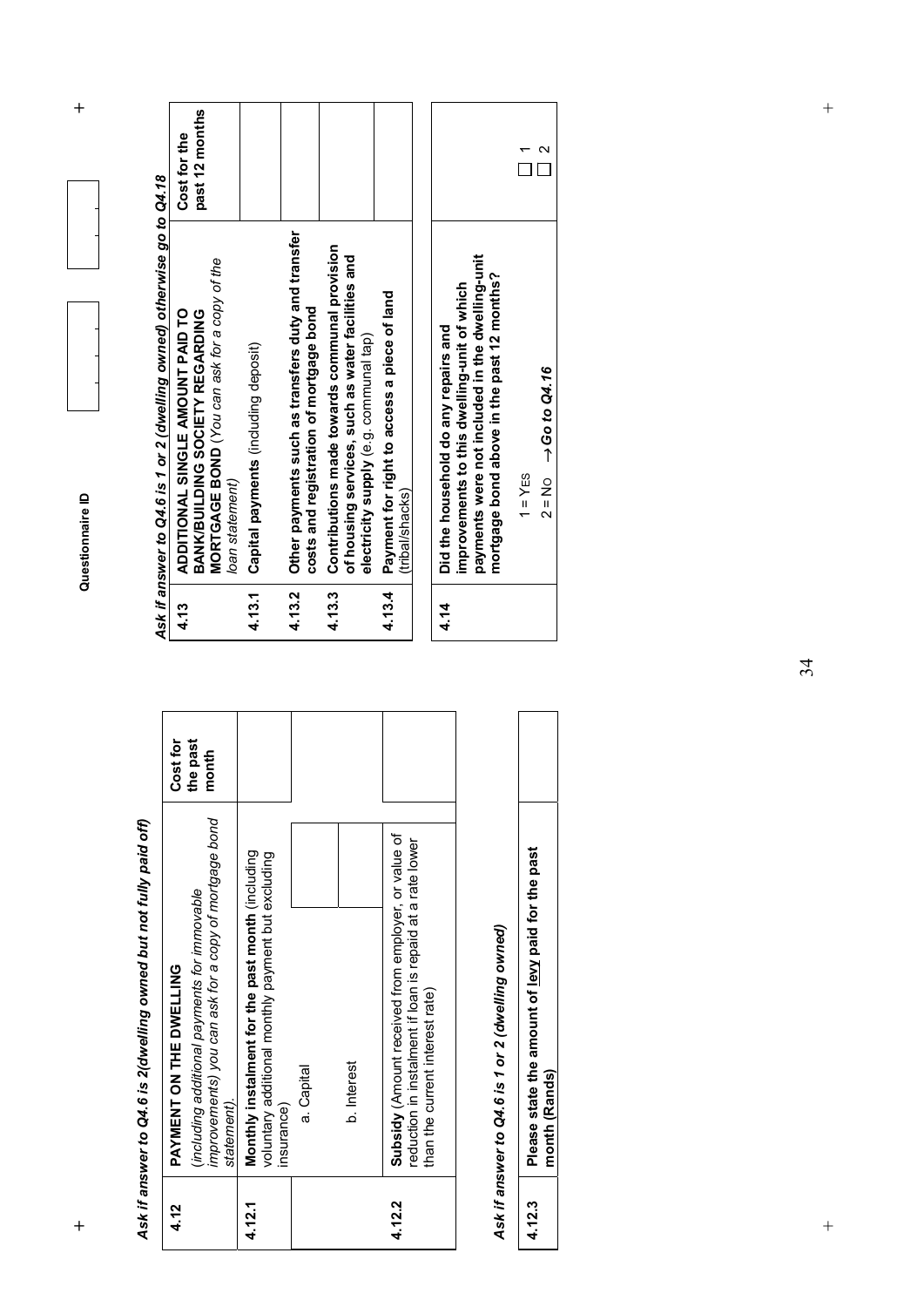| 4.15 |    | Amount paid on:                                                                                                       | Cost for the    |      | Ask all households                                                                                            |
|------|----|-----------------------------------------------------------------------------------------------------------------------|-----------------|------|---------------------------------------------------------------------------------------------------------------|
|      |    |                                                                                                                       | past 12 months  | 4.18 | Did any member of this household                                                                              |
|      | ι, | buildings, swimming pools, etc. Including paints,<br>Maintenance and repair of dwelling (existing<br>wallpaper, etc.) |                 |      | housing subsidy, such as RDP hou<br>Do not include housing subsidies for g<br>dwelling or any other dwelling? |
|      | م  | aintenance and repair of dwelling<br>(plumbers, electricians, carpenters, etc)<br>Services for m                      |                 |      | $1 = YES$<br>$2 = No$                                                                                         |
|      | ن  | Improvements (Additions and alterations including<br>nstallation of security systems, build-in furniture,             |                 |      | $3 =$ Don't know                                                                                              |
|      |    | solar energy systems, swimming pools and garden<br>lay-outs)                                                          |                 |      | WATER                                                                                                         |
|      | ಕ  | Services for improvements (carpenters,<br>electricians, etc)                                                          |                 |      | Ask all households                                                                                            |
|      | ق  | Security structures (including fences, electric gates)                                                                |                 |      |                                                                                                               |
|      | ÷, | Security systems (including alarms, panic buttons)                                                                    |                 | 4.19 | What is the household's main sour<br>Mark one code only                                                       |
|      |    |                                                                                                                       |                 |      | 01 = PIPED (TAP) WATER IN DWELLING                                                                            |
|      | တ် | ces (including reaction services and<br>neighbourhood watch)<br>Security Servi                                        |                 |      | 02 = PIPED (TAP) WATER ON SITE OR IN Y                                                                        |
|      | ċ  | Building materials not included in (a) or (c)                                                                         |                 |      | 03 = BOREHOLE ON SITE                                                                                         |
|      |    | (e.g. for building houses)                                                                                            |                 |      | 04 = RAIN-WATER TANK ON SITE                                                                                  |
| 4.16 |    | What is the value of rent you could collect per month,                                                                |                 |      | $05 = NEIGHBOUR'S TAP$                                                                                        |
|      |    | this dwelling out?<br>if you were to rent                                                                             |                 |      | 06 = PUBLIC/COMMUNAL TAP                                                                                      |
|      |    |                                                                                                                       |                 |      | 07 = WATER-CARRIER/TANKER                                                                                     |
|      |    |                                                                                                                       | Don't<br>Amount |      | 08 = BOREHOLE OFF SITE/COMMUNAL                                                                               |
|      |    |                                                                                                                       | know            |      | 09 = FLOWING WATER/STREAM/RIVER                                                                               |
| 4.17 |    | berty could be sold (Rands)<br>State the estimated reasonable market value<br>for which this prop                     |                 |      | 10 = STAGNANT WATER/DAM/POOL<br>$11 = WELL$                                                                   |

| ASK all nousenoids | housing subsidy, such as RDP housing subsidy, to obtain this<br>4.18   Did any member of this household receive a government<br>Do not include housing subsidies for government employees.<br>dwelling or any other dwelling? | $1 = YES$ | $2 = N_0$ | $3 =$ DON'T KNOW |
|--------------------|-------------------------------------------------------------------------------------------------------------------------------------------------------------------------------------------------------------------------------|-----------|-----------|------------------|
|                    |                                                                                                                                                                                                                               |           |           |                  |

Questionnaire ID

| 4.19 | What is the household's main source of water?                               | Drinking       | <b>Other</b>         |
|------|-----------------------------------------------------------------------------|----------------|----------------------|
|      | Mark one code only                                                          |                |                      |
|      | 01 = PIPED (TAP) WATER IN DWELLING                                          | $\frac{5}{1}$  | $\frac{1}{\sqrt{2}}$ |
|      | $02$ = PIPED (TAP) WATER ON SITE OR IN YARD $\bigcup_{i=1}^n$ (30 to Q 4.21 | $\frac{2}{3}$  | 8                    |
|      | 03 = BOREHOLE ON SITE                                                       | C <sub>3</sub> | 3                    |
|      | 04 = RAIN-WATER TANK ON SITE                                                | S<br>4         | 24                   |
|      | $05 = NEIGHBOUR'S TAP$                                                      | 80             | 95                   |
|      | 06 = PUBLIC/COMMUNAL TAP                                                    | °0             | ၆                    |
|      | 07 = WATER-CARRIER/TANKER                                                   | $\frac{2}{3}$  | 5                    |
|      | 08 = BOREHOLE OFF SITE/COMMUNAL                                             | $\frac{8}{2}$  | $\frac{8}{2}$        |
|      | 09 = FLOWING WATER/STREAM/RIVER                                             | <u>၉</u>       | ဥ                    |
|      | 10 = STAGNANT WATER/DAM/POOL                                                |                |                      |
|      | $11 = WELL$                                                                 |                |                      |
|      | $12 =$ SPRING                                                               | $\frac{1}{2}$  |                      |
|      |                                                                             | $\frac{13}{2}$ | <u>ლ</u>             |

35

 $\ddot{+}$ +<br>
+<br>
+<br>
+<br>
+<br>
+<br>
+<br>
+<br>
+<br>
+<br>
+<br>
+<br><br><br>
+<br><br>
+<br><br><br>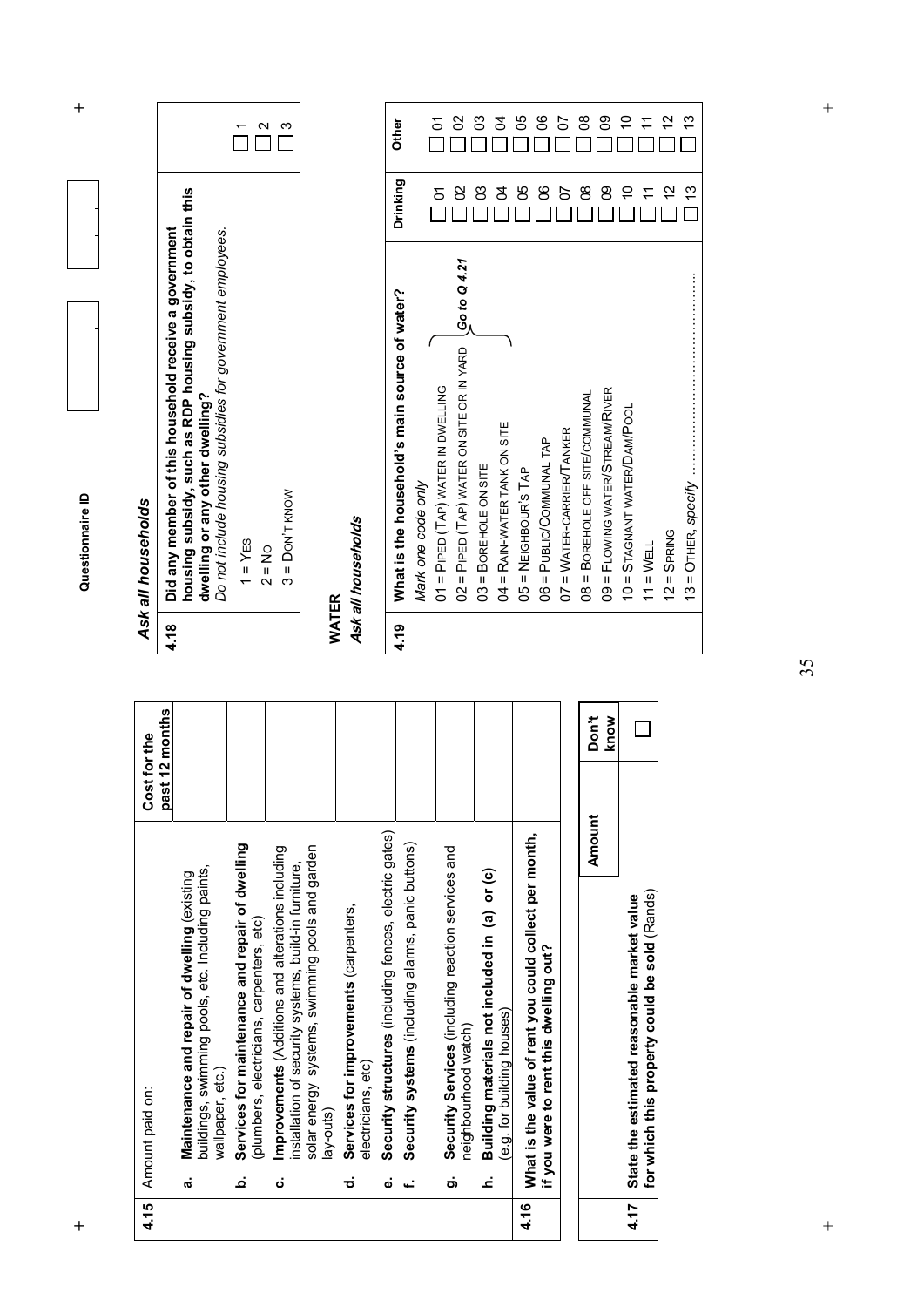Questionnaire ID

**h**  $\uparrow$  **h**  $\uparrow$  **d**  $\uparrow$  **d**  $\uparrow$  **d**  $\uparrow$  **d**  $\uparrow$  **d**  $\uparrow$  **d**  $\uparrow$  **d**  $\uparrow$  **d**  $\uparrow$  **d**  $\uparrow$  **d**  $\uparrow$  **d**  $\uparrow$  **d**  $\uparrow$  **d**  $\uparrow$  **d**  $\uparrow$  **d**  $\uparrow$  **d**  $\uparrow$  **d**  $\uparrow$  **d**  $\uparrow$  **d**  $\uparrow$  **d**  $\uparrow$  **d** 

| 4.24 | How do you rate the municipal water services you     |     |                   |
|------|------------------------------------------------------|-----|-------------------|
|      | receive?                                             |     |                   |
|      | $1 = G$ oop                                          |     |                   |
|      | $2 = AVERAGE$                                        | ี่  |                   |
|      | $3 = POOR$                                           | m   |                   |
| 4.25 | Does the household pay for water?                    |     |                   |
|      | $\rightarrow$ Go $\overline{0}$ Q 4.27<br>$1 = Y$ ES |     |                   |
|      | $\rightarrow$ Go To Q 4.26<br>$2 = No$               | 2   |                   |
| 4.26 | Why does the household not pay for water?            | YES | $\frac{1}{2}$     |
|      | 01 = Metering system is irregular                    |     | Ν                 |
|      | 02 = No metering system is in place                  |     | $\sim$            |
|      | 03 = Billing system is irregular                     |     | $\mathbf \sim$    |
|      | $04 = No$ billing system is in place                 |     | $\mathbf{\Omega}$ |
|      | $05 =$ Meter is broken                               |     | $\mathbf \Omega$  |
|      | $06 = Can't$ afford to pay for water                 |     | $\mathbf{\sim}$   |
|      | 07= Unhappy with the level of service provided       |     | $\mathbf \sim$    |
|      | 08 = The government should supply all water free     |     | Ν                 |
|      | 09 = Others do not pay for water                     |     | И                 |
|      | 10 = The household only uses the free basic amount   |     | $\mathbf{\sim}$   |
|      |                                                      |     | $\mathbf{\Omega}$ |
|      |                                                      |     |                   |

Ask if water is not in dwelling, yard or on site, otherwise go to Q4.21 *Ask if water is not in dwelling, yard or on site, otherwise go to Q4.21* 

| 4.20 | How far is the water source from the dwelling, yard or site<br>(200m is equal to two football fields)? |     |                 |
|------|--------------------------------------------------------------------------------------------------------|-----|-----------------|
|      | $2 = B$ ETWEEN 201M - 500M<br>$1 =$ LESS THAN 200M                                                     |     | $\mathbf{\sim}$ |
|      | $3 = B$ ETWEEN $501M - 1KM$                                                                            |     | က               |
|      | $4 =$ MORE THAN 1 KM                                                                                   |     | 4               |
|      | $5 =$ Don't Know                                                                                       |     | 5               |
|      |                                                                                                        |     |                 |
| 4.21 | Is the water from the main source of drinking                                                          | YES | $\frac{1}{2}$   |
|      | water                                                                                                  |     | 2               |
|      | $1 =$ Safe to drink?                                                                                   |     |                 |
|      | $2 =$ Clear (have no colour / free of mud)?                                                            |     | Ν               |
|      | $3 = Good$ in taste?                                                                                   |     | N               |
|      | Free from bad smells?<br>$\frac{1}{4}$                                                                 |     | N               |
| 4.22 | Do household members treat the water used for drinking?                                                |     |                 |
|      | $1 = Yes$ , always                                                                                     |     |                 |
|      | $2 = Yes$ , sometimes                                                                                  |     | N               |
|      | $3 = No$ , never                                                                                       |     | ω               |
|      |                                                                                                        |     |                 |
| 4.23 | Does this household have access to piped water from<br>a local municipality?                           |     |                 |

36

 $1 = Yes$ 

**1** 

 **2** 

**2.400 ←** ON → Quest → Quest → Quest → Quest → Quest → Quest → Quest → Quest → Quest → Quest → Quest → Quest → Quest → Quest → Quest → Quest → Quest → Quest → Quest → Quest → Quest → Quest → Quest → Quest → Quest → Quest → Qu

 $2 = No$ 

 $\ddot{}$ 

 $\rightarrow$  Go to 4.30

+<br>
+<br>
+<br>
+<br>
+<br>
+<br>
+<br>
+<br>
+<br>
+<br>
+<br>
+<br><br><br>
+<br><br>
+<br><br><br>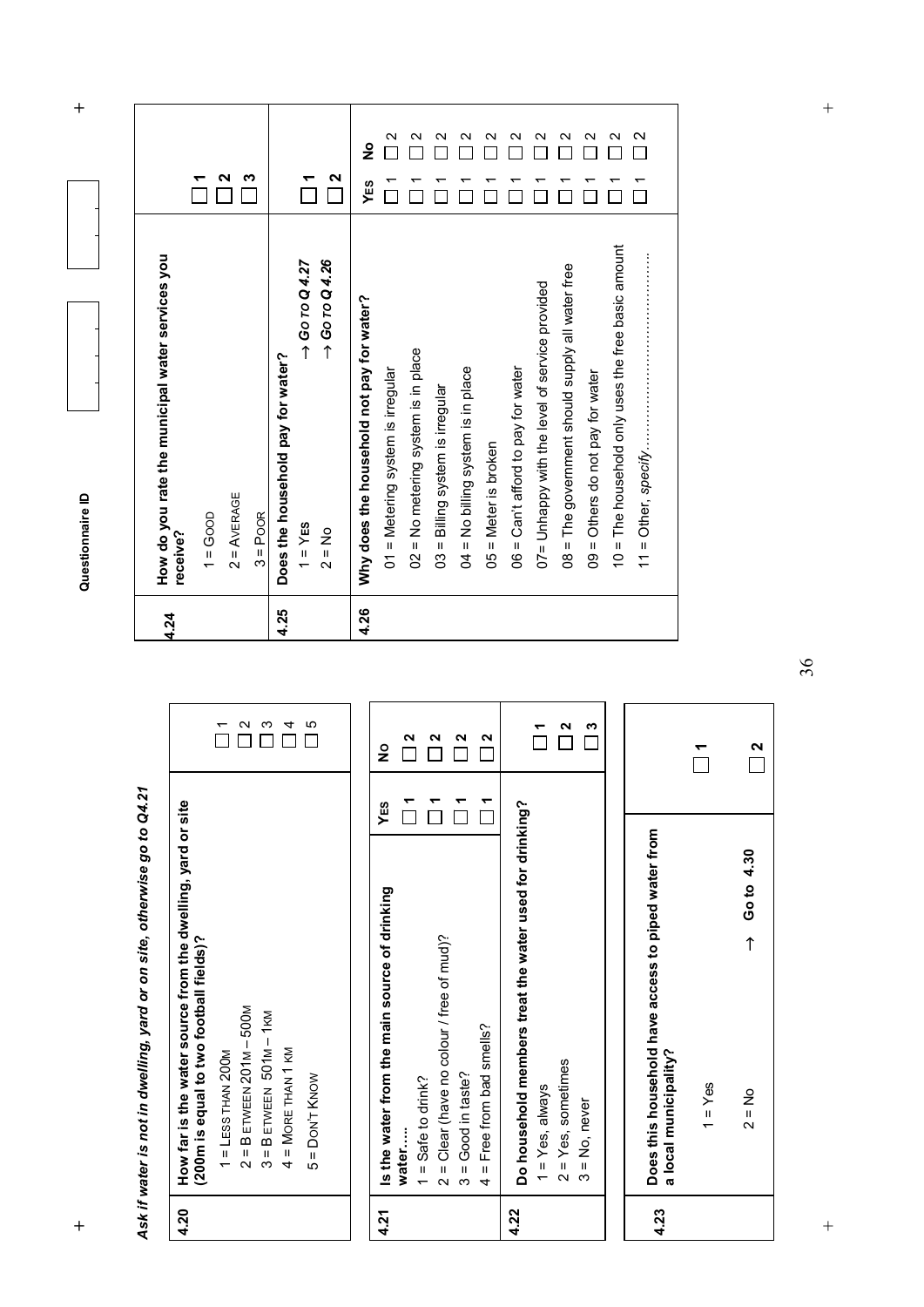| п<br>₹<br>۱<br>۶<br>U. |  |
|------------------------|--|
|                        |  |
|                        |  |
|                        |  |
|                        |  |
|                        |  |
|                        |  |

|      | Ask all households                                                         |                      |                |                 |
|------|----------------------------------------------------------------------------|----------------------|----------------|-----------------|
| 4.30 | What type of toilet facility is available<br>for this household? Main type |                      |                |                 |
|      | <b>Toilet facility</b>                                                     | dwelling<br>£        | On site        | Off site        |
|      | 1 = FLUSH TOILET WITH OFFSITE DISPOSAL                                     | $\tilde{\mathbf{r}}$ | $\frac{1}{2}$  | $\frac{13}{2}$  |
|      | 2 = FLUSH TOILET WITH ON SITE DISPOSAL<br>(SEPTIC TANK)                    | $\frac{21}{2}$       | $\frac{22}{5}$ | 23              |
|      | $3 =$ CHEMICAL TOILET                                                      |                      | $\frac{3}{2}$  | 33              |
|      | 4 = PIT LATRINE WITH VENTILATION PIPE                                      |                      | $\frac{2}{3}$  | $\frac{3}{4}$   |
|      | 5 = PIT LATRINE WITHOUT VENTILATION PIPE                                   |                      | S)             | 53              |
|      | $6 = BUCKET TOILET$                                                        |                      | 8              | $\frac{63}{2}$  |
|      | $\rightarrow$ Go to Q 4.34<br>$7 = N$ ONE                                  |                      |                | $\overline{73}$ |
|      |                                                                            |                      |                |                 |

| 4.27 | How often does the household have water                       |          |
|------|---------------------------------------------------------------|----------|
|      | interruptions in its piped water supply?                      |          |
|      | $1 =$ DAILY                                                   | Ν        |
|      | $2 = WEENLY$                                                  | ო        |
|      | $3 = M$ ONTHLY                                                |          |
|      | <b>6 MONTHLY</b><br>$\frac{1}{4}$                             | 4        |
|      | $5 = YEARLY$                                                  | <u>က</u> |
|      | $\rightarrow$ Go to Q 4.30<br>6 = ALMOST NEVER                | G        |
| 4.28 | What normally causes the interruption?                        |          |
|      | = Burst Pipes<br>$\overline{ }$                               |          |
|      | = Pump not working<br>$\mathbf{\Omega}$                       | ∾        |
|      | = General Maintenance<br>ო                                    | ო        |
|      | = Not enough water in the system (demand too high)<br>4       | ↴        |
|      | = Water only delivered at fixed times<br>ယ                    | ഥ        |
|      | = non-payment for services (cutt off)<br>$\circ$              | ဖ        |
|      | $=$ $V$ andalism<br>$\overline{ }$                            |          |
|      | = Other, specify<br>$\infty$                                  | $\infty$ |
|      | $=$ Don't know<br>တ                                           | တ        |
|      |                                                               |          |
| 4.29 | The last time it happened, when was the problem<br>rectified? |          |
|      | $1 = THE$ SAME DAY                                            |          |
|      | $2 = W$ ITHIN TWO DAYS                                        | N        |
|      | $3 =$ Within a week                                           | ო        |
|      | 4 = LONGER THAN A WEEK                                        | 4        |
|      | 5 = LONGER THAN A MONTH, Specify                              | ю        |
|      | $6 =$ Don't know                                              | G        |

37

 $\overline{+}$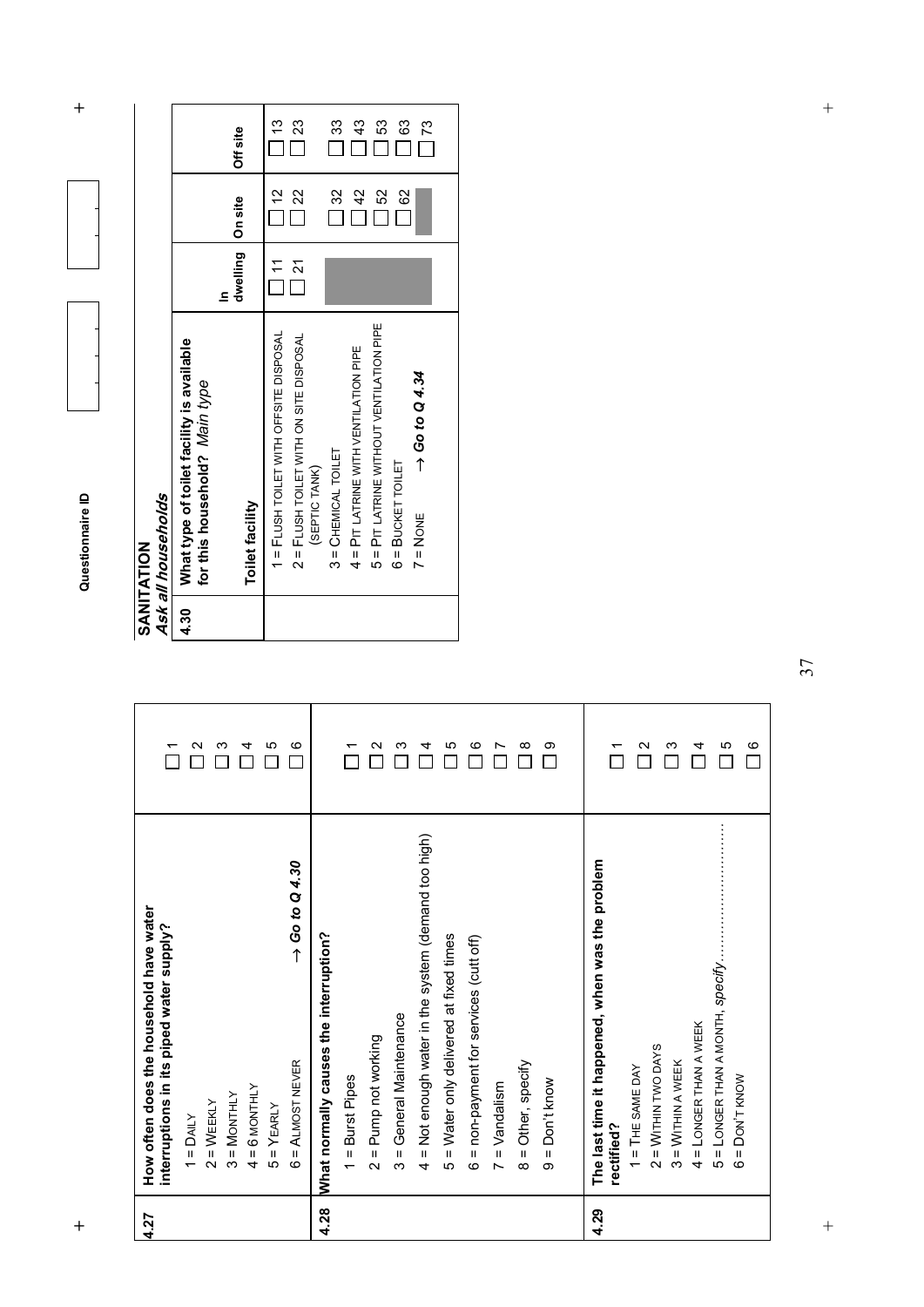Questionnaire ID

**h**  $\uparrow$  **h**  $\uparrow$  **d**  $\uparrow$  **d**  $\uparrow$  **d**  $\uparrow$  **d**  $\uparrow$  **d**  $\uparrow$  **d**  $\uparrow$  **d**  $\uparrow$  **d**  $\uparrow$  **d**  $\uparrow$  **d**  $\uparrow$  **d**  $\uparrow$  **d**  $\uparrow$  **d**  $\uparrow$  **d**  $\uparrow$  **d**  $\uparrow$  **d**  $\uparrow$  **d**  $\uparrow$  **d**  $\uparrow$  **d**  $\uparrow$  **d**  $\uparrow$  **d** 

# Ask if the toilet is not in dwelling, otherwise Go to Q 4.32 *Ask if the toilet is not in dwelling, otherwise Go to Q 4.***32**

 $\ddot{}$ 

| 4.31   How far is the nearest toilet facility to which the<br>nousehold has access? | 1 = LESS THAN 2 MINUTES (LESS THAN 200M) | $2 = 2$ MINUTES BUT LESS THAN 5 MINUTES (201M - 500M) | 3 = MORE THAN 5 MINUTES (MORE THAN 500M) |
|-------------------------------------------------------------------------------------|------------------------------------------|-------------------------------------------------------|------------------------------------------|
|                                                                                     |                                          |                                                       |                                          |

|                                                      |                            | Ν                  |
|------------------------------------------------------|----------------------------|--------------------|
| Is the toilet facility shared with other households? | <b>YES</b><br>$\mathbf{u}$ | $\frac{8}{1}$<br>Ń |
|                                                      |                            |                    |

# Ask if answer to Q 4.30 is "BuckET TOILET". Otherwise Go to Q 4.34 *Ask if answer to Q 4.30 is "***BUCKET TOILET***". Otherwise Go to Q 4.34*

|                               |                               |                            | $\frac{1}{3}$            |                                  |
|-------------------------------|-------------------------------|----------------------------|--------------------------|----------------------------------|
| How frequently is it removed? | 1 = ONCE A WEEK OR MORE OFTEN | 2 = ABOUT ONCE A FORTNIGHT | $3 =$ ABOUT ONCE A MONTH | 4 = LESS OFTEN THAN ONCE A MONTH |
| 4.33                          |                               |                            |                          |                                  |

#### ELECTRICITY<br>Ask all households *Ask all households* **ELECTRICITY**

| 4.34 | Does this household have a connection to the MAINS<br>electricity supply? |                            |               |
|------|---------------------------------------------------------------------------|----------------------------|---------------|
|      | $1 = YES$                                                                 |                            | ↽             |
|      | $2 = N_O$                                                                 | $\rightarrow$ Go to Q 4.37 | $\frac{1}{2}$ |
|      | 4.35   Does this household receive free electricity?                      |                            |               |
|      | $1 = YES$                                                                 |                            |               |
|      | $2 = No$                                                                  |                            | 2             |

| Was electricity cut off for non-payment for this<br>nousehold in the past month? |  |
|----------------------------------------------------------------------------------|--|
| $=$ Y <sub>ES</sub>                                                              |  |
| $\frac{2}{3}$                                                                    |  |

<u>่</u> ผ

| 4.37 | energy/fuel for this household?<br>What is the main source of | Cooking        | Heating         | Lighting        |
|------|---------------------------------------------------------------|----------------|-----------------|-----------------|
|      | 01 = ELECTRICITY FROM MAINS                                   | $\frac{5}{1}$  | $\frac{5}{1}$   | $\frac{5}{1}$   |
|      | 02 = ELECTRICITY FROM GENERATOR                               | $\frac{8}{1}$  | $\frac{1}{2}$   | 02              |
|      | $03 = GAS$                                                    | $\frac{3}{2}$  | 3               | 03              |
|      | $04 = P$ ARAFFIN                                              | $\overline{5}$ | $\overline{5}$  | $\overline{6}$  |
|      | $05 = W$ OOD                                                  | $\frac{50}{2}$ | 99              |                 |
|      | $06 = CoAL$                                                   | 06             | $\frac{1}{100}$ |                 |
|      | $07 =$ CANDLES                                                |                |                 | $\frac{10}{2}$  |
|      | $OS = ANIMAL DUNG$                                            | $\frac{80}{ }$ | $\frac{80}{2}$  |                 |
|      | $09 = SOLAR$ ENERGY                                           | ဥ၀             | ၜ               | $\frac{80}{1}$  |
|      | $10 =$ O <sub>THER</sub> , specify                            | $\frac{1}{2}$  |                 |                 |
|      | $11 = NONE$                                                   | $\tilde{\tau}$ |                 | $\overline{11}$ |
|      |                                                               |                |                 |                 |

| 4.38 | Thinking back five years ago, did this household have a<br>connection to the MAINS electricity supply, then? |   |
|------|--------------------------------------------------------------------------------------------------------------|---|
|      | $1 = YES$                                                                                                    |   |
|      | $2 = No$                                                                                                     | N |
|      | 3 = HOUSEHOLD DID NOT EXIST                                                                                  | ო |
|      | 4 = DON'T KNOW                                                                                               | 4 |

 $\overline{+}$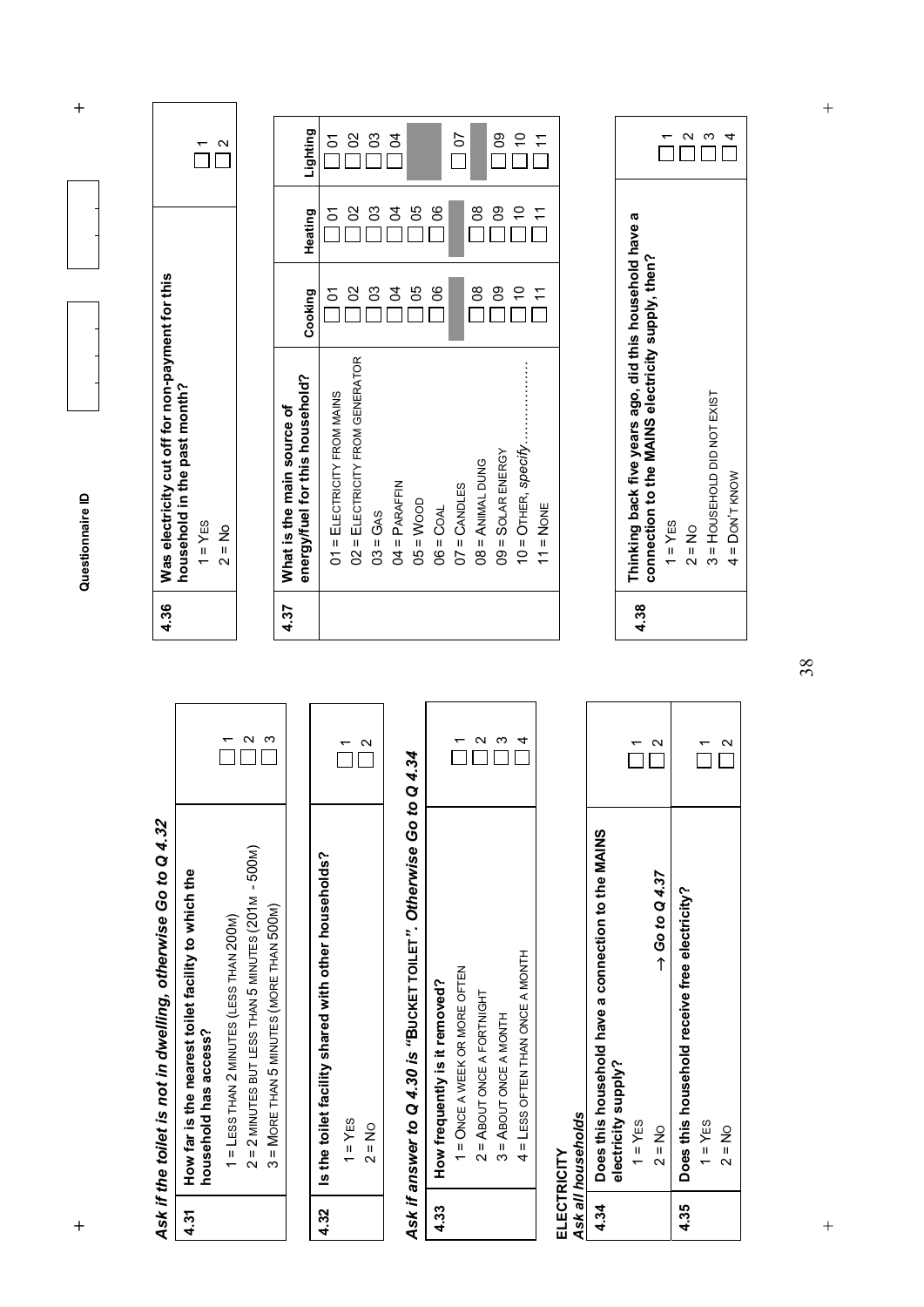| $\ddag$          |                                                                    |                                                           |                                                     |                                                               |                                                       | $\mathbf \sim$                                        | ∞                            |                                             | ഥ                                   | ဖ                        |                                              | ∞                                                     | ග                                                                  |                                                                               | ᡪ         | $\mathbf{\sim}$ | က                        |                                                  |            | $\mathbf{\Omega}$          |
|------------------|--------------------------------------------------------------------|-----------------------------------------------------------|-----------------------------------------------------|---------------------------------------------------------------|-------------------------------------------------------|-------------------------------------------------------|------------------------------|---------------------------------------------|-------------------------------------|--------------------------|----------------------------------------------|-------------------------------------------------------|--------------------------------------------------------------------|-------------------------------------------------------------------------------|-----------|-----------------|--------------------------|--------------------------------------------------|------------|----------------------------|
|                  |                                                                    | How far is the nearest buy back center, if any, from this | dwelling? (e.g. a recycling center that exchanges   |                                                               |                                                       |                                                       |                              |                                             |                                     |                          | = DON'T KNOW THE DISTANCE TO BUY BACK CENTRE | 8 = DON'T KNOW IF THERE IS ANY BUY BACK CENTER NEARBY |                                                                    | Does your neighbourhood have a community / school                             |           |                 |                          | Does this household collect waste for recycling? |            | $\rightarrow$ Go to Q 4.47 |
| Questionnaire ID | Ask for all households                                             | 4.41                                                      |                                                     | recyclables for cash)<br>$\mathbf{\sim}$                      | $1 =$ LESS THAN $100$ M<br>ო                          | $2 = 100$ M $-$ LESS THAN 200 M<br>4                  | $3 = 200$ M - LESS THAN 1 KM | $4 = 1$ KM $-$ LESS THAN 5 KM<br>5          | $5 = 5$ KM $-$ LESS THAN 10 KM<br>ဖ | $6 = 10$ KM OR MORE<br>Ľ | ∞                                            |                                                       | = NO BUY BACK CENTRE<br>တ                                          | programme for recycling?<br>4.42                                              | $1 = YES$ | $2 = No$<br>N   | $=$ DON'T KNOW<br>က<br>က | 4.43<br>4                                        | $1 = Y$ ES | $2 = No$                   |
| $\,{}^+$         | How is the refuse or rubbish for this household taken care<br>4.39 | ρf?                                                       | 1 = REMOVED BY LOCAL AUTHORITY AT LEAST ONCE A WEEK | 2 = REMOVED BY LOCAL AUTHORITY LESS OFTEN THAN ONCE A<br>WEEK | 3 = REMOVED BY COMMUNITY MEMBERS AT LEAST ONCE A WEEK | 4 = REMOVED BY COMMUNITY MEMBERS LESS OFTEN THAN ONCE | A WEEK                       | 5 = COMMUNAL REFUSE DUMP/COMMUNAL CONTAINER | 6 = Own REFUSE DUMP                 | $7 = NO$ RUBBISH REMOVAL | $8 =$ OTHER, specify                         |                                                       | Ask if answer to Q4.39 is 3, 4, 5, 6, 7 or 8 otherwise go to Q4.41 | Would this household be willing to pay rates for a refuse<br>service?<br>4.40 | $1 = YES$ | $2 = No$        | $3 =$ ALREADY PAYING     | 4 = DON'T KNOW                                   |            |                            |

4.39

4.40

39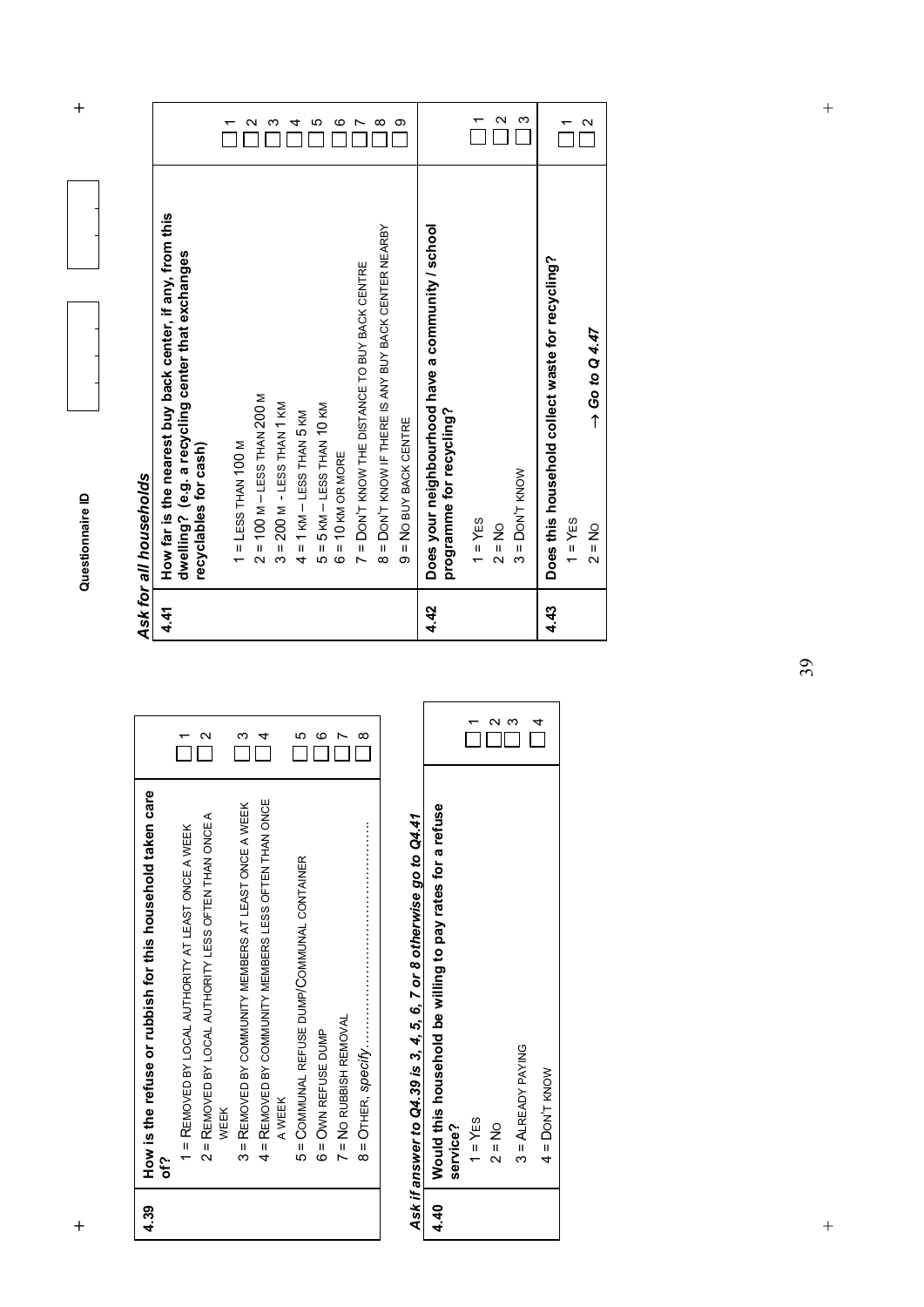|   | Г          |
|---|------------|
|   |            |
|   |            |
|   |            |
|   |            |
|   |            |
|   |            |
|   |            |
|   |            |
|   |            |
|   |            |
|   |            |
|   |            |
|   |            |
|   |            |
|   |            |
|   |            |
|   |            |
|   |            |
|   |            |
|   |            |
|   |            |
|   |            |
|   |            |
|   |            |
|   |            |
|   |            |
|   |            |
|   |            |
|   |            |
|   |            |
|   |            |
|   |            |
|   |            |
|   |            |
|   |            |
|   |            |
|   |            |
|   |            |
|   |            |
|   |            |
|   |            |
|   |            |
|   |            |
|   |            |
|   |            |
|   |            |
|   |            |
|   |            |
|   |            |
|   |            |
|   |            |
|   |            |
|   |            |
|   |            |
|   |            |
|   |            |
|   |            |
| × | ׇ֚֚֡֬<br>۲ |

 $\ddot{}$ 

| Ş<br>č                  |  |
|-------------------------|--|
| $5e$ Go to              |  |
|                         |  |
| i                       |  |
|                         |  |
| I                       |  |
|                         |  |
| $\sim$ 01 $\mu$ 0 $\mu$ |  |
|                         |  |
| L.<br>į<br>i            |  |
| J                       |  |
| <br>د                   |  |
|                         |  |

| Ν<br>$\frac{0}{2}$<br>$\epsilon$    | 4.47 | Ask if answer is "No" to Q 4.43. Otherwise Go to Q4.50<br>How does this household<br>currently dispose of the<br>following?                                  | THROUGH<br>GARBAGE<br><b>DISPOSAL</b><br><b>GENERAL</b> | <b>REFUSE</b><br><b>DUMP</b><br>Š                                 | <b>OTHER</b>          |
|-------------------------------------|------|--------------------------------------------------------------------------------------------------------------------------------------------------------------|---------------------------------------------------------|-------------------------------------------------------------------|-----------------------|
| $\mathbf{\sim}$<br>N<br>Ν<br>N<br>Ν |      | e) Oil (household / automotive)<br>c) Plastic bags / plastic bottles<br>a) Paper, cardboard / boxes<br>d) Aluminium cans / metal<br>b) Glass / glass bottles |                                                         | $\mathbf{\Omega}$<br>$\mathbf{\sim}$<br>N<br>$\mathbf{\sim}$<br>Ν | ო<br>ო<br>ო<br>ო<br>ო |
| $\frac{1}{2}$<br>$\omega$           |      | f) Ash, rubble and bricks                                                                                                                                    |                                                         | N                                                                 | ო                     |
| $\mathbf{\Omega}$<br>Ν              | 4.48 | Why does the household not collect waste for recycling?                                                                                                      |                                                         |                                                                   |                       |
| $\sim$<br>$\mathbf{\Omega}$         |      | 1 = THROWN OUT INTO DUSTBIN FOR REFUSE COLLECTION<br>$2 =$ DON'T THINK IT IS IMPORTANT                                                                       |                                                         |                                                                   |                       |
| $\sim$                              |      | 3 = DO NOT HAVE ADEQUATE FACILITIES                                                                                                                          |                                                         |                                                                   | Ν<br>ო                |
| $\sim$                              |      | = NOT ENOUGH FINANCIAL BENEFIT<br>$4 = 100$ FEW RECYCLABLES<br>Ю                                                                                             |                                                         |                                                                   | LO<br>4               |
| ᡪ                                   |      | 6 = NO TIME TO COLLECT WASTE<br>$7 =$ DON'T KNOW                                                                                                             |                                                         |                                                                   | ဖ                     |
| $\mathbf{\Omega}$                   |      |                                                                                                                                                              |                                                         |                                                                   |                       |

| 4.44 | Which of the following does the household collect for                                 |                      |
|------|---------------------------------------------------------------------------------------|----------------------|
|      | recycling?                                                                            | $\frac{0}{2}$<br>YES |
|      | a) Paper, cardboard / boxes                                                           | $\mathbf{\Omega}$    |
|      | b) Glass / glass bottles                                                              | Ν                    |
|      | c) Plastic/plastic bags / plastic bottles                                             | $\mathbf{\sim}$      |
|      | d) Aluminium cans / metal                                                             | Ν                    |
|      | e) Oil (household / automotive)                                                       | $\mathbf{\sim}$      |
|      | f) Ash, rubble and bricks                                                             | Ν                    |
| 4.45 | Why does the household collect waste for recycling?                                   |                      |
|      |                                                                                       | $\frac{1}{2}$<br>YES |
|      | a) To reduce waste                                                                    | $\mathbf{\Omega}$    |
|      | b) To get money from recycled items                                                   | Ν                    |
|      | c) To save energy/natural resources                                                   | Ν                    |
|      | d) To save landfill space                                                             | $\mathbf \alpha$     |
|      | e) To reduce litter and pollution                                                     | $\sim$               |
|      | f) Don't know                                                                         | Ν                    |
| 4.46 | Does any member of this household earn a living by<br>collecting waste for recycling? |                      |
|      | $1 = YES$                                                                             |                      |
|      | $2 = No$                                                                              | $\mathbf{\Omega}$    |
|      | $\rightarrow$ Go to Q 4.50                                                            |                      |

40

 $+$ 

 $\qquad \qquad +$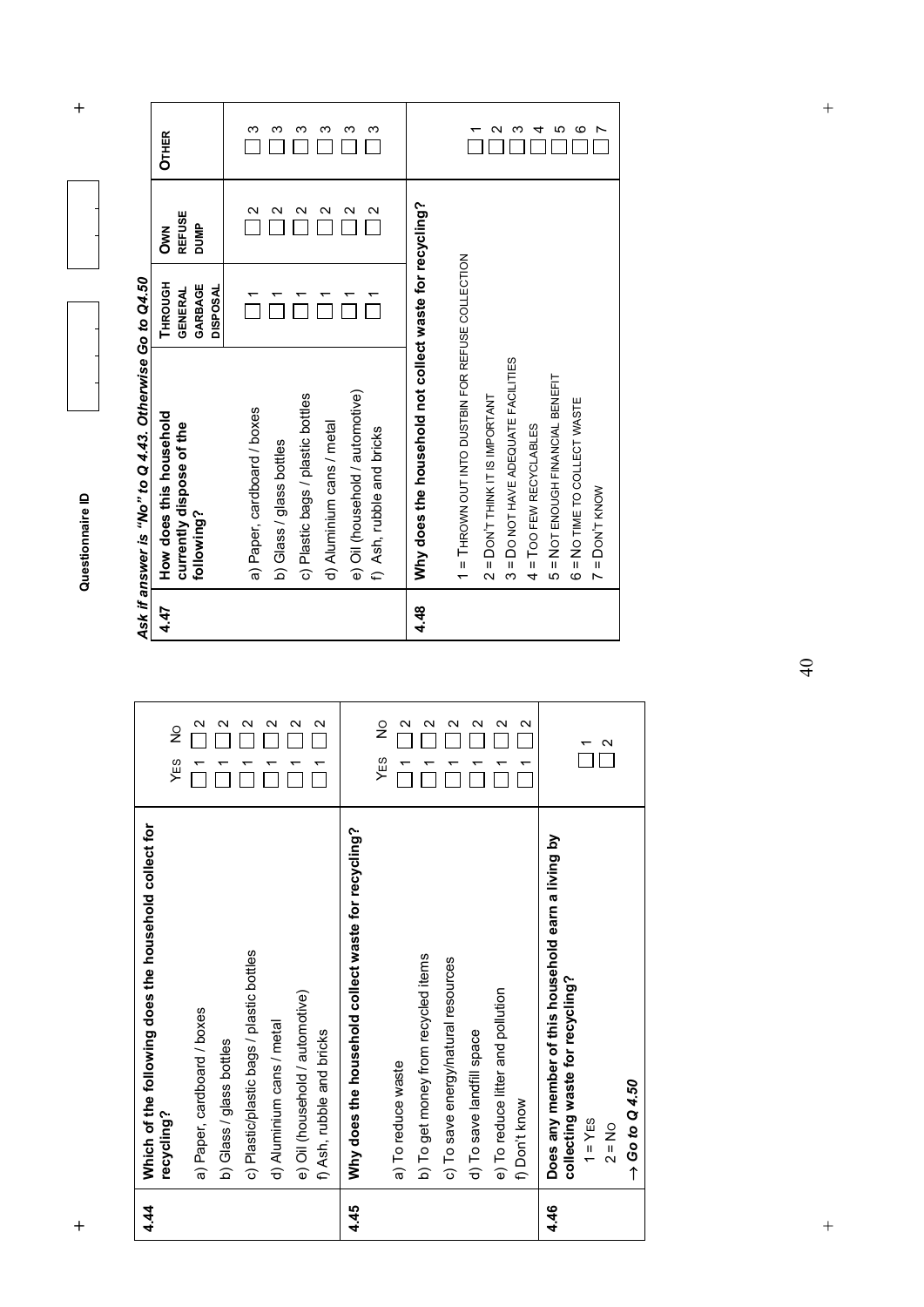$\ddot{}$ **h**  $\uparrow$  **h**  $\uparrow$  **d**  $\uparrow$  **d**  $\uparrow$  **d**  $\uparrow$  **d**  $\uparrow$  **d**  $\uparrow$  **d**  $\uparrow$  **d**  $\uparrow$  **d**  $\uparrow$  **d**  $\uparrow$  **d**  $\uparrow$  **d**  $\uparrow$  **d**  $\uparrow$  **d**  $\uparrow$  **d**  $\uparrow$  **d**  $\uparrow$  **d**  $\uparrow$  **d**  $\uparrow$  **d**  $\uparrow$  **d**  $\uparrow$  **d**  $\uparrow$  **d** 

|                                                                 |                                   |              |                                               | Questionnaire ID        |
|-----------------------------------------------------------------|-----------------------------------|--------------|-----------------------------------------------|-------------------------|
| 4.49   Does this household make compost from                    |                                   |              | YES NO                                        | 4.52   In the past 12 m |
| 1 = Kitchen waste?                                              |                                   |              | $\Box$ 1 $\Box$ 2                             | household               |
| 2 = Garden waste?                                               |                                   |              | $\overline{\square}$ 1 $\overline{\square}$ 2 | 1= Deliberatel          |
| If No to both Go to Q 4.50                                      |                                   |              |                                               | instead of              |
|                                                                 |                                   |              |                                               | $2 =$ Used pest         |
| household compost on average<br>4.50   How much waste does this | THAN 1 LARGE THAN 3 COMPO<br>LESS | $ 1-3 $ More | $\frac{9}{2}$                                 | $3 =$ Used pest         |
| .<br>.<br>.                                                     |                                   |              |                                               |                         |

| 4.50 | How much waste does this     | LESS              | $\frac{1}{1}$     | <b>MORE</b>       | ş             |
|------|------------------------------|-------------------|-------------------|-------------------|---------------|
|      | household compost on average | THAN <sub>1</sub> | LARGE             | THAN <sub>3</sub> | COMPO         |
|      | per week from                | LARGE             | <b>REFUSE</b>     | LARGE             | 5             |
|      |                              | <b>REFUSE</b>     | REMOV             | <b>REFUSE</b>     | FROM          |
|      |                              | REMOV             | ₹                 | <b>REMOV</b>      | THIS          |
|      |                              | AL BAG            | <b>BAGS</b>       | ₹                 | <b>SOURC</b>  |
|      |                              |                   |                   | <b>BAGS</b>       | ш             |
|      |                              |                   |                   |                   |               |
|      | a) Kitchen waste             |                   | $\mathbf{\Omega}$ | $\frac{3}{2}$     | $\frac{4}{1}$ |
|      | b) Garden waste              |                   | $\mathbf{\sim}$   | $\frac{3}{2}$     |               |
|      |                              |                   |                   |                   |               |

| 4.51 | Which of the following environmental problems do you<br>experience in your community?                                                                 | YES NO |                                                       |
|------|-------------------------------------------------------------------------------------------------------------------------------------------------------|--------|-------------------------------------------------------|
|      | a) Waste removal / littering                                                                                                                          |        | $\frac{2}{1}$                                         |
|      | b) Water pollution                                                                                                                                    |        | $ 1 $   2                                             |
|      | c) Outdoor/indoor air pollution                                                                                                                       |        | 1112                                                  |
|      | soil erosion, potholes and dongas, overgrazing, cutting of trees<br>d) Land degradation / overutilisation of natural resources (e.g.<br>for firewood) |        | $\overline{\phantom{0}}$ 1 $\overline{\phantom{0}}$ 2 |
|      | e) Excessive noise/noise pollution                                                                                                                    |        | 1112                                                  |
|      | f) Other, specify …………………………………………                                                                                                                    |        | 71   2                                                |

| 4.52 | In the past 12 months have you or any member of your<br>household                    | $\frac{1}{2}$<br>YES |
|------|--------------------------------------------------------------------------------------|----------------------|
|      | 1= Deliberately used public transport, walked or cycled                              | $\mathbf{\Omega}$    |
|      | instead of using a car?                                                              |                      |
|      | 2 = Used pesticides in your dwelling?                                                | $\mathbf{\Omega}$    |
|      | 3 = Used pesticides in your garden/yard?                                             | $\mathbf{\Omega}$    |
|      | 4 = Used herbicides/weed killers in your garden/yard?                                | $\mathbf{\Omega}$    |
| 4.53 | Does the household                                                                   | $\frac{1}{2}$<br>YES |
|      | a) Deliberately cut down on the amount of water use?                                 | Z<br>↽               |
|      | b) Deliberately cut down on the use of electricity/gas?                              | И                    |
|      | c) Make sure that your noise do not disturb others?                                  | Ν                    |
|      | d) Have a car?                                                                       | $\mathbf{\Omega}$    |
| 4.54 | Does this household have a functional/working landline<br>telephone in the dwelling? |                      |
|      | $1 = Y$ ES<br>$2 = No$                                                               | $\mathbf{\Omega}$    |
| 4.55 | Is there a cellular telephone available to this household for<br>regular use?        |                      |
|      | $1 = YES$<br>$2 = No$                                                                | $\mathbf{\Omega}$    |
|      |                                                                                      |                      |

# Ask if answer is "No" to both Q 4.54 and Q 4.55 Otherwise Go to Q4.58 *Ask if answer is "No" to both Q 4.54 and Q 4.55 Otherwise Go to Q4.58*

|                      | How far does it take from here, to the nearest accessible |   |
|----------------------|-----------------------------------------------------------|---|
|                      | telephone, using your usual means of transport?           |   |
| $1 = 14$ MIN OR LESS |                                                           |   |
| $2 = 15 - 29$ MIN    |                                                           |   |
| $3 = 30 - 44$ MIN    |                                                           |   |
| $4 = 45 - 59$ MIN    |                                                           |   |
| $5 = 60$ MIN OR MORE |                                                           | 5 |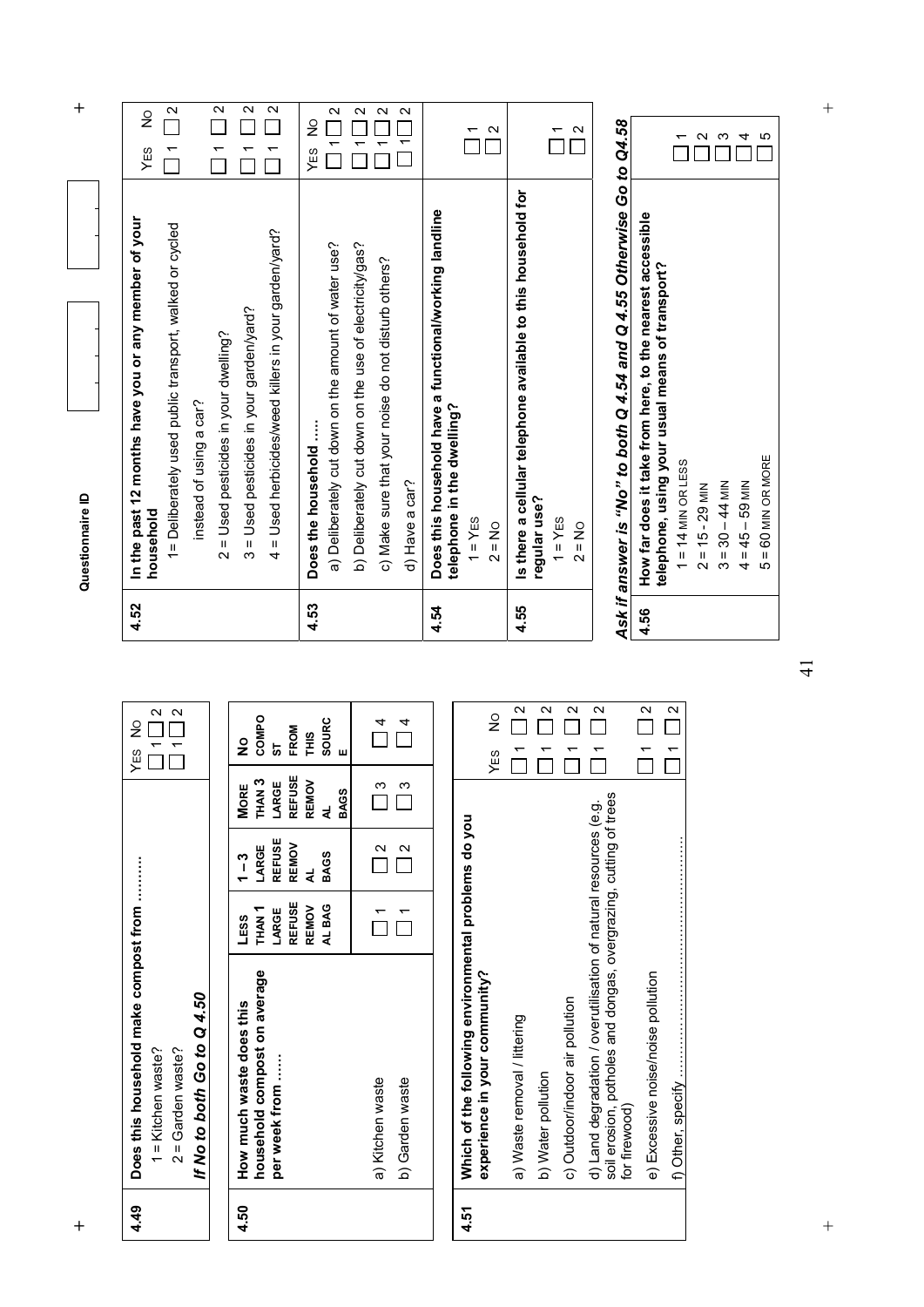**h**  $\uparrow$  **h**  $\uparrow$  **d**  $\uparrow$  **d**  $\uparrow$  **d**  $\uparrow$  **d**  $\uparrow$  **d**  $\uparrow$  **d**  $\uparrow$  **d**  $\uparrow$  **d**  $\uparrow$  **d**  $\uparrow$  **d**  $\uparrow$  **d**  $\uparrow$  **d**  $\uparrow$  **d**  $\uparrow$  **d**  $\uparrow$  **d**  $\uparrow$  **d**  $\uparrow$  **d**  $\uparrow$  **d**  $\uparrow$  **d**  $\uparrow$  **d**  $\uparrow$  **d** Questionnaire ID

 $\ddot{}$ 

**OTHER,**  *specify below*  $\overline{\square}$  $\frac{6}{1}$  $\overline{\square}$  $\frac{6}{\Box}$  $\frac{6}{\sqrt{2}}$  $\overline{\Box}$ *If more than one means of transport, take the one used over the longest*  If more than one means of transport, take the one used over the longest What means of transport are usually, or would usually be used by<br>members of this household to get to the nearest of each of these **4.59 What means of transport are usually, or would usually be used by members of this household to get to the nearest of each of these OWN<br>TRANS-<br>PORT**  5  $\overline{\Box}$  $\overline{\Box}$  $\overline{\Box}$  5 5 **TRANS-TRAIN OWN**  Г  $\overline{\square}$  $\overline{\mathbb{I}}$  4 4  $\overline{\Pi}$  $\overline{\square}$ **TRAIN BUS (PUBLIC)**  $\overline{\Box}$  $\overline{\square}$ ოოდ<br> ოოო  $\frac{2}{2}$  $\frac{2}{2}$ **MINIBUS**  $\frac{2}{2}$  $\sim$  $\alpha$   $\alpha$ **TAXI**  $\Box$ **Facility WALKI**  $\overline{\square}$  $\overline{\square}$  $\overline{\Pi}$  $\overline{a}$  $\overline{\square}$  $\mathbf{v}$ Pre-Primary/Pre-school Pre-Primary/Pre-school Secondary school Secondary school Public transport Public transport facilities? **facilities?**  Primary school Primary school *distance*  distance Food market Food market centre Clinic Facility 4.59  $\widehat{\mathfrak{a}}$  $\widehat{a}$  $\widehat{\mathbf{c}}$  $\widehat{\sigma}$  $\widehat{\mathbf{e}}$  $\widehat{\mathbf{r}}$ 

Ask for all households *Ask for all households* 

|      | functional/working landline telephone in the dwelling then? |        |
|------|-------------------------------------------------------------|--------|
|      | $1 = YES$                                                   |        |
|      | $2 = No$                                                    |        |
|      | 3 = HOUSEHOLD DID NOT EXIST                                 |        |
|      | $4 =$ DON'T KNOW                                            |        |
|      |                                                             | 4      |
| 4.58 | How does this household receive most of its mail/post?      |        |
|      | 1 = DELIVERED TO THE DWELLING                               |        |
|      | 2 = DELIVERED TO A POST BOX/PRIVATE BAG                     | $\sim$ |
|      | 3 = THROUGH FRIEND OR NEIGHBOUR                             |        |
|      | $4 =$ THROUGH A SHOP                                        | 4      |
|      | 5 = THROUGH A SCHOOL                                        | Ю      |
|      | $6 = 1$ HROUGH A WORKPLACE                                  | ဖ      |
|      | 7 = THROUGH A TRIBAL/LOCAL AUTHORITY OFFICE                 |        |
|      | 8 = DO NOT RECEIVE MAIL                                     | ∞      |
|      |                                                             | တ      |

 $\widehat{\sigma}$  $\widehat{z}$ 

Hospital

Post office or post office

Post office or post office

 $\overline{a}$ 

 $\alpha$ 

 $\Box$ 

4 4

ເດ<br>ເ

6 6

 $\Box$ 

agent

 $\equiv$ 

Welfare office

Welfare office

 $\overline{\overline{\square}}$ 

 $\overline{\square}$ 

 $\overline{\Box}$ 

 $\overline{\Box}$ 

 $\overline{\Box}$ 

 $\mathbf{\circ}$ 

 $\Box$ 

 *If "other" in Q4.59, specify:*  If "other" in Q4.59, specify:  $\overline{+}$ 

42

+<br>
+<br>
+<br>
+<br>
+<br>
+<br>
+<br>
+<br>
+<br>
+<br>
+<br>
+<br><br><br>
+<br><br>
+<br><br><br>  $\ddot{+}$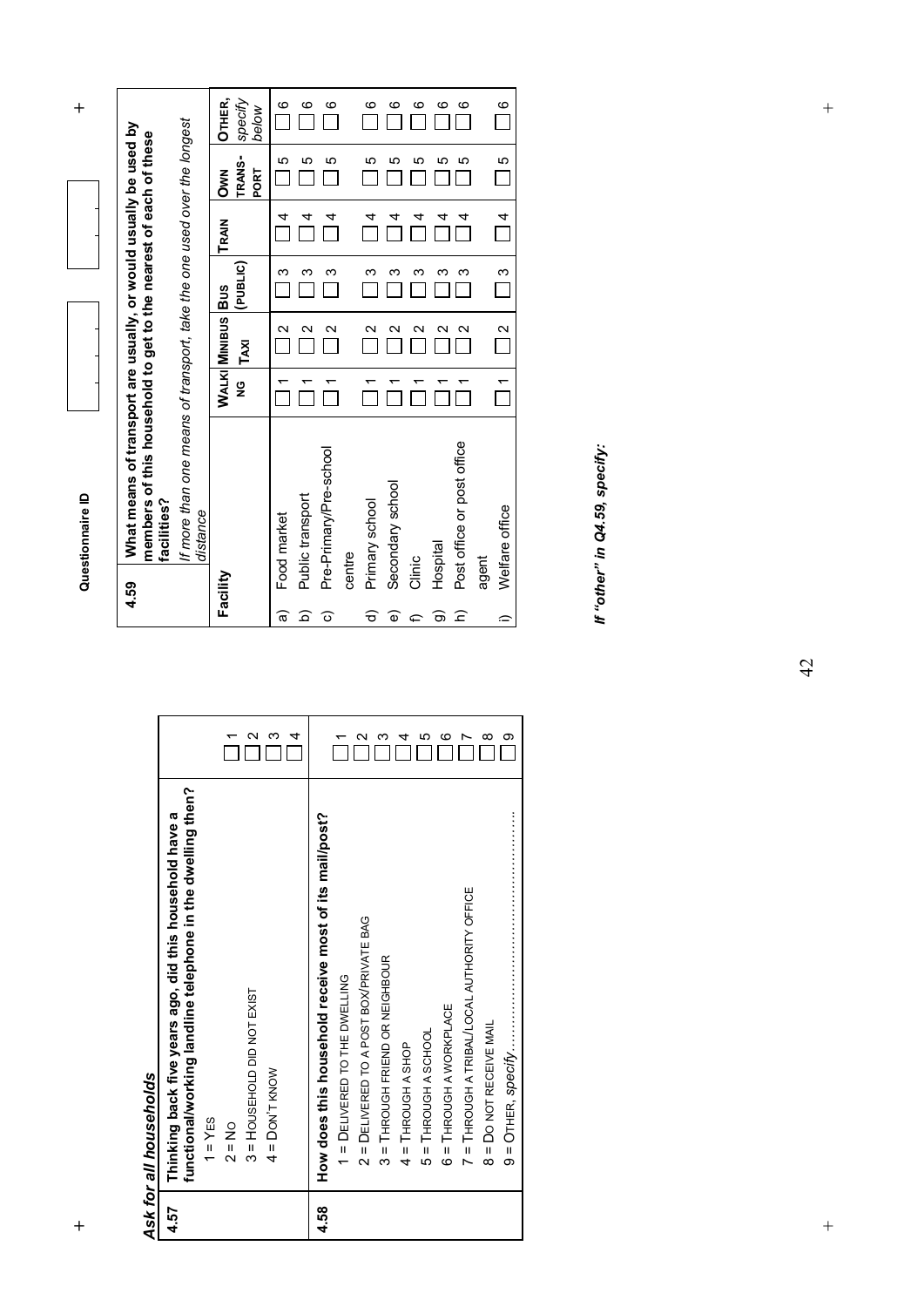| 4.60                        | How long in minutes does it take or would it take, from here                                                          |                          |                                       |                                       |                                     |                            | to reach          | 4.62 | household have access to for agricultural purposes, if any?<br>How many square meters or hectares of land does the               |                                                |
|-----------------------------|-----------------------------------------------------------------------------------------------------------------------|--------------------------|---------------------------------------|---------------------------------------|-------------------------------------|----------------------------|-------------------|------|----------------------------------------------------------------------------------------------------------------------------------|------------------------------------------------|
| Facility                    | the nearest using the usual means of transport?                                                                       | OR LESS<br><b>14 MIN</b> | $15 - 29$<br>$\frac{z}{\overline{z}}$ | $30 - 44$<br>$\frac{z}{\overline{z}}$ | 45 - 59<br>$\frac{z}{\overline{z}}$ | 60 MIN<br><b>MORE</b><br>g | DON'T<br>KNOW     |      | 1 = LESS THAN 5000 M <sup>2</sup> (5000 m <sup>2</sup> is approximately one<br>$=5000M^{2}-9999M^{2}$<br>soccer field)<br>$\sim$ | $\overline{ }$<br>$\sim$                       |
| କ<br><u>ବ</u>               | Public transport<br>Food market                                                                                       | ↽                        | Ν<br>$\mathbf{\Omega}$                | က<br>က                                | 4<br>4                              | 5<br>Ю                     | ဖ<br>ဖ            |      | $= 10$ BUT LESS THAN 20 HA<br>$= 5$ BUT LESS THAN 10 HA<br>$= 1$ BUT LESS THAN 5 HA<br>Ю<br>ო<br>4                               | Ю<br>က<br>4                                    |
| ତ                           | Pre-Primary/Pre-school<br>centre                                                                                      | ↽                        | Ν                                     | ო                                     | 4                                   | 5                          | ဖ                 |      | $= 20$ HA OR MORE<br>$=$ DON'T KNOW<br>ဖ<br>$\overline{ }$                                                                       | ဖ<br>$\overline{ }$                            |
| ଚ<br>$\widehat{\mathbb{O}}$ | Secondary school<br>Primary school                                                                                    | ٣                        | $\mathbf{\Omega}$<br>$\mathbf{\sim}$  | ო<br>ო                                | 4<br>4                              | 5<br>5                     | $\circ$<br>ဖ      | 4.63 | On what basis does the household have access to the<br>land?                                                                     |                                                |
| Բ                           | Clinic                                                                                                                |                          | $\mathbf{\Omega}$                     | ო                                     | 4                                   | 5                          | ဖ                 |      | $1 =$ Owns THE LAND                                                                                                              |                                                |
| ಹ                           | Hospital                                                                                                              |                          | $\mathbf{\sim}$                       | က                                     | 4                                   | ю                          | ဖ                 |      | $2 =$ RENTS THE LAND                                                                                                             | $\mathbf{\Omega}$                              |
| $\widehat{z}$               | Post office or post office<br>agent                                                                                   | ᠇                        | $\mathbf{\sim}$                       | က                                     | 4                                   | ю                          | ဖ                 |      | TRIBAL AUTHORITY<br><b>SHARECROPPING</b><br>Îц,<br>$\sf II$<br>ო<br>4                                                            | ო<br>4                                         |
| $\widehat{\phantom{a}}$     | Welfare office                                                                                                        | ↽                        | N                                     | ო                                     | 4                                   | 5                          | ဖ                 |      | OTHER, specify<br>DON'T KNOW<br>$\mathbf{u}$<br>$\mathbf{I}$<br>Ю<br>ဖ                                                           | Ю<br>G                                         |
| 4.61                        | Does this household have access to land that is or could                                                              |                          |                                       |                                       |                                     | 9d                         |                   | 4.64 | What farming activities, if any, take place on the land? Is                                                                      |                                                |
|                             | (Exclude communal grazing land)<br>used for agricultural purposes?<br>$1 = YES$<br>$\frac{1}{2}$<br>$\mathbf{\Omega}$ |                          |                                       | $\rightarrow$ Go to Q 4.65            |                                     |                            | $\mathbf{\Omega}$ |      | Horticulture<br>$1 =$ Field crops<br>it?<br>$\mathbf{I}$<br>$\mathbf{\Omega}$                                                    | $\mathbf{\Omega}$<br>$\frac{1}{2}$<br>↽<br>YES |
|                             |                                                                                                                       |                          |                                       |                                       |                                     |                            |                   |      | $3 =$ Livestock<br>Poultry<br>$\mathbf{H}$<br>4                                                                                  | $\sim$ $\sim$<br>$\mathbf{\Omega}$<br>۳        |
|                             |                                                                                                                       |                          |                                       |                                       |                                     |                            |                   |      | Orchards<br>$\overline{5}$                                                                                                       | $\mathbf{\Omega}$<br>↽                         |
|                             |                                                                                                                       |                          |                                       |                                       |                                     |                            |                   |      | $\frac{1}{6}$                                                                                                                    | $\sim$                                         |

| low many square meters or hectares of land does the | lousehold have access to for agricultural purposes, if any? | 1 = LESS THAN 5000 $M^2$ (5000 $m^2$ is approximately one<br>soccer field) | $2 = 5000M^2 - 9999M^2$ | $3 = 1$ BUT LESS THAN 5 HA | $4 = 5$ BUT LESS THAN 10 HA | $5 = 10$ BUT LESS THAN 20 HA | $6 = 20$ HA OR MORE | $7 =$ DON'T KNOW |
|-----------------------------------------------------|-------------------------------------------------------------|----------------------------------------------------------------------------|-------------------------|----------------------------|-----------------------------|------------------------------|---------------------|------------------|



43

 $\qquad \qquad +$ 

 $\ddot{+}$ +<br>
+<br>
+<br>
+<br>
+<br>
+<br>
+<br>
+<br>
+<br>
+<br>
+<br>
+<br><br><br>
+<br><br>
+<br><br><br>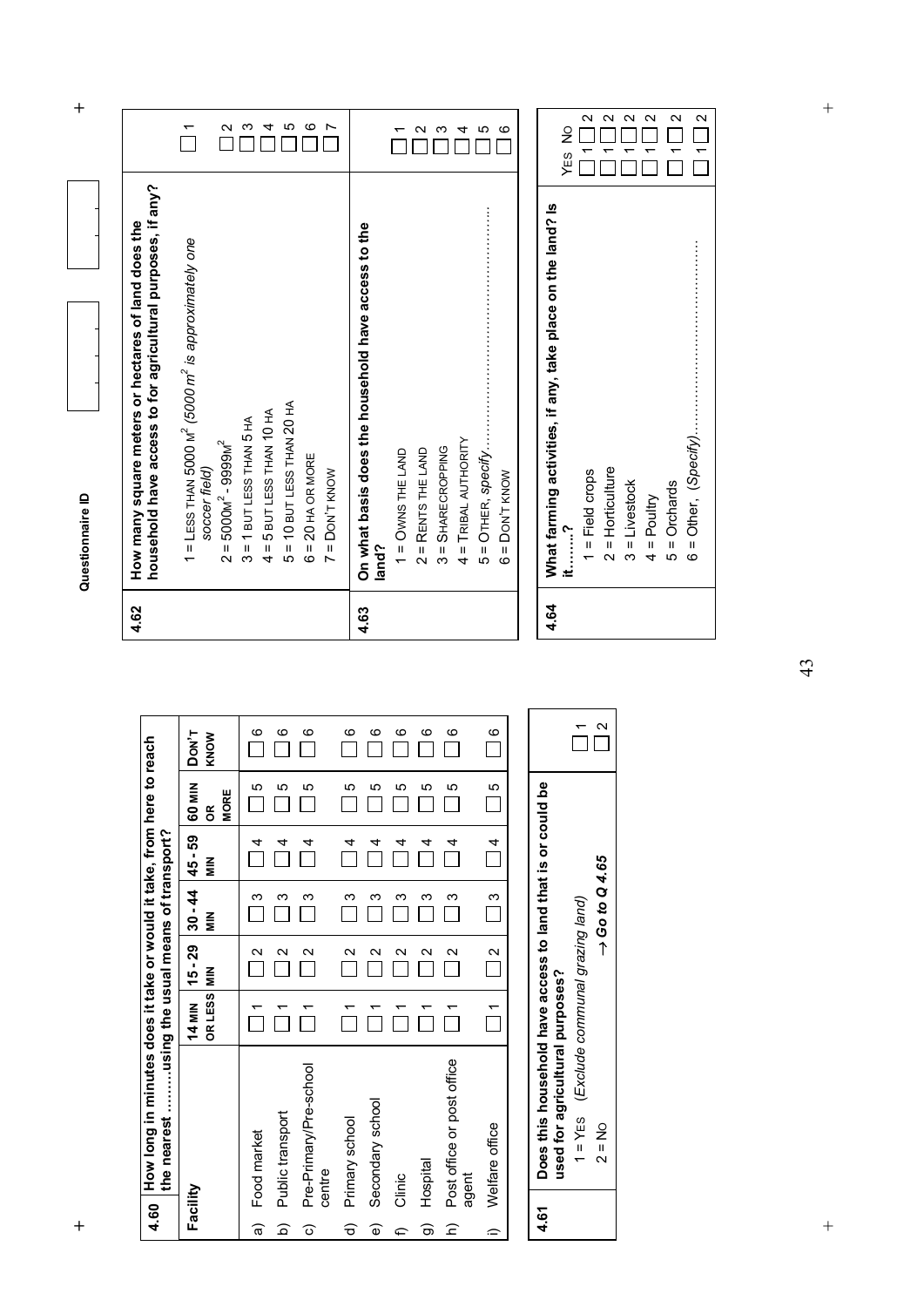$\ddot{}$ **h**  $\uparrow$  **h**  $\uparrow$  **d**  $\uparrow$  **d**  $\uparrow$  **d**  $\uparrow$  **d**  $\uparrow$  **d**  $\uparrow$  **d**  $\uparrow$  **d**  $\uparrow$  **d**  $\uparrow$  **d**  $\uparrow$  **d**  $\uparrow$  **d**  $\uparrow$  **d**  $\uparrow$  **d**  $\uparrow$  **d**  $\uparrow$  **d**  $\uparrow$  **d**  $\uparrow$  **d**  $\uparrow$  **d**  $\uparrow$  **d**  $\uparrow$  **d**  $\uparrow$  **d** 

Questionnaire ID

r 2 9 4 5 6

| What is the main source of income for this household?<br>4 = SALES OF FARM PRODUCTS AND SERVICES<br>5 = OTHER NON-FARM INCOME<br>1 = SALARIES AND/OR WAGES<br>3 = PENSIONS AND GRANTS<br>$2 = REMITANCES$<br>$6 = No$ INCOME<br>4.68 | Include everything that the household and its members spent<br>money on, including food, clothing, transport, rent and rates,<br>What was the total household expenditure in the last<br>month?<br>4.69 | alcohol and tobacco, school fees, entertainment and any<br>$04 = R1200 - R1799$<br>$05$ = R 1 800 - R 2 499<br>$06 = R2500 - R4999$<br>$07 = R5000 - R9999$<br>$03 = R800 - R1199$<br>$02 = R400 - R799$<br>$01 = R0 - R399$<br>other expenses.                      | $08 = 10000$ OR MORE<br>$09 =$ Don't know<br>REFUSE<br>$\mathbf{u}$<br>$\overline{C}$                                                                                                                                                                                          |
|--------------------------------------------------------------------------------------------------------------------------------------------------------------------------------------------------------------------------------------|---------------------------------------------------------------------------------------------------------------------------------------------------------------------------------------------------------|----------------------------------------------------------------------------------------------------------------------------------------------------------------------------------------------------------------------------------------------------------------------|--------------------------------------------------------------------------------------------------------------------------------------------------------------------------------------------------------------------------------------------------------------------------------|
| N<br>ო                                                                                                                                                                                                                               | ဖ<br>ю<br>4                                                                                                                                                                                             | 5<br>ဖ<br>∾<br>ო<br>4                                                                                                                                                                                                                                                | ດ ພ<br>4                                                                                                                                                                                                                                                                       |
| and above)<br>in this household go hungry because there wasn't<br>In the past 12 months, did any adult (18 years<br>Ask for all households<br>enough food?<br>$2 =$ SELDOM<br>$1 =$ NEVER                                            | 6 = NOT APPLICABLE (NO ADULTS IN HOUSEHOLD)<br>$3 =$ SOMETIMES<br>$5 = ALWATS$<br>$4 =$ OFTEN                                                                                                           | e there<br>In the past 12 months, did any child (17 years or<br>6 = NOT APPLICABLE (NO CHILDREN IN HOUSEHOLD)<br>younger) in this household go hungry becaus<br>wasn't enough food?<br>$3 =$ SOMETIMES<br>$2 =$ SELDOM<br>$5 = ALWAYS$<br>$1 =$ NEVER<br>$4 =$ OFTEN | In the past 12 months, was there any young person, aged<br>you do not<br>reets?<br>5-17 years, who has left this household, and<br>know his/her whereabouts or to live on the str<br>4 = NOT APPLICABLE (NO CHILDREN IN HOUSEHOLD<br>$3 =$ DON'T KNOW<br>$1 = YES$<br>$2 = No$ |
| 4.65                                                                                                                                                                                                                                 |                                                                                                                                                                                                         | 4.66                                                                                                                                                                                                                                                                 | 4.67                                                                                                                                                                                                                                                                           |

5 8 9 8 9 8 9 9 9

 $\qquad \qquad +$ 

 $\ddot{+}$ 

4 = NOT APPLICABLE (NO CHILDREN IN HOUSEHOLD) = NOT APPLICABLE (NO CHILDREN IN HOUSEHOLD)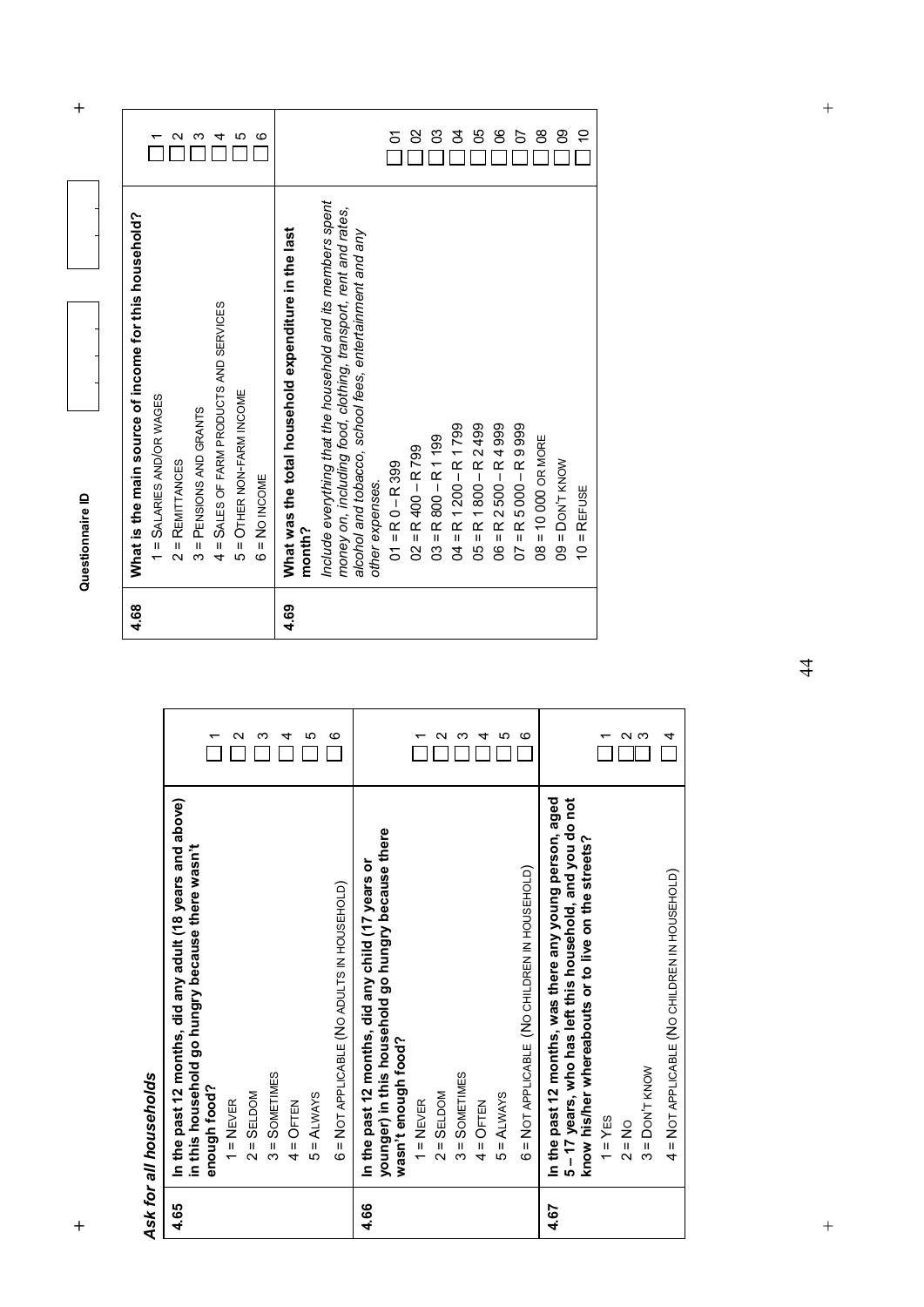**h**  $\uparrow$  **h**  $\uparrow$  **d**  $\uparrow$  **d**  $\uparrow$  **d**  $\uparrow$  **d**  $\uparrow$  **d**  $\uparrow$  **d**  $\uparrow$  **d**  $\uparrow$  **d**  $\uparrow$  **d**  $\uparrow$  **d**  $\uparrow$  **d**  $\uparrow$  **d**  $\uparrow$  **d**  $\uparrow$  **d**  $\uparrow$  **d**  $\uparrow$  **d**  $\uparrow$  **d**  $\uparrow$  **d**  $\uparrow$  **d**  $\uparrow$  **d**  $\uparrow$  **d**  $^{+}$ M H H H H Σ  $\geq$ <mark>ភ</mark> ខ ខ 19858825  $\frac{1}{2}$  $\mathbf{I}$  $\pm$ **Is the facility you / this household consult(s) open 24**<br>hours? **4.74 From what time does the facility you / this household 4.73 Is the facility you / this household consult(s) open 24**  From what time does the facility you / this household<br>consult(s) open? **Public sector** (*i.e. government, provincial or community*  Private sector (including private clinics, surgery, private **Private sector** (*including private clinics, surgery, private*  Public sector (i.e. government, provincial or community If anyone in this household gets ill and decides to<br>seek medical help, where do they usually go first? **seek medical help, where do they usually go first? 4.72 If anyone in this household gets ill and decides to**  09 = Health facility provided by employer 09 = Health facility provided by employer 03 = OTHER IN PUBLIC SECTOR, specify 03 = OTHER IN PUBLIC SECTOR, *specify* 10 = Other in private sector, specify 10 = Other in private sector, specify 06 = Private doctor/specialist 06 = Private doctor/specialist Go to Q4.76  **1=** YES **Go to Q4.76**  08 = Pharmacy/chemist 08 = Pharmacy/chemist 07 = Traditional healer 07 = Traditional healer CONTINUE hospitals and sangomas) *hospitals and sangomas*) **2=** NO *CONTINUE*  $11 = \text{Don't know}$  $11 = Don't$  know  $01$  =  $H$ OSPITAL  $01$  =  $H$ OSPITAL  $04 = Hospital$  $04 = H$ ospital  $O2 = C$ LINIC Questionnaire ID  $05 =$  Clinic  $02 =$  CLINIC  $05 = \text{Clinic}$  $1 = YES$  $2 = N_O$ institution) *institution)*  4.72 4.73 4.74  $\frac{N}{n} \frac{N}{n}$  $\overline{1}$  $\frac{1}{2}$  $\overline{1}$  $\frac{2}{1}$  $\frac{1}{2}$  $\frac{1}{2}$  1 2 1 2 1 2 1 2  $\frac{1}{2}$  1 2 1 2 1 2 1 2  $\overline{Q}$ YES NO

| 4.70 | How much did this household spend on the following in<br>the last month? (Rands only)                               |     |   |
|------|---------------------------------------------------------------------------------------------------------------------|-----|---|
|      | a) Transport                                                                                                        |     |   |
|      | b) Housing                                                                                                          |     |   |
|      | c) Clothing                                                                                                         |     |   |
|      | d) Food                                                                                                             |     |   |
|      | e) Personal appearance                                                                                              |     |   |
|      | f) Other                                                                                                            |     |   |
| 4.71 | During the past 12 months, has any member of this<br>household                                                      |     |   |
|      |                                                                                                                     | YES | ∠ |
|      | a) had things stolen?                                                                                               |     |   |
|      | been harassed or threatened by a household<br>member?<br><u>ବ</u>                                                   |     |   |
|      | been harassed or threatened by someone outside<br>the household?<br>ි                                               |     |   |
|      | been sexually molested by a household member?<br>$\widehat{\sigma}$                                                 |     |   |
|      | been sexually molested by someone outside the<br>household?<br>$\widehat{\Phi}$                                     |     |   |
|      | been beaten up or hurt by a household member?<br>€                                                                  |     |   |
|      | been beaten up or hurt by someone outside the<br>household?<br>ခြ                                                   |     |   |
|      | been murdered by someone outside the household<br>been murdered by a household member<br>$\widehat{z}$<br>$\hat{=}$ |     |   |
|      |                                                                                                                     |     |   |

**consult(s) open?** 

45

 $\ddot{}$ 

 $\overline{+}$ +<br>
+<br>
+<br>
+<br>
+<br>
+<br>
+<br>
+<br>
+<br>
+<br>
+<br>
+<br><br><br>
+<br><br>
+<br><br><br>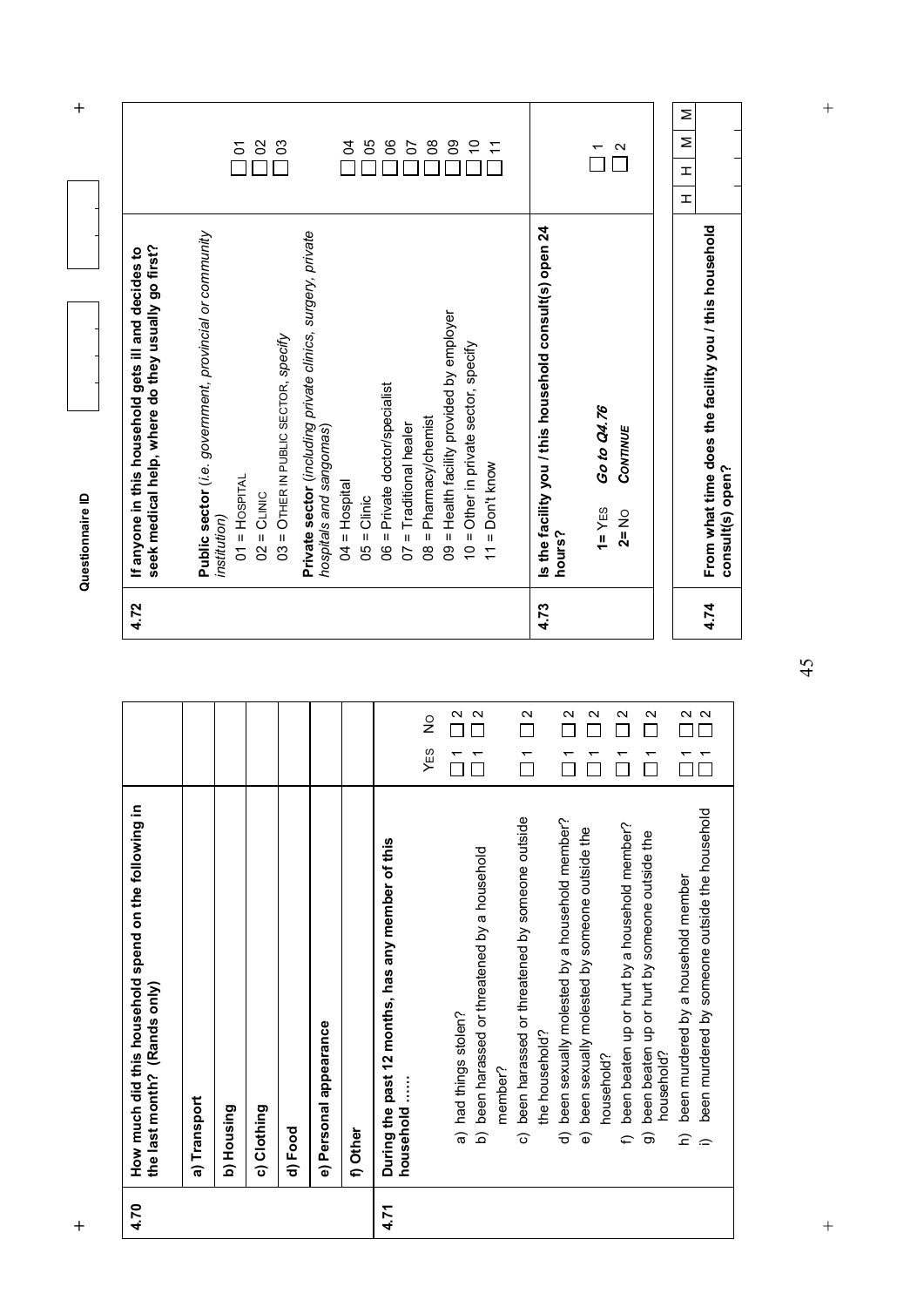| YES NO                                       | $\mathbf{\Omega}$<br>$\Box$ | $\mathbf{\Omega}$<br>$\sum_{i=1}^{n}$ | $\mathbf{\Omega}$<br>$\frac{1}{1}$ |  |
|----------------------------------------------|-----------------------------|---------------------------------------|------------------------------------|--|
| Does the household own any of the following? | $1 = Television$            | $2 =$ Radio                           | $3 = \text{Books}$                 |  |
| 4.76                                         |                             |                                       |                                    |  |

INTERVIEW END TIME **INTERVIEW END TIME** 

End of interview. *End of interview.* 

Thank the respondent! *Thank the respondent!* 

*Interviewer to answer questions on next page.* Interviewer to answer questions on next page.

 $\qquad \qquad +$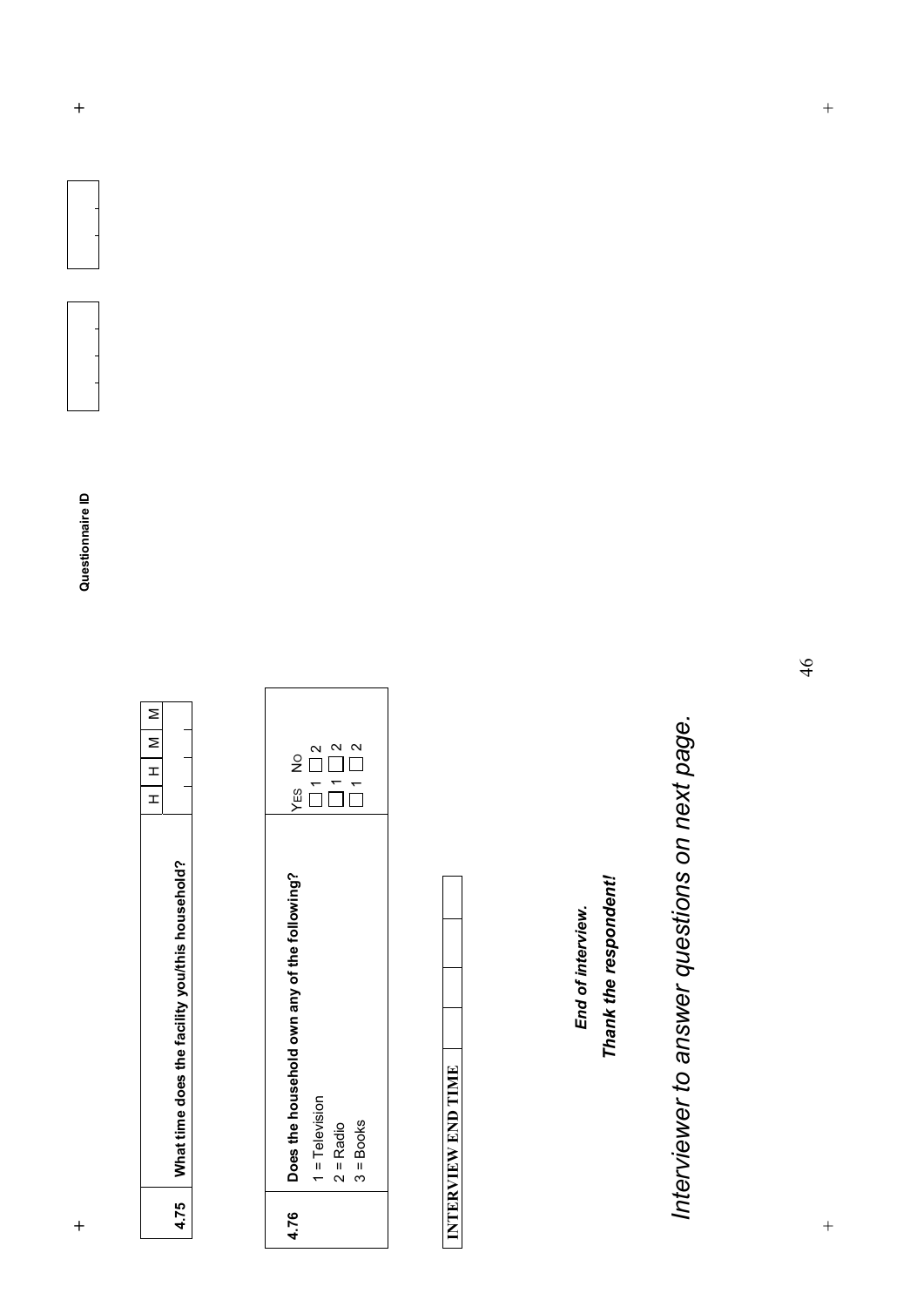| 4.77 | Indicate the column number of the person who answered             |                   |
|------|-------------------------------------------------------------------|-------------------|
|      | the questions in Section 4                                        |                   |
| 4.78 | In what language was the main part of the interview<br>conducted? |                   |
|      | $01 = AFRIKANSS$                                                  | δ                 |
|      | $02$ = ENGLISH                                                    | 8                 |
|      | 03 = ISINDEBELE/SOUTH NDEBELE/NORTH NDEBELE                       | ဒ                 |
|      | 04 = ISIXHOSAXHOSA                                                | र्ठ               |
|      | $05 =$ Isizulu/Zulu                                               | ပ္ပ               |
|      | 06 = SEPEDI/NORTHERN SOTHO                                        | 8                 |
|      | O7 = SESOTHO/SOUTHERN SOTHO/SOTHO                                 | 5                 |
|      | 08 = SETSWANA/TSWANA                                              | 8                 |
|      | $09 =$ Siswati/Swazi                                              | ႙ၟ                |
|      | $10 = T$ SHIVENDAVENDA                                            | S                 |
|      | $11 = XITSONGATSONGA$                                             |                   |
|      |                                                                   | 51                |
| 4.79 | What is the type of these living quarters?                        |                   |
|      | 1 = PRIVATE DWELLING                                              |                   |
|      | $2 = WORKERS HOSTEL$                                              | $\mathbf{\Omega}$ |

47

 $\qquad \qquad +$